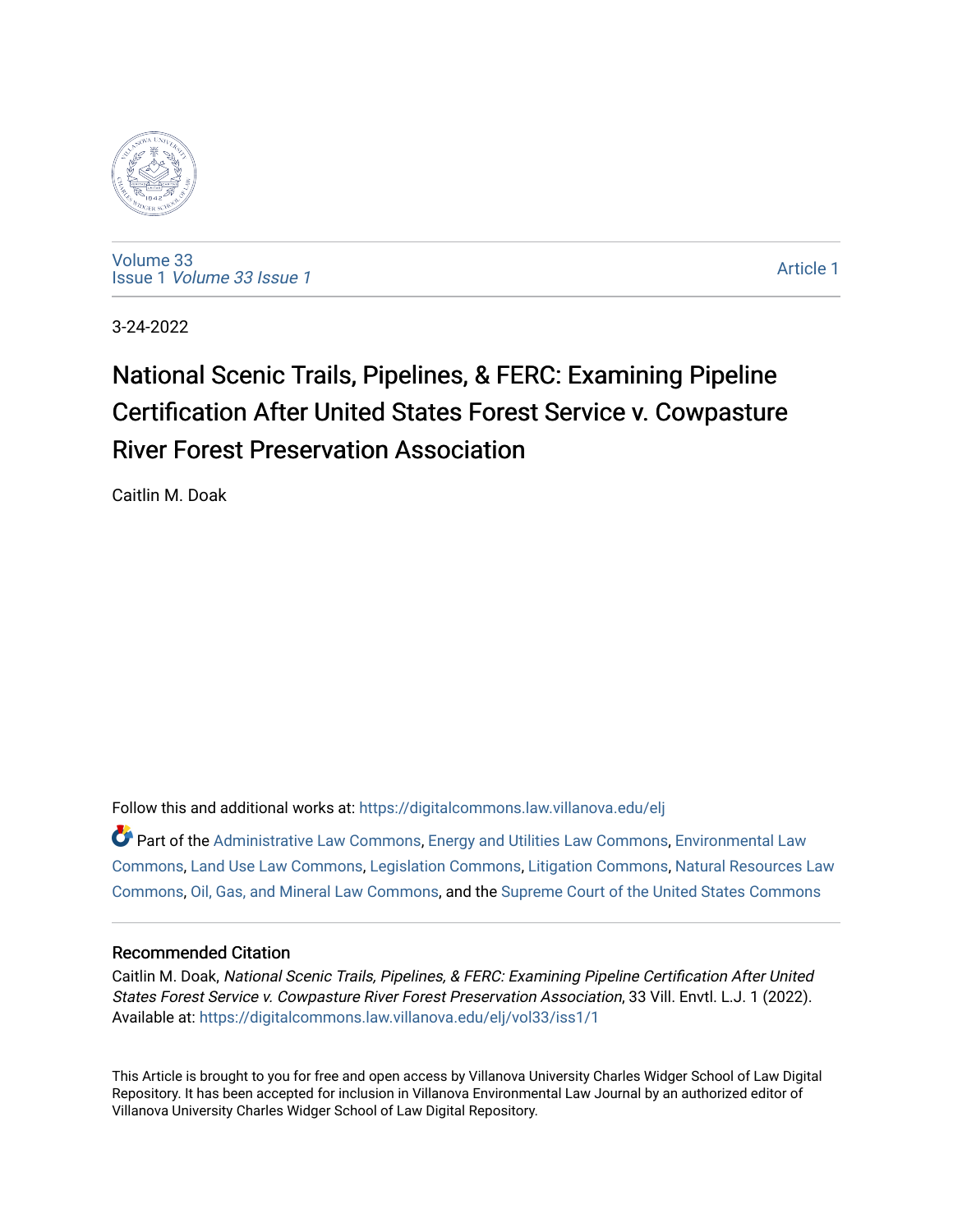VOLUME 33 2022 ISSUE 1

# NATIONAL SCENIC TRAILS, PIPELINES, & FERC: EXAMINING PIPELINE CERTIFICATION AFTER *UNITED STATES FOREST SERVICE V. COWPASTURE RIVER FOREST PRESERVATION ASSOCIATION*

# CAITLIN M. DOAK\*

#### ABSTRACT

*After the United States Supreme Court held the Atlantic Coast Pipeline (ACP) could cross the Appalachian Trail in United States Forest Service v. Cowpasture River Preservation Association, lawmakers introduced two bills in Congress purporting to protect national scenic trails from pipelines. H.R. 7878 and S. 4502 target the agency responsible for certifying natural gas pipelines: The Federal Energy Regulatory Commission (FERC). FERC is the right target, but these bills miss the mark. Using the ACP as a case study, this Article examines how H.R. 7878 and S. 4502 would work in practice under current FERC policy. H.R. 7878 and S. 4502 are ineffective and inefficient solutions to protect national scenic trails from pipelines. Both bills fail to account for FERC's heavy reliance on precedent agreements including agreements with corporate affiliates — in determining pipeline need. This Article joins the growing calls for FERC reform. Unless FERC changes its reliance on precedent agreements, trail-specific legislation will not protect trails from pipelines.*

<sup>\*</sup> J.D., 2021, Sandra Day O'Connor College of Law at Arizona State University; B.A., Philosophy, 2016, Dickinson College. I would like to thank Professor Andrew Carter for his supervision of my writing process, my friends and family for providing feedback on early drafts, and the editors of the *Villanova Environmental Law Journal* for preparing this Article for publication.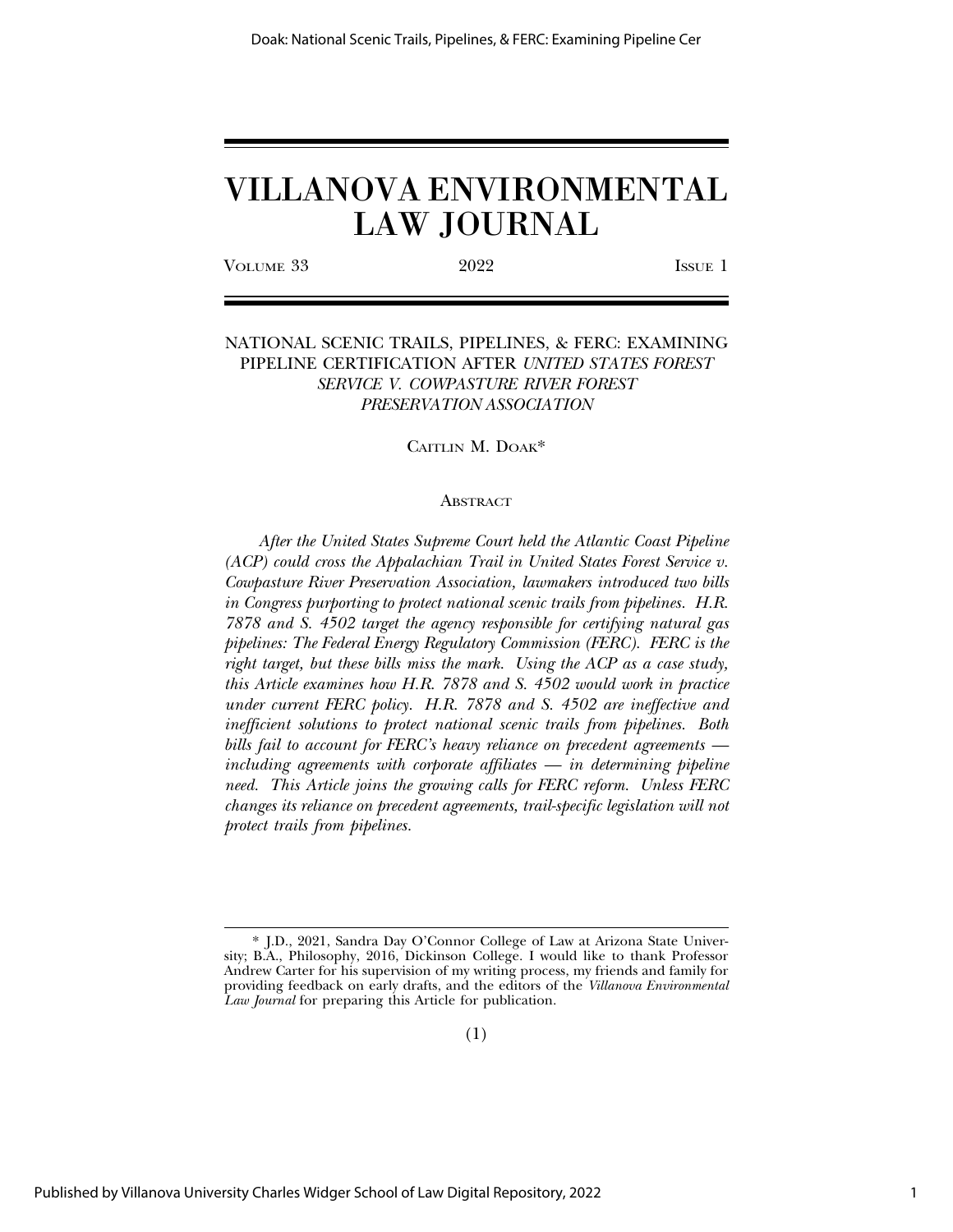#### TABLE OF CONTENTS

| L           |                                                          | $\overline{2}$ |
|-------------|----------------------------------------------------------|----------------|
| H.          | THE TRAIL & THE PIPELINE: A BACKGROUND OF THE            |                |
|             | SUPREME COURT'S DECISION IN COWPASTURE & THE             |                |
|             |                                                          | 6              |
|             | The Appalachian Trail<br>А.                              | 7              |
|             | The Atlantic Coast Pipeline<br>B.                        | 9              |
|             | The Cowpasture Decision<br>С.                            | 13             |
|             | Proposed Bills: H.R. 7878 & S. 4502<br>D.                | 14             |
| HL.         | THE FERC PIPELINE CERTIFICATION PROCESS                  | 17             |
|             | Precedent Agreements: How FERC Determines<br>А.          |                |
|             |                                                          | 18             |
|             | Atlantic Coast Pipeline Permitting<br><b>B.</b>          | 21             |
|             | The Environmental Impact Statement<br>1.                 |                |
|             |                                                          | 21             |
|             | Atlantic Coast Pipeline: The FERC Order<br>2.            | 24             |
| $W_{\cdot}$ | ANALYZING SOLUTIONS FOR IMPROVED PIPELINE NEED           |                |
|             |                                                          | 27             |
|             | H.R. 7878 & S. 4502 Would Be Ineffective<br>$\mathbf{A}$ | 28             |
|             | H.R. 7878 & S. 4502 Would Be Inefficient<br>B.           | 30             |
|             | C.<br>FERC Reform Is a Better Solution                   | 31             |
|             | Beyond Trails: Environmental & Social Justice<br>D.      |                |
|             | Considerations                                           | 33             |
| V           |                                                          | 36             |

# I. INTRODUCTION

"There is something woven into our national identity that relates to undisturbed mountains meeting the horizon. When you cut through that with a pipeline, you limit our ability to explore our thoughts, our land and our potential."1 The undisturbed mountains referenced here are the Appalachian Mountains, home of the Appalachian Trail. Jennifer Pharr Davis — who once held the speed record for hiking the entire two thousand, one hundred ninety-two-mile trail in under forty-seven days — wrote these words in response to the announcement of the Atlantic Coast Pipeline

<sup>1.</sup> Will Harlan, *Will the Appalachian Trail Stop an \$8 Billion Pipeline?*, N.Y. TIMES (Feb. 23, 2020), https://www.nytimes.com/2020/02/23/opinion/appalachiantrail-pipeline.html (quoting Jennifer Pharr Davis, former Appalachian Trail speed record holder).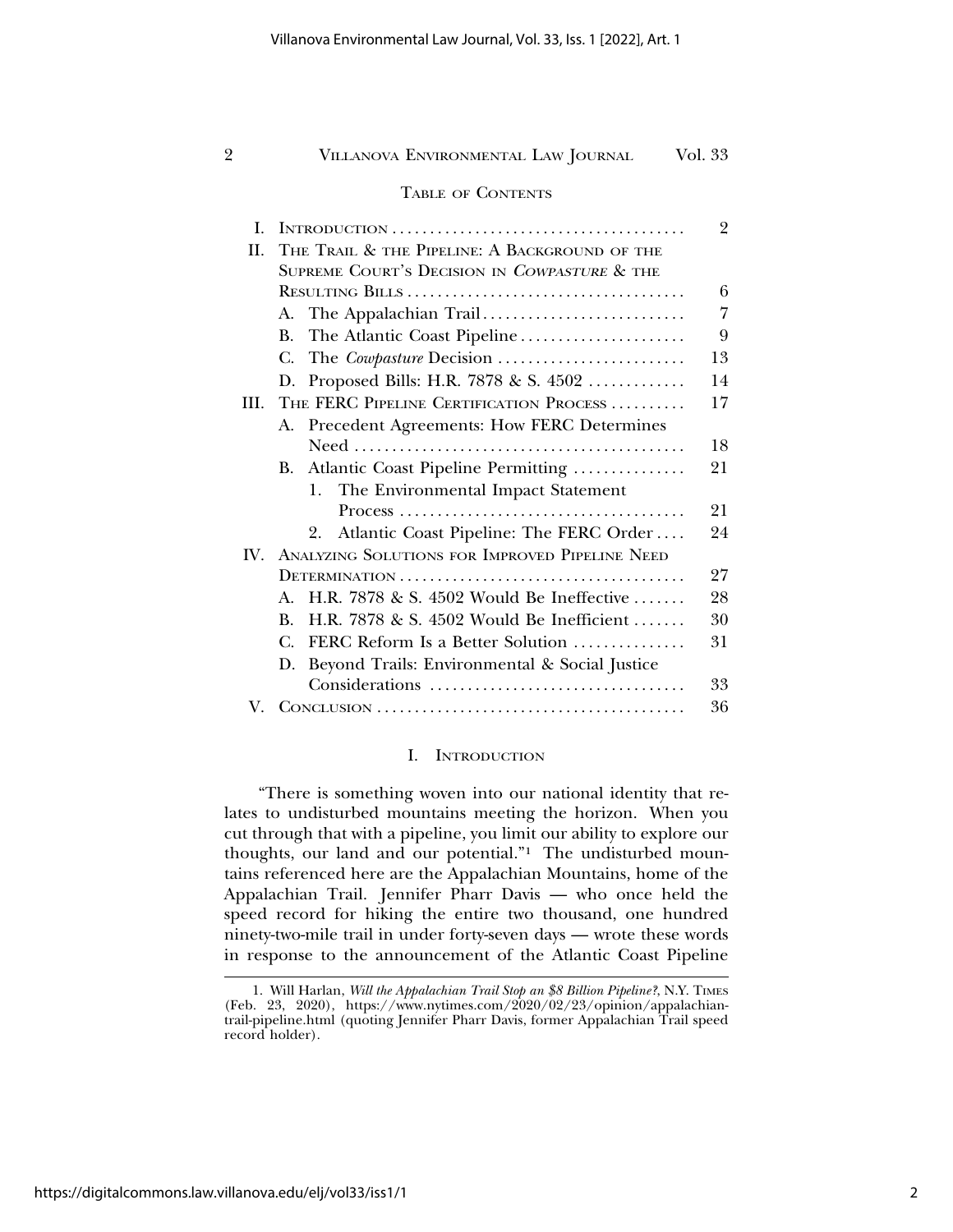(ACP), a natural gas pipeline that threatened to tear through the Appalachian Trail in Virginia.2

In 2016, I, too, hiked the Appalachian Trail from Maine to Georgia, albeit at a much slower pace than Davis. The hiker in me is moved by Davis's words; the realist in me remembers the many highways and power lines that crossed my path. The Appalachian Trail is no stranger to development. Though I was unaware at the time, I hiked across fifty-five pipelines cutting through the Appalachian Trail.<sup>3</sup>

The prospect of a fifty-sixth pipeline intersecting the Appalachian Trail dominated the debate over the ACP.<sup>4</sup> Awareness of the ACP on a national scale and its connection to the Appalachian Trail is due in large part to the United States Supreme Court's decision in *United States Forest Service v. Cowpasture River Preservation Association.*5 Even though the ACP faced an onslaught of litigation attacking the project from every angle, the only issue the Supreme Court heard was whether the pipeline could cross the Appalachian Trail on national forest land.6 In a seven-to-two decision, the Supreme Court held that the ACP could cross the Appalachian Trail in the George Washington National Forest.7 Less than three weeks after

<sup>2.</sup> *Id.* (presenting opinions against ACP, which would cut through famous Appalachian Trail).

<sup>3.</sup> Noah Sachs, *Can the Appalachian Trail Block a Natural Gas Pipeline?*, THE AM. PROSPECT (Aug. 14, 2019), https://prospect.org/power/can-appalachian-trailblock-natural-gas-pipeline/ (noting fifty-five pipelines already crossed Appalachian Trail).

<sup>4.</sup> Elizabeth McGowan, *'Less-Than-Ideal Bedfellows': Mountain Valley Pipeline Payout Prompts Criticism*, ENERGY NEWS NETWORK (Oct. 5, 2020), https:// energynews.us/2020/10/05/southeast/less-than-ideal-bedfellows-mountain-valleypipeline-payout-prompts-criticism/ (discussing Mountain Valley Pipeline (MVP), approximately half of ACP's length, which was also set to cross Appalachian Trail). Although pipeline opponents brought many challenges against the MVP as well, the MVP did not receive nearly as much media attention as the ACP. *Id.* (providing reasons why MVP garnered less attention). As of late 2021, the MVP is expected to move forward as planned. Laurence Hammack, *Franklin County Landowners Settle Lawsuit Against Mountain Valley Pipeline*, THE ROANOKE TIMES (Oct. 25, 2021), https://roanoke.com/news/local/franklin-county-landowners-settlelawsuit-against-mountain-valley-pipeline/article\_0f146b26-35d2-11ec-b4c7-9339 a30a1061.html (indicating pipeline is close to completion).

<sup>5. 140</sup> S. Ct. 1837, 1841 (2020) (holding Forest Service has authority to grant pipeline rights-of-way through land within national forest traversed by national scenic trails).

<sup>6.</sup> *Id.* (noting Court granted certiorari to address narrow issue).

<sup>7.</sup> *Id.* (concluding Forest Service had authority to grant right-of-way).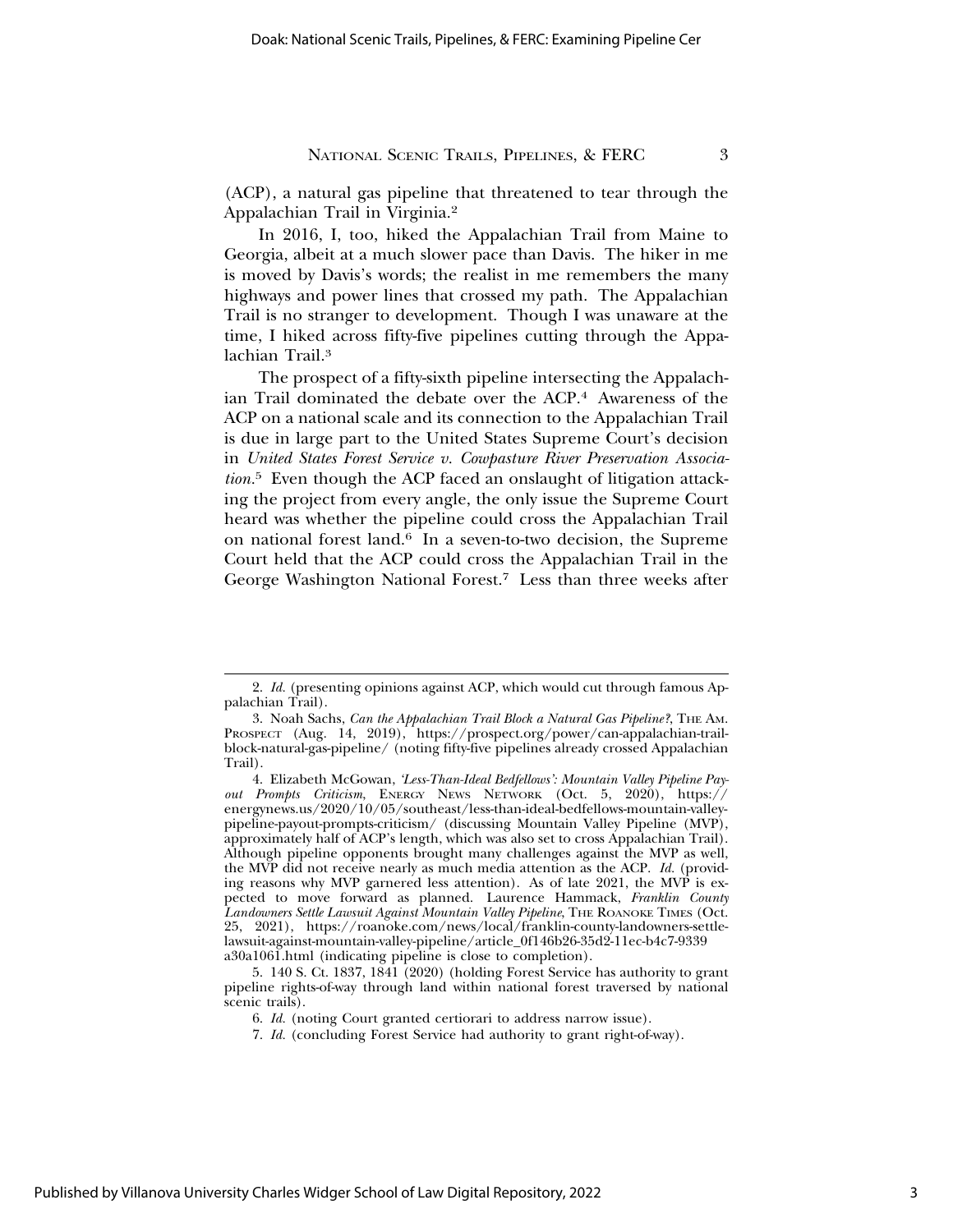the ACP's resounding Supreme Court win, however, the pipeline's owners cancelled the project.8

Dominion Energy and Duke Energy designed the ACP to carry natural gas six hundred miles from West Virginia to North Carolina.9 Soon after the energy consortium announced its plans to construct the ACP, activists criticized the pipeline for its potential disproportionate environmental impacts on Black and Indigenous communities as well as endangered species.10 Moreover, energy analysts questioned whether there was sufficient demand for natural gas to warrant the pipeline.<sup>11</sup> Yet, of all the inequitable effects the ACP would have wrought, the one-tenth-of-a-mile segment that would have crossed under the Appalachian Trail continues to be its most identifying feature.12

The Appalachian Trail was safe from the ACP after the pipeline companies cancelled the project, yet the *Cowpasture* decision signaled a threat of future pipelines to national scenic trails.13 The result: two bills introduced in Congress demanding that the Federal Energy Regulatory Commission (FERC), the body responsible for certifying natural gas pipelines, consider potential impacts on national scenic trails when deciding whether to issue pipeline applicants a Certificate of Public Convenience and Necessity (CPCN).14 FERC requires pipeline companies to obtain a CPCN certifying

<sup>8.</sup> *Dominion Energy and Duke Energy Cancel the Atlantic Coast Pipeline*, ATL. COAST PIPELINE [hereinafter *Dominion and Duke Cancel the ACP*], https://atlanticcoastpipeline.com/ (last visited Sept. 10, 2021) (announcing cancellation of ACP).

<sup>9.</sup> ATL. COAST PIPELINE, PROJECT OVERVIEW 1 (2016) [hereinafter PROJECT OVERVIEW], https://atlanticcoastpipeline.com/resources/docs/resources/acp-pf1 project-overview.pdf (explaining details of ACP).

<sup>10.</sup> For a discussion of the opposition to the ACP, see *infra* notes 66-74 and accompanying text.

<sup>11.</sup> *See* CATHY KUNKEL & LORNE STOCKMAN, INST. FOR ENERGY ECON. AND FIN. ANALYSIS, THE VANISHING NEED FOR THE ATLANTIC COAST PIPELINE 4-10 (2019), https://ieefa.org/wp-content/uploads/2019/01/Atlantic-Coast-Pipeline\_January-2019.pdf (investigating demand for natural gas).

<sup>12.</sup> *See* Lisa Friedman, *Michael Regan, Biden's E.P.A. Pick, Faces 'Massive Reconstruction and Rebuilding'*, N.Y. TIMES (Dec. 17, 2020), https://www.nytimes.com/ 2020/12/17/climate/michael-regan-epa.html (indicating Appalachian Trail crossing was ACP's most noteworthy impact).

<sup>13.</sup> U.S. Forest Serv. v. Cowpasture River Pres. Ass'n, 140 S. Ct. 1837, 1841 (2020) (allowing Forest Service to grant pipeline right-of-way through national forest land).

<sup>14.</sup> *See* Scenic Trail Viewshed Protection Act, H.R. 7878, 116th Cong. (2020) (requiring stricter evaluation of natural gas pipelines seeking to cross national scenic trails); Pipeline Fairness, Transparency, and Responsible Development Act of 2020, S. 4502, 116th Cong. (2020) (amending Natural Gas Act (NGA) to provide increased opportunities for public input and evaluation of FERC's permitting process for natural gas pipelines).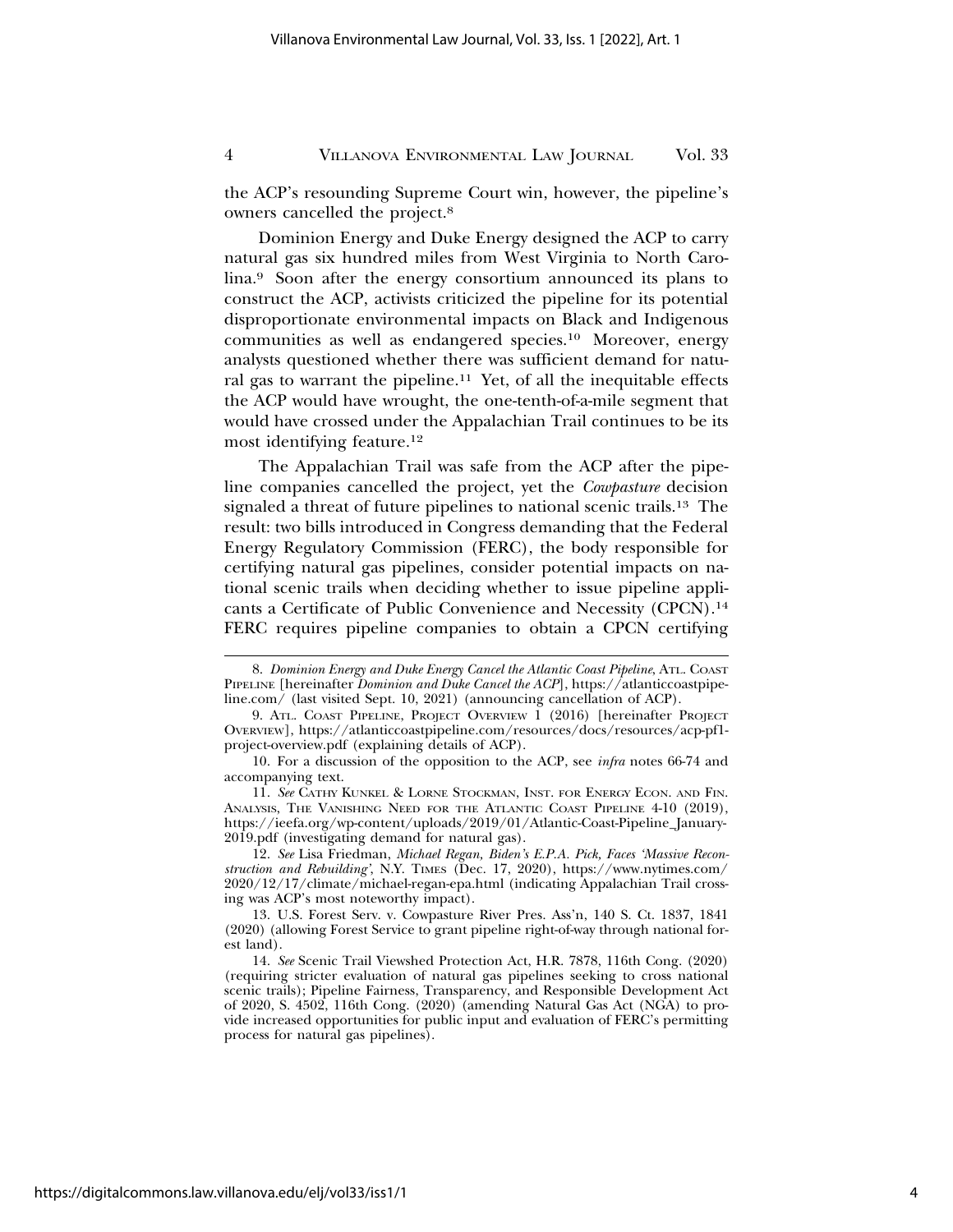"need" for the proposed pipeline before any land acquisition or construction may begin.15

This Article argues that H.R. 7878, the Scenic Trail Viewshed Protection Act, and S. 4502, the Pipeline Fairness, Transparency, and Responsible Development Act of 2020, are ineffective and inefficient solutions to protect national scenic trails from pipelines under current FERC policy.16 Presently, FERC relies heavily on "precedent agreements," agreements pipeline companies enter into for the purchase of gas from the proposed pipeline, to indicate "need" for a CPCN.17 Unless FERC changes its "need evaluation," requiring the Commission to evaluate a pipeline's impact on trails in its decision-making process — a process that already considers trails but skews disproportionately in favor of precedent agreements — will not change outcomes.18 Under current practices, the existence of precedent agreements will outweigh environmental impacts virtually every time FERC determines whether to issue a CPCN.19 FERC already undergoes a lengthy evaluation of potential environmental impacts, including impacts on national scenic trails, yet it has never denied certification of a pipeline based on environmental harm under its current policy.20

Further, H.R. 7878 and S. 4502 risk contributing to the inefficient strategy of litigating a project to death by creating project delays and increasing costs.21 A better solution is FERC reform that can provide for a more robust need analysis.22 Specifically, FERC should stop relying solely on precedent agreements to demonstrate

<sup>15.</sup> For an overview of FERC's pipeline certification process, see *infra* notes 146-95 and accompanying text.

<sup>16.</sup> For a discussion of H.R. 7878 and S. 4502, see *infra* notes 99-115 and accompanying text.

<sup>17.</sup> For a discussion of FERC's use of precedent agreements, see *infra* notes 127-45 and accompanying text.

<sup>18.</sup> For example, FERC would likely still have certified the ACP even if Congress had enacted these bills before FERC deliberated on the ACP. For a discussion of FERC's current need evaluation, see *infra* notes 127-45 and accompanying text.

<sup>19.</sup> For an analysis of FERC's current practices, see *infra* notes 196-267 and accompanying text.

<sup>20.</sup> *See* Sue Tierney, *Time to Move Away from Old Precedents in FERC Pipeline Reviews*, UTIL. DIVE (Nov. 19, 2019) [hereinafter *Time to Move Away*], https:// www.utilitydive.com/news/time-to-move-away-from-old-precedents-in-ferc-pipelinereviews/567512/ (advocating for FERC reform).

<sup>21.</sup> For a discussion of H.R. 7878 and S. 4502's inefficiency, see *infra* notes 221-29 and accompanying text.

<sup>22.</sup> For a discussion of proposed FERC reform, see *infra* notes 230-45 and accompanying text.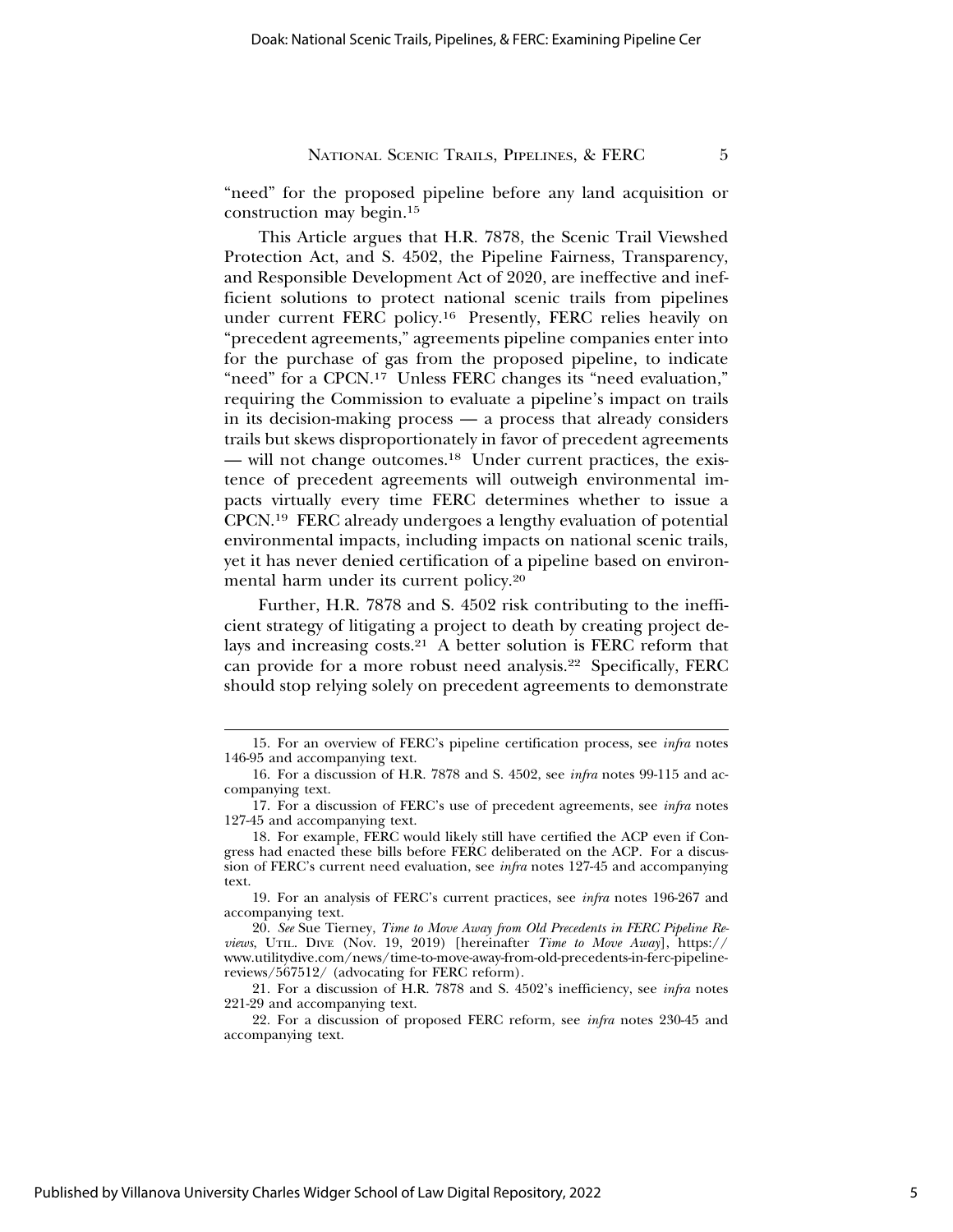need for a pipeline.<sup>23</sup> The existence of precedent agreements should only be one factor in FERC's determination.24

This Article proceeds in five parts. Part II provides background on the Appalachian Trail, the ACP, and their intersection, as well as a summary of the *Cowpasture* decision and the resulting congressional bills.25 Part III explains FERC's role in pipeline certification and uses the ACP to illustrate how the FERC process works in practice.26 Part IV analyzes the proposed bills and argues that a better solution is FERC reform requiring the Commission to look beyond precedent agreements to determine need.<sup>27</sup> Part V concludes that the addition of trails to the litany of factors FERC must consider when deciding whether to grant a CPCN will likely not protect national scenic trails.28

# II. THE TRAIL & THE PIPELINE: A BACKGROUND OF THE SUPREME COURT'S DECISION IN <sup>C</sup>OWPASTURE & THE RESULTING BILLS

Professor Richard Epstein distinguishes property types based on their shape: "long and skinny" resources, such as rivers, pipelines, and trails, and "short and squat" resources, such as National Parks, dump sites, and farms.<sup>29</sup> According to Professor Epstein, trails and pipelines face governance challenges unique to their long and skinny shapes.30 When two long and skinny resources intersect, the intersection becomes a flashpoint in the practical, legal, and political disputes concerning the resources.<sup>31</sup> The potential intersection of the Appalachian Trail and the ACP was not only a focal point of the legal battle against the ACP, but also a catalyst for

27. For an analysis of H.R. 7878 and S. 4502 and a discussion of proposed FERC reform, see *infra* notes 196-267 and accompanying text.

28. For a conclusion, see *infra* notes 268-72 and accompanying text.

30. *Id.* (describing issues unique to trails and pipelines).

<sup>23.</sup> For a discussion of proposed FERC reform, see *infra* notes 230-45 and accompanying text.

<sup>24.</sup> For a discussion of environmental and social justice factors FERC should consider when evaluating need, see *infra* notes 246-67 and accompanying text.

<sup>25.</sup> For a discussion introducing the intersection of the Appalachian Trail and ACP, the *Cowpasture* decision, and the proposed bills, see *infra* notes 29-115 and accompanying text.

<sup>26.</sup> For a discussion of FERC's pipeline certification process, see *infra* notes 116-95 and accompanying text.

<sup>29.</sup> Richard A. Epstein, *Property Rights: Long and Skinny*, 14 INT'L J. OF THE COMMONS 567, 567 (2020) [hereinafter *Property Rights*] (categorizing property types).

<sup>31.</sup> The ACP-Appalachian Trail crossing is an example of such a flashpoint. For an overview of the tension caused by the ACP-Appalachian Trail crossing, see *supra* notes 4-12 and accompanying text.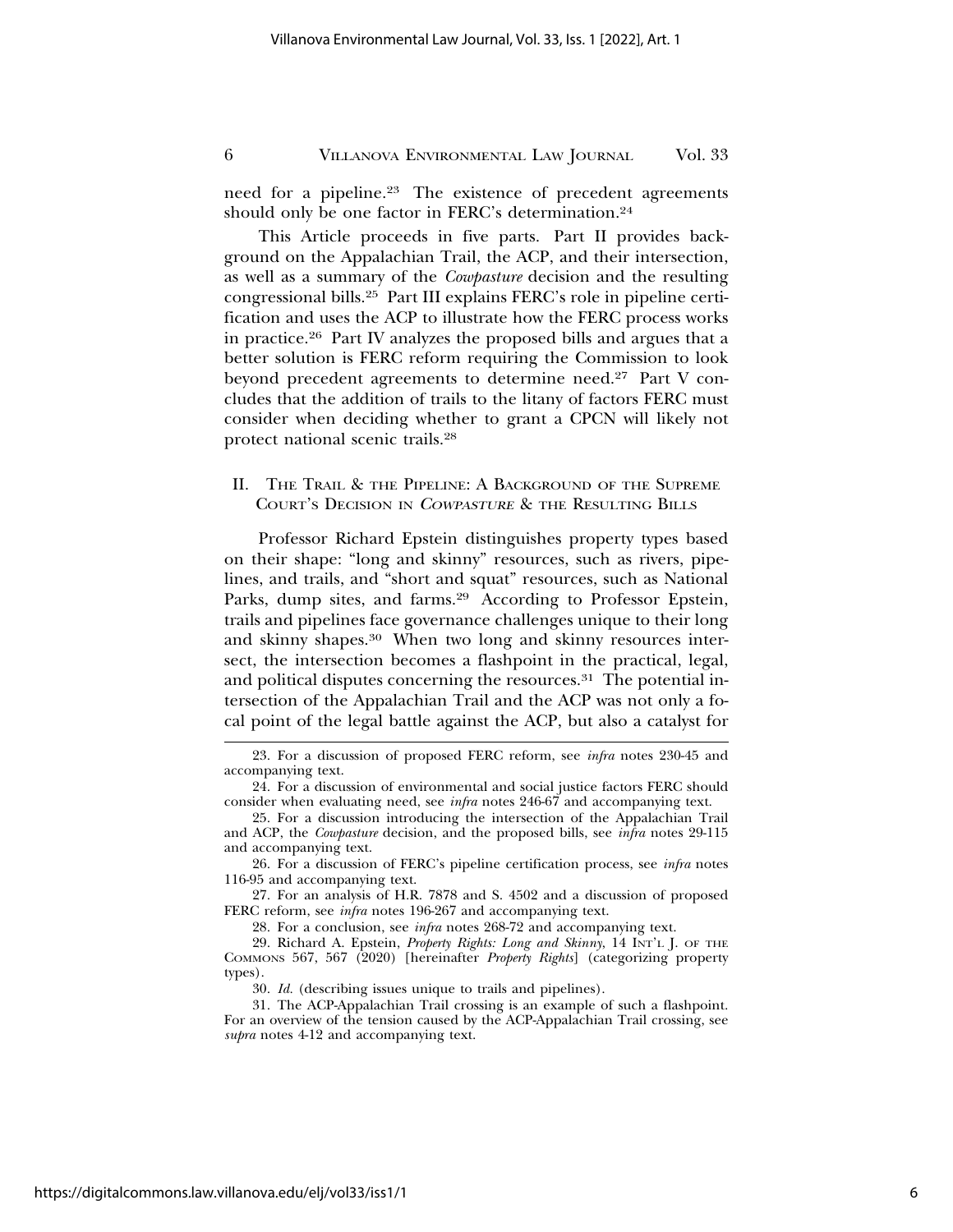proposed change in the regulation of natural gas pipelines, at least to the extent that pipelines implicate trails.32

#### A. The Appalachian Trail

The Appalachian Trail is a public footpath in the Appalachian Mountains stretching over two thousand miles from Mount Katahdin, Maine, to Springer Mountain, Georgia.<sup>33</sup> Regional planner and forester Benton MacKaye proposed the idea for the Appalachian Trail in 1921 and organized the Appalachian Trail Conference, now the Appalachian Trail Conservancy (ATC), in 1925.34 By 1937, MacKaye's dream became a reality.35 The Appalachian Trail, however, did not secure legal protection until the passage of the National Trails System Act of 1968 (Trails Act).<sup>36</sup> Under the Trails Act, the Appalachian Trail became one of the first national scenic trails in the U.S.37

Although the Trails Act authorized the federal government to acquire land for national scenic trails, it delegated significant authority to the states.38 Spurred by Congress's desire to protect the Appalachian Trail from further development, the 1978 amendments to the Trails Act increased federal authority over national scenic trails.<sup>39</sup> Authority over the Appalachian Trail is messy.<sup>40</sup> Multiple statutes, private agreements, and voluntary cooperation govern the management of the Appalachian Trail.41 In general, the U.S. Secretary of the Interior administers the Trail as a unit of the National Park Service (NPS).42 As illustrated by the *Cowpasture* deci-

<sup>32.</sup> For a discussion of H.R. 7878 and S. 4502, see *infra* notes 99-115 and accompanying text.

<sup>33.</sup> *Appalachian National Scenic Trail*, NAT'L PARK SERV. (May 10, 2019), https:/ /www.nps.gov/appa/index.htm (describing Appalachian Trail).

<sup>34.</sup> *ATC History*, APPALACHIAN TRAIL CONSERVANCY, https://appalachiantrail.org/our-work/about-us/atc-history/ (last visited Sept. 9, 2021) (explaining origin of Appalachian Trail).

<sup>35.</sup> *Id.* (marking opening year of Trail).

<sup>36.</sup> *Id.* (signaling federal protection for Trail under Trails Act).

<sup>37. 16</sup> U.S.C. § 1241 (designating Appalachian Trail and Pacific Crest Trail as initial components of National Trails System). *See generally* James J. Vinch, *The Telecommunications Act of 1996 and Viewshed Protection for the National Scenic Trails*, 15 J. LAND USE & ENVTL. L. 93, 99-103 (1999) (providing detailed history of Appalachian Trail and Trails Act).

<sup>38.</sup> Vinch, *supra* note 37, at 102 (explaining delegation of trail authority in early years of Trails Act).

<sup>39.</sup> *Id.* at 103 (noting shift of trail authority to federal government).

<sup>40.</sup> *Id.* at 104 (describing "patchwork" of Appalachian Trail management).

<sup>41.</sup> *Id.* (detailing entities involved in Trail management).

<sup>42.</sup> *Id.* (explaining Appalachian Trail management).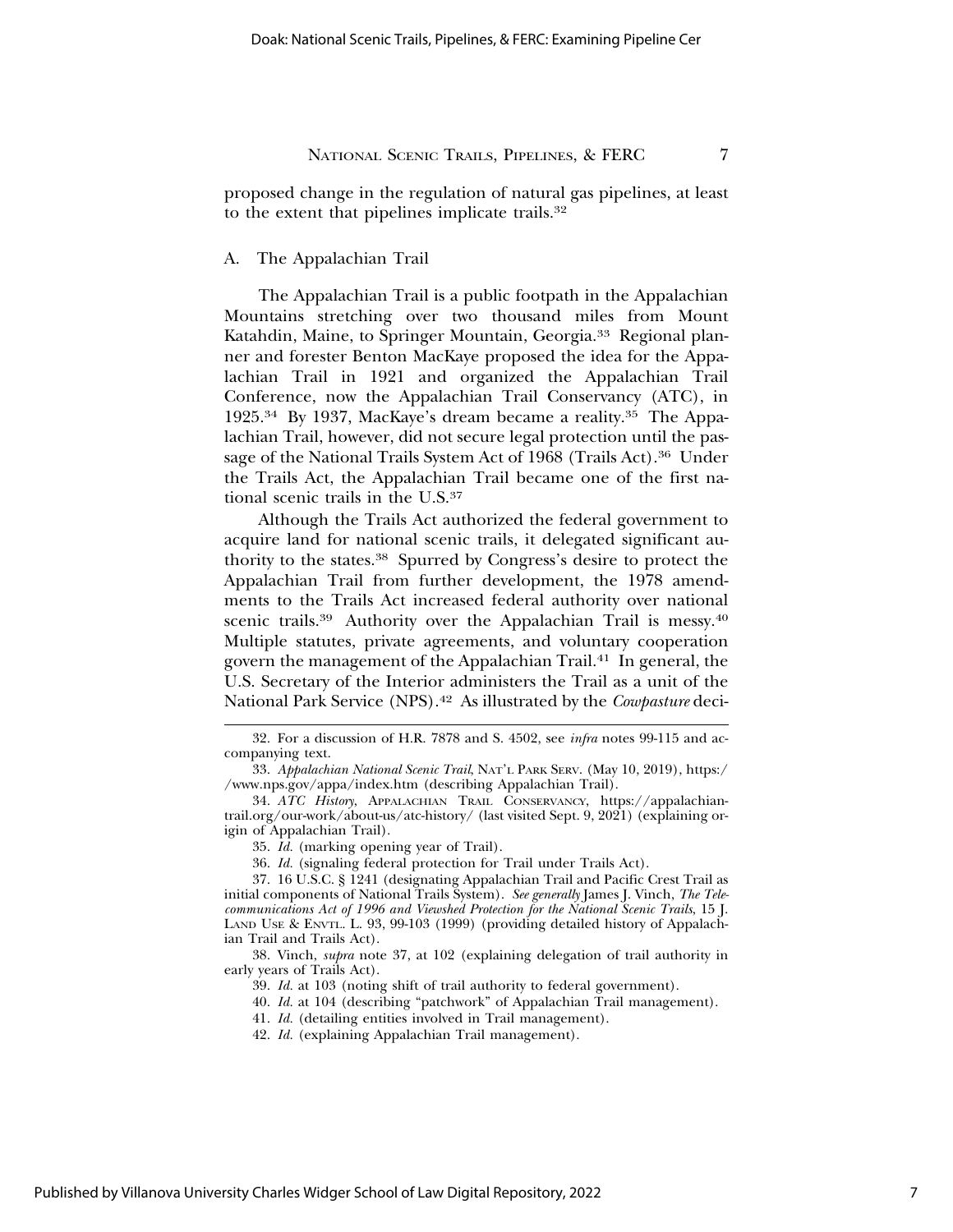sion, however, statutory authority over the Trail is not always straightforward.43

In addition to the statutory maze surrounding trail authority, national scenic trails suffer from jurisdictional difficulties because of their long and skinny shape.44 Long and skinny resources and projects face unique challenges because they extend into numerous jurisdictions.45 The Appalachian Trail, for example, crosses into fourteen states, six national parks, eight national forests, two national wildlife refuges, sixty-seven state-owned land areas, over one dozen local municipal watershed properties, and even some privately-owned land.46

The Appalachian Trail's Cooperative Management System seeks to remedy this jurisdictional mess.47 In 1981, the NPS created the Appalachian Trail Comprehensive Plan, which established the Cooperative Management System to manage the Trail.<sup>48</sup> Under the Cooperative Management System, local trail clubs coordinate with relevant government agencies to develop local management plans, whereas the NPS retains authority for overall administration of the Appalachian Trail.49

Due to the Appalachian Trail's considerable length, the scenery along the Trail is just as diverse as the entities that manage it.50 The Trail traverses through rugged mountains, pastoral farms, wooded forests, and city streets.<sup>51</sup> Though portions of the Trail feel

46. NAT'L PARKS CONSERVATION ASS'N, APPALACHIAN NATIONAL SCENIC TRAIL: A SPECIAL REPORT 5 (2010), https://www.nps.gov/appa/learn/management/up load/AT-report-web.pdf (providing overview of Appalachian Trail).

47. NAT'L PARK SERV., COMPREHENSIVE PLAN FOR THE PROTECTION, MANAGE-MENT, DEVELOPMENT AND USE OF THE APPALACHIAN NATIONAL SCENIC TRAIL 9 (1981), https://www.nps.gov/appa/learn/management/upload/compplan\_web.pdf (noting cooperative relationships at national, state, and local levels).

48. *Id.* at 5 (detailing Appalachian Trail management plan).

49. *Id.* (exploring different trail management structures); *see also Cooperative Management*, APPALACHIAN TRAIL CONSERVANCY, https://appalachiantrail.org/getinvolved/volunteer/trail-management-resources/cooperative-management/ (last visited Sept. 9, 2021) (overviewing Cooperative Management System).

50. *Appalachian Trail Map*, NAT'L PARK SERV., https://nps.maps.arcgis.com/ apps/webappviewer/index.html?id=6298c848ba2a490588b7f6d25453e4e0 (last visited Oct. 13, 2021) (showing length of Appalachian Trail).

51. *Id.* (providing images of various points along Trail).

<sup>43.</sup> For a discussion of how the *Cowpasture* decision hinged on whether the Forest Service or the NPS had the authority to grant a right-of-way, see *infra* notes 84-98 and accompanying text.

<sup>44.</sup> *Property Rights*, *supra* note 29, at 575-76 (categorizing property types by shape).

<sup>45.</sup> *Id.* at 576 (noting long and skinny properties commonly cross local, state, and national borders).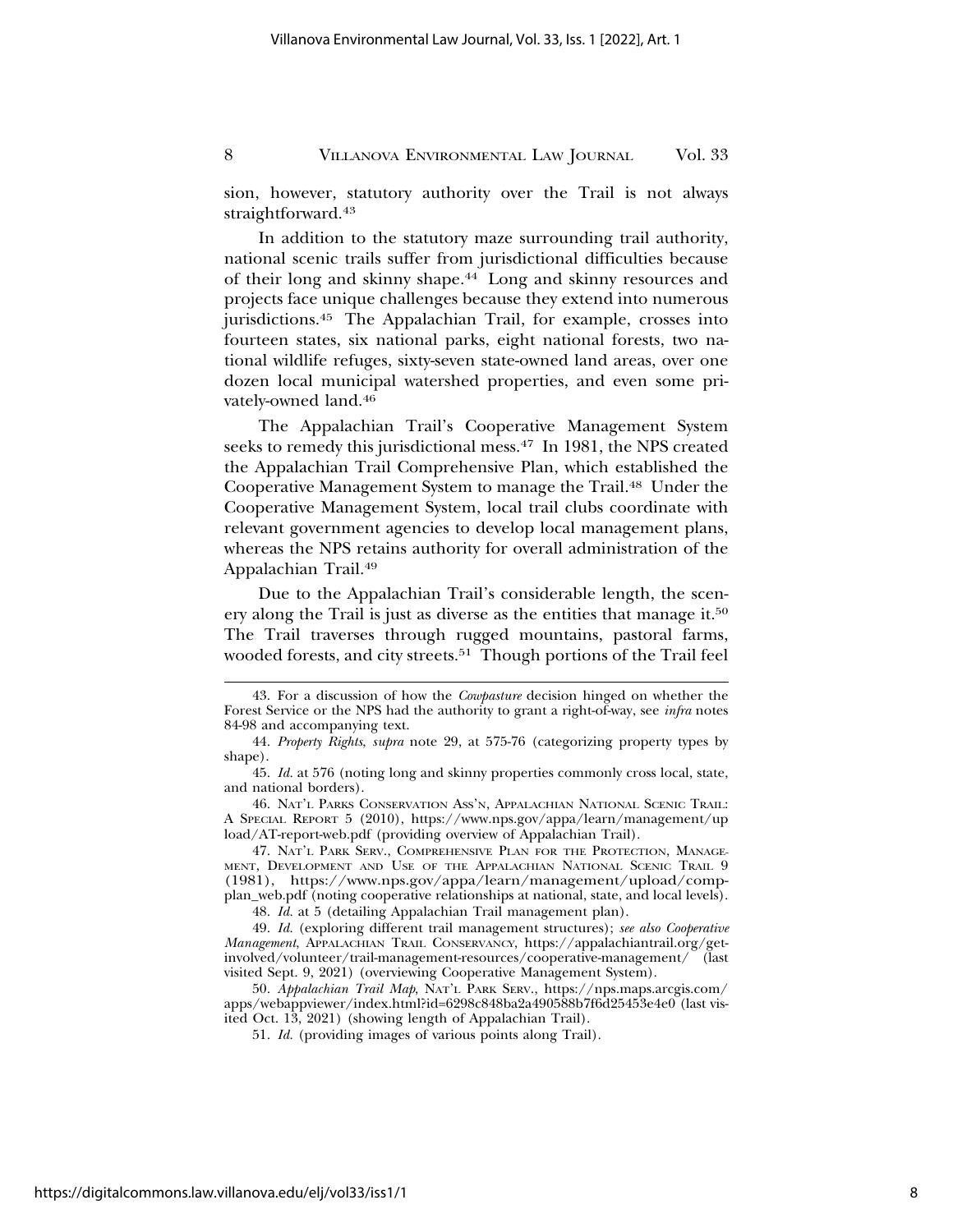remote and wild, a hiker is never too far from a town.52 By necessity, the Trail crosses many highways and other developed areas.<sup>53</sup> Clear-cut paths for power lines are a common sight.54 Additionally, a thru-hiker, someone who hikes the entire trail from end to end, will inadvertently hike across more than fifty pipelines that have intersected the Trail for decades.<sup>55</sup>

#### B. The Atlantic Coast Pipeline

The ACP was a proposed six-hundred-mile natural gas pipeline that, if completed, would have stretched from West Virginia to North Carolina.56 The ACP would have included two mainlines, three lateral extension pipelines, and three compressor stations.<sup>57</sup> The ACP would have provided Marcellus-Utica Shale gas to utilities in Virginia and North Carolina.58 Four U.S. energy companies — Dominion Energy, Duke Energy, Piedmont Natural Gas, and Southern Company Gas — joined to form Atlantic Coast Pipeline, LLC (Atlantic), the joint venture responsible for building and operating the ACP.59 In 2016, the joint venture partners estimated the pipe-

57. *Id.* (emphasizing ACP specs).

58. *Atlantic Coast Pipeline Hires Main Construction Contractor*, OIL & GAS J. (Sept. 22, 2016) [hereinafter *ACP Hires Main Construction Contractor*], https:// www.ogj.com/pipelines-transportation/article/17250126/atlantic-coast-pipelinehires-main-construction-contractor (identifying construction contract between pipeline company and joint venture of construction companies). Marcellus Shale and Utica Shale are neighboring natural gas wells located in the eastern U.S. John Krohn & Grant Nülle, Marcellus, Utica Provide 85% of U.S. Shale Gas Production *Growth Since Start of 2012*, U.S. ENERGY INFO. ADMIN. (July 28, 2015), https:// www.eia.gov/todayinenergy/detail.php?id=22252 [https://web.archive.org/web/ 20210323073237/https://www.eia.gov/todayinenergy/detail.php?id=22252] (explaining steady increase in productivity of natural gas wells in Marcellus Shale and Utica Shale). Marcellus-Utica Shale gas is accessible through horizontal drilling and hydraulic fracturing. *Id.* (relaying how to access resource).

59. Wayne Barber, *Joint Venture Awarded Contract to Build 600-Mile Atlantic Coast Pipeline*, TRANSMISSIONHUB (Sept. 21, 2016), https://www.transmissionhub.com/

<sup>52.</sup> *Id.* (illustrating Trail's proximity to population hubs, including New York City and Washington, D.C.).

<sup>53.</sup> *Id.* (demonstrating length of Trail, which necessarily crosses developed areas).

<sup>54.</sup> *Id.* (noting presence of pipelines along duration of Trail).

<sup>55.</sup> Zach Davis, *What Is the Definition of a Thru-Hike?*, THE TREK (June 23, 2014), https://thetrek.co/definition-thru-hike/ (discussing various opinions of what constitutes thru-hikers); Becky Sullivan & Laurel Wamsley, *Supreme Court Says Pipeline May Cross Underneath Appalachian Trail*, NPR (June 15, 2020, 6:09 PM), https://www.npr.org/2020/06/15/877643195/supreme-court-says-pipeline-maycross-underneath-appalachian-trail#:~:text=dominion%20Energy%20said%20the %20court's,without%20disturbing%20its%20public%20use (noting more than fifty other pipelines have safely crossed Appalachian Trail for decades).

<sup>56.</sup> PROJECT OVERVIEW, *supra* note 9 (describing ACP).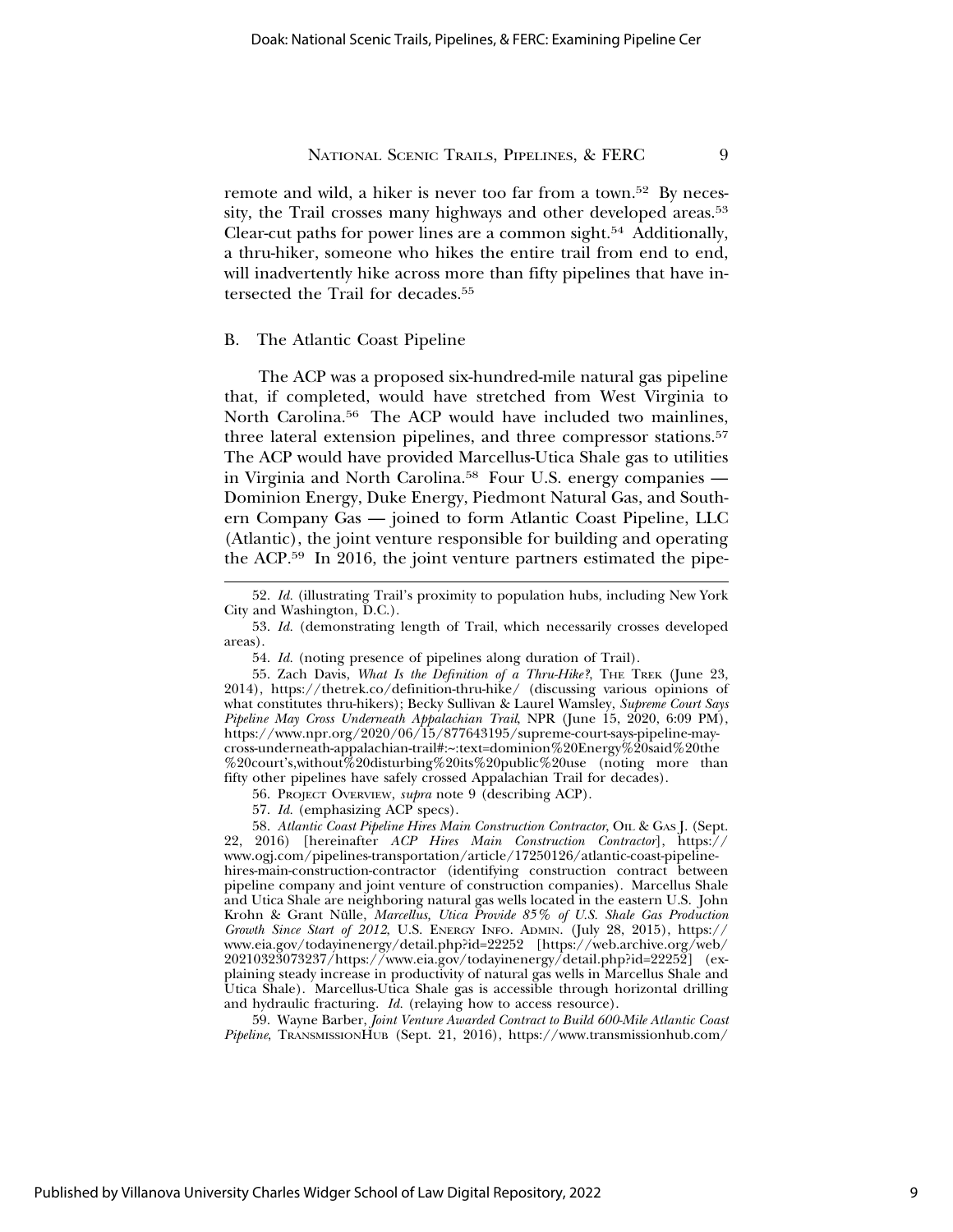line would cost between 4.5 billion and five billion dollars.<sup>60</sup> By the time the companies cancelled the ACP, the estimated cost had risen to eight billion dollars.<sup>61</sup>

In addition to the ACP's increased costs, questions arose regarding the project's profitability.62 Demand for natural gas is stagnating as renewable energy resources become more competitive.63 Further, the ACP did not have a "single independent committed customer," providing "reasons for skepticism around the future of [the ACP]."<sup>64</sup>

An onslaught of litigation exacerbated the economic woes of the ACP.65 From the very beginning, the ACP faced intense opposition from a diverse alliance of landowners, communities, tribes, and environmental groups.66 Individual landowners and communities were wary of a potentially dangerous pipeline running through their backyards.67 Climate activists were opposed to tapping another fossil fuel source, which would release greenhouse gas emissions and further contribute to climate change.<sup>68</sup> Wildlife activists aimed to protect endangered species from the pipeline's path.69

articles/2016/09/joint-venture-awarded-contract-to-build-600-mile-atlantic-coastpipeline.html (reporting on ACP construction contract).

62. Kunkel & Stockman, *supra* note 11, at 1 (noting increased costs of ACP).

63. *Id.* at 4-10 (summarizing ACP's demand forecasts).

64. *Id.* at 12 (comparing profitability of natural gas with wind and solar plus storage). For a discussion of the distinction between affiliate and independent customers, see *infra* notes 138-42 and accompanying text.

65. For a discussion of the numerous claims brought against the ACP, see *infra* note 79 and accompanying text.

66. Sarah Vogelsong, *What Sank the Atlantic Coast Pipeline? It Wasn't Just Environmentalism*, VA. MERCURY (July 8, 2020, 2:42 PM), https://www.virginiamercury. com/2020/07/08/what-sank-the-atlantic-coast-pipeline-it-wasnt-just-environmental ism/ (noting diversity of interested parties). Opposition to the ACP grew from:

[A]n unusually large and persistent grassroots movement that drew from not only different parts of the state, but different causes: clean energy, social and racial justice and property rights . . . the groups that joined together to fight the Atlantic Coast Pipeline were unusually diverse: from mountainous areas, cities and rolling farmland, Black and White, affluent and poor and across the political spectrum.

*Id.* (commenting on ACP's abrupt cancellation).

67. *See* John Murawski, *Atlantic Coast Pipeline to Take Landowners to Court to Clear Way for 600-Mile Project*, THE NEWS & OBSERVER (Nov. 16, 2017, 9:36 AM), https://www.newsobserver.com/news/business/article184993198.html (describing litigation between landowners and ACP).

68. *See Stop the Pipelines*, SIERRA CLUB: VA. CHAPTER, https://www.sierraclub. org/virginia/vapipelines (last visited Nov. 13, 2021) (opposing ACP).

69. *See* Press Release, Ctr. For Biological Diversity, Forest Service Denies Atlantic Coast Pipeline Route (Jan. 21, 2016), https://www.biologicaldiversity.org/

<sup>60.</sup> *ACP Hires Main Construction Contractor*, *supra* note 58 (discussing ACP's projected costs).

<sup>61.</sup> *Dominion and Duke Cancel the ACP*, *supra* note 8 (outlining ACP's costs).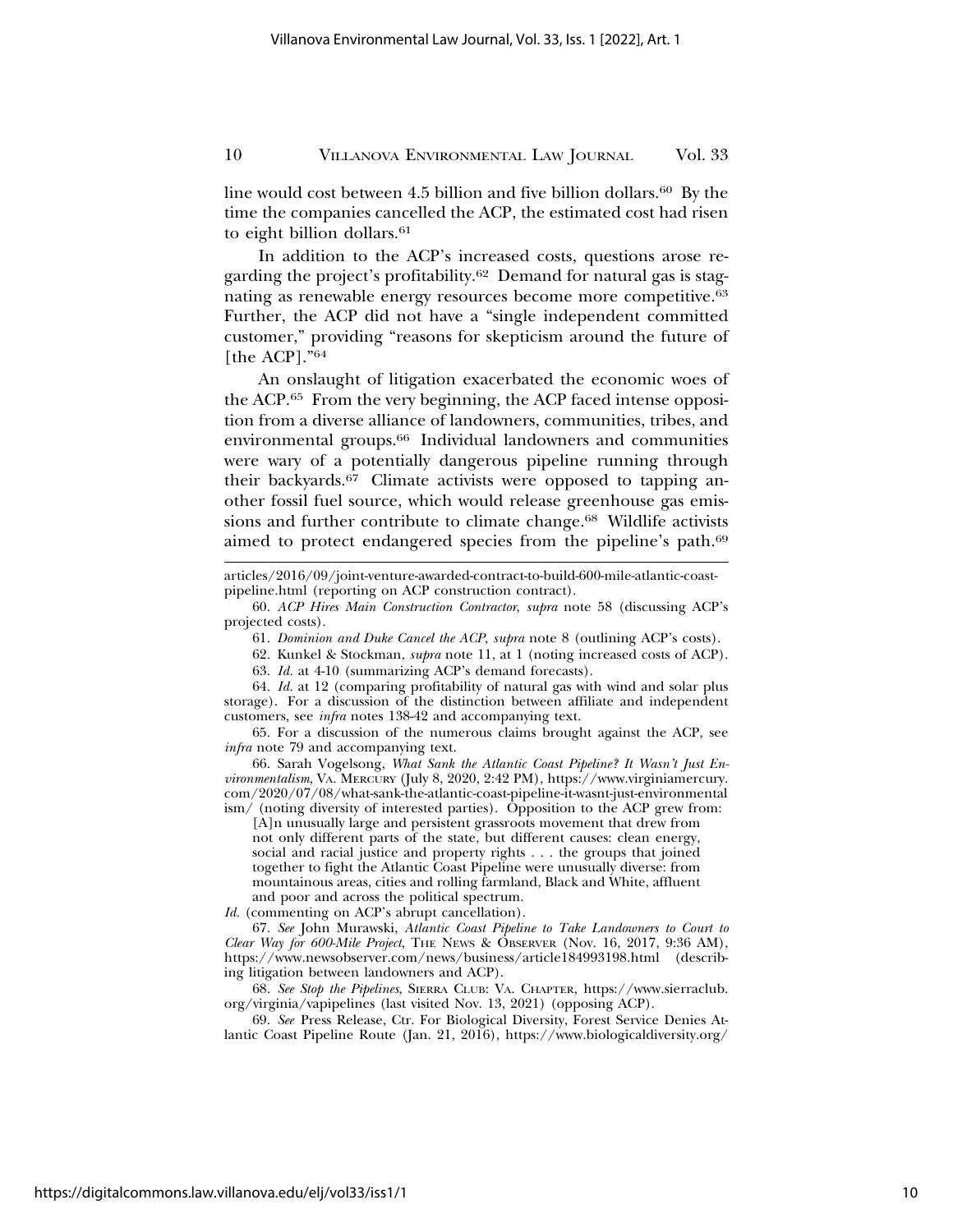Environmentalists were concerned about water and air pollution.70 Recreationists hoped to protect national treasures such as the Blue Ridge Parkway and the Appalachian Trail.71 Tribes fought to protect the safety of their land and communities.72 Environmental justice advocates sought to prevent the pipeline's disproportionate impact on minority communities.73 These stakeholders and grassroots activists voiced their opposition by organizing marches and sit-ins, attending public meetings, and monitoring the pipeline's construction.74

The legal challenges to the construction and operation of the ACP largely tracked the concerns of various stakeholders.75 The most concerted legal challenges came from a coalition of local and national environmental groups, including the Sierra Club, Defenders of Wildlife, Appalachian Voices, Cowpasture River Preservation Association, and Wild Virginia.76 These organizations attacked

news/press\_releases/2016/acp-01-21-2016.html (explaining ACP's potential impacts on wildlife).

70. *See Stop the Pipelines*, *supra* note 68 (exploring ACP's potential negative impacts).

71. *See* Kurt Repanshek, *Groups Support Efforts to Keep Pipeline from Crossing A.T., Blue Ridge Parkway*, NAT'L PARKS TRAVELER (Jan. 28, 2020), https://www.national parkstraveler.org/2020/01/groups-support-efforts-keep-pipeline-crossing-blueridge-parkway (describing legal questions relating to pipelines crossing protected trails and parkways).

72. *See* Elizabeth Ouzts, *North Carolina Tribes Fear Impact of Atlantic Coast Pipeline Construction*, ENERGY NEWS NETWORK (Mar. 21, 2018), https://energynews.us/ 2018/03/21/southeast/north-carolina-tribes-fear-impact-of-atlantic-coast-pipelineconstruction/ (detailing Lumbee Tribe's opposition to ACP).

73. Olivia Rosane, *'Important Victory' for Historic Black Community Over the Atlantic Coast Pipeline*, ECOWATCH (Jan. 8, 2020, 9:12 AM), https://www.ecowatch.com/ atlantic-coast-pipeline-black-community-2644561804.html (noting ACP's potential impact on historically Black community).

74. *See, e.g.*, David Boraks, *3 N.C. Protests Target Atlantic Coast Pipeline*, WFAE (Nov. 15, 2016, 1:44 PM), https://www.wfae.org/energy-environment/2016-11-15/ 3-n-c-protests-target-atlantic-coast-pipeline (describing marches); John Murawski, *Atlantic Coast Pipeline Protestors Arrested Outside NC Governor's Office After Sit-In*, THE NEWS & OBSERVER (Feb. 5, 2018, 7:01 AM), https://amp.newsobserver.com/news/ local/counties/wake-county/article198037914.html (reporting on sit-in); Kevin Ridder, *The End of the Atlantic Coast Pipeline*, APPALACHIAN VOICES (July 21, 2020), https://appvoices.org/2020/07/21/the-end-of-the-atlantic-coast-pipeline/ (detailing marches, public meetings, and monitoring of construction).

75. *See, e.g.*, Klemic v. Dominion Transmission, Inc., 138 F. Supp. 3d 673, 678 (W.D. Va. 2015) (noting landowners' concern over Atlantic entering properties and conducting pipeline surveying); Sierra Club v. United States Dep't of the Interior, 899 F.3d 260, 266 (4th Cir. 2018) (addressing wildlife concerns); Friends of Buckingham v. State Air Pollution Control Bd., 947 F.3d 68, 71 (4th Cir. 2020) (discussing environmental justice concerns).

76. *See* U.S. Forest Serv. v. Cowpasture River Pres. Ass'n, 140 S. Ct. 1837, 1842 (2020) (listing numerous environmental groups as parties); *Sierra Club*, 899 F.3d at 260 (vacating NPS grant of right-of-way); Defs. of Wildlife v. United States Dep't of the Interior, 931 F.3d 339, 342 (4th Cir. 2019) (addressing endangered wildlife);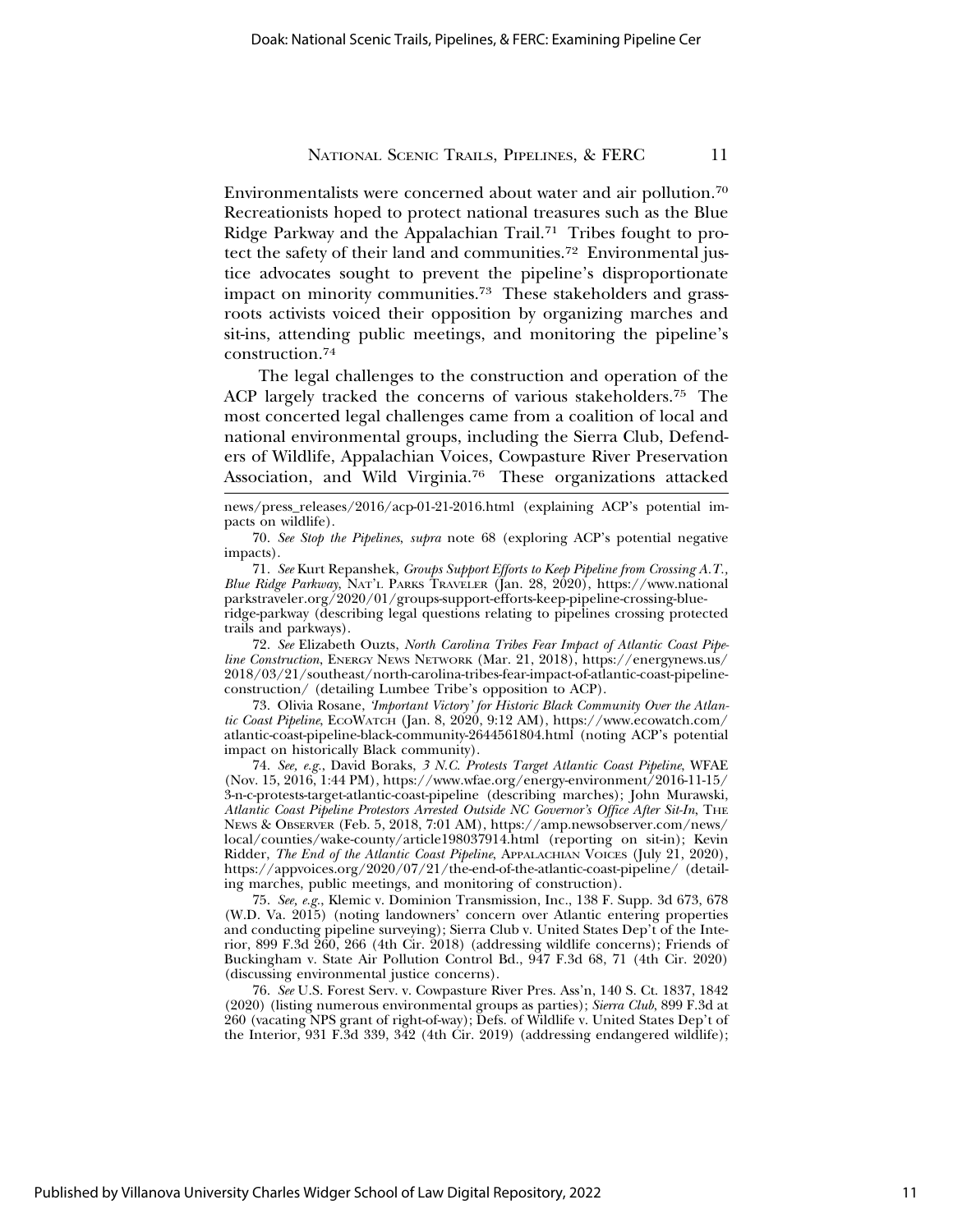every stage of the permitting process in a successful attempt to render the project costly and delayed.<sup>77</sup> This strategy is especially effective against long and skinny projects like pipelines because of the many permits required; one invalidated permit could mark the end of an entire project.78

The coalition against the ACP used every litigation tool at its disposal, alleging that the various federal and state agencies involved in the ACP project violated the National Environmental Policy Act (NEPA) and other federal statutes, including the Endangered Species Act (ESA), the Clean Air Act (CAA), the Clean Water Act (CWA), the National Forest Management Act (NFMA), and the Administrative Procedure Act (APA).79 FERC is the predominant agency involved in approving natural gas pipelines, but many other agencies must approve permits required for construction.80 The numerous lawsuits against FERC's sister agencies' actions regarding the ACP resulted in vacated authorizations and delayed construction.<sup>81</sup>

In addition to alleging violations of various environmental statutes, the coalition against the ACP also attacked agency authority to

78. *Property Rights*, *supra* note 29, at 578-79 (explaining jurisdictional difficulties of long and skinny resources).

79. *See* Cowpasture River Pres. Ass'n v. U.S. Forest Serv., 911 F.3d 150, 154-55 (4th Cir. 2018) (addressing NFMA, NEPA, and MLA claims); *Defs. of Wildlife*, 931 F.3d at 345-66 (analyzing ESA and APA claims); *Appalachian Voices*, 912 F.3d at 750 (exploring CWA claims); *Friends of Buckingham*, 947 F.3d at 72, 81 (considering CAA and APA claims).

80. *Natural Gas Pipelines*, FED. ENERGY REGUL. COMM'N (Feb. 10, 2021), https:/ /www.ferc.gov/industries-data/natural-gas/overview/natural-gas-pipelines (explaining FERC and other agencies' roles in natural gas pipeline certification).

81. Christine Tezak, *A Policy Analyst's View on Litigation Risk Facing Natural Gas Pipelines*, 40 ENERGY L.J. 209, 223 (2019) (describing lawsuits by anti-ACP parties against various federal agencies). Pipeline opponents have increasingly challenged FERC's sister agencies, such as the U.S. Forest Service and the U.S. Fish & Wildlife Service, in court. *Id.* at 223-29 (providing case summaries). Numerous agencies grant permits for pipeline projects; each of these permits creates an opportunity for pipeline opponents to attack a project. *Id.* (noting opponents challenged permits under different agency statutory requirements). According to the American Law Institute (ALI), "Generally speaking, challenges to Forest Service, Park Service, and BLM permits fared better than challenges to grants of water quality certificates." Carolyn Elefant & Jennifer Flint, *Summary of New Challenges to FERC Interstate Pipelines*, THE AM. LAW INST. CONTINUING LEGAL EDUC. (Jan. 24-26, 2019) (summarizing legal challenges to pipelines).

Appalachian Voices v. State Water Control Bd., 912 F.3d 746, 750 (4th Cir. 2019) (considering pipeline's effects on water resources).

<sup>77.</sup> Ivan Penn, *Atlantic Coast Pipeline Canceled as Delays and Costs Mount*, N.Y. TIMES (July 5, 2020), https://www.nytimes.com/2020/07/05/business/atlanticcoast-pipeline-cancel-dominion-energy-berkshire-hathaway.html (reporting on ACP's cancellation).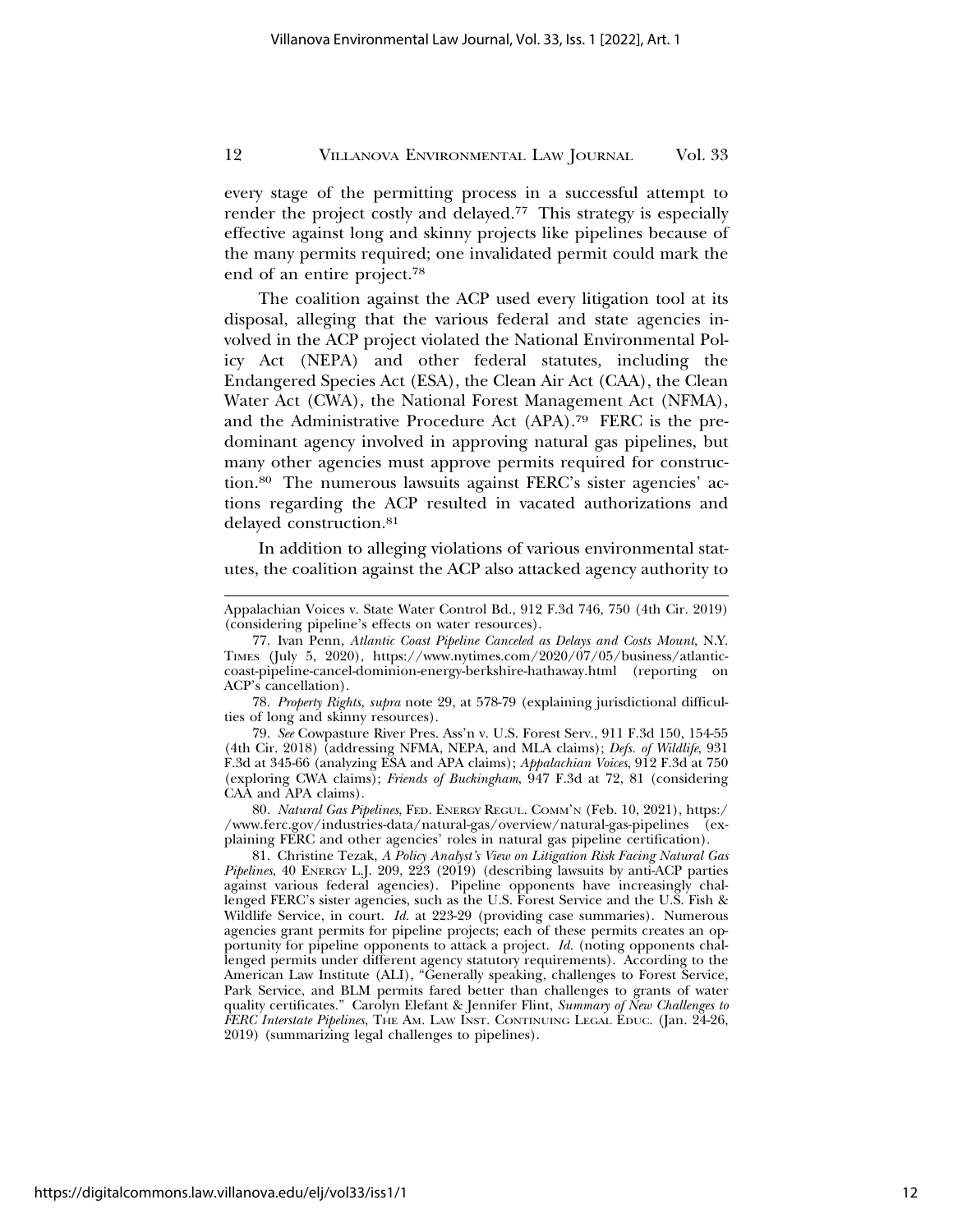act in the first place.82 *Cowpasture* — the most publicized ACP lawsuit, and the only one to reach the Supreme Court — was a challenge to the Forest Service's statutory authority to grant a right-ofway for the ACP to cross the Appalachian Trail*.*<sup>83</sup>

#### C. The *Cowpasture* Decision

On February 24, 2020, activists and affected community members protested outside the Supreme Court to draw attention to the environmental and social justice impacts of the ACP.84 Inside the courthouse, the justices listened to rather dry oral arguments detached from the emotional chants echoing through the Capitol.85 The sole issue before the Supreme Court was whether the Mineral Leasing Act (MLA) authorized the Forest Service to grant a right-ofway for the ACP to cross national forest land traversed by the Appalachian Trail.<sup>86</sup>

The MLA enables the Secretary of the Interior or an appropriate agency head to grant rights-of-ways through federal lands for pipeline purposes.87 A 1973 amendment to the MLA defines federal lands to include "all lands owned by the United States, *except lands in the National Park System*, lands held in trust for an Indian or Indian tribe, and lands on the Outer Continental Shelf."88

The United States Court of Appeals for the Fourth Circuit held that the Forest Service lacked statutory authority to grant a pipeline right-of-way crossing the Appalachian Trail.89 The parties did not dispute that the right-of-way for the ACP to cross under the Appalachian Trail, a national scenic trail, would intersect the Appalachian Trail in the George Washington National Forest.90 The

88. *Cowpasture*, 140 S. Ct. at 1843 (emphasis added) (citing 30 U.S.C. §185(a)) (providing amended statutory language).

89. Cowpasture River Pres. Ass'n. v. U.S. Forest Serv., 911 F.3d 150, 181 (4th Cir. 2018) (holding Forest Service lacked statutory authority to grant right-of-way and acted arbitrarily and capriciously in violation of NFMA and NEPA).

<sup>82.</sup> *Cowpasture*, 140 S. Ct. at 1841 (addressing challenge to Forest Service's authority to act).

<sup>83.</sup> *Id.* (holding Forest Service had authority to grant pipeline right-of-way).

<sup>84.</sup> Erin Jensen, *Pipeline Fighters and Frontline Community Members Rally Against Atlantic Coast Pipeline at Supreme Court*, FRIENDS OF THE EARTH ACTION (Feb. 24, 2020), https://foeaction.org/news/pipeline-fighters-frontline-community-members-rally-atlantic-coast-pipeline-supreme-court/ (describing protests outside Supreme Court).

<sup>85.</sup> *See generally* Transcript of Oral Argument, U.S. Forest Serv. v. Cowpasture River Pres. Ass'n*,* 140 S. Ct. 1837 (2020) (Nos. 18-1584, 18-1587) (demonstrating legal battle focused on statutory language).

<sup>86.</sup> *Cowpasture*, 140 S. Ct. at 1841 (identifying issue granted certiorari).

<sup>87. 30</sup> U.S.C. § 185(a) (delegating power to Secretary of Interior).

<sup>90.</sup> *Cowpasture*, 140 S. Ct. at 1844 (explaining legal issue).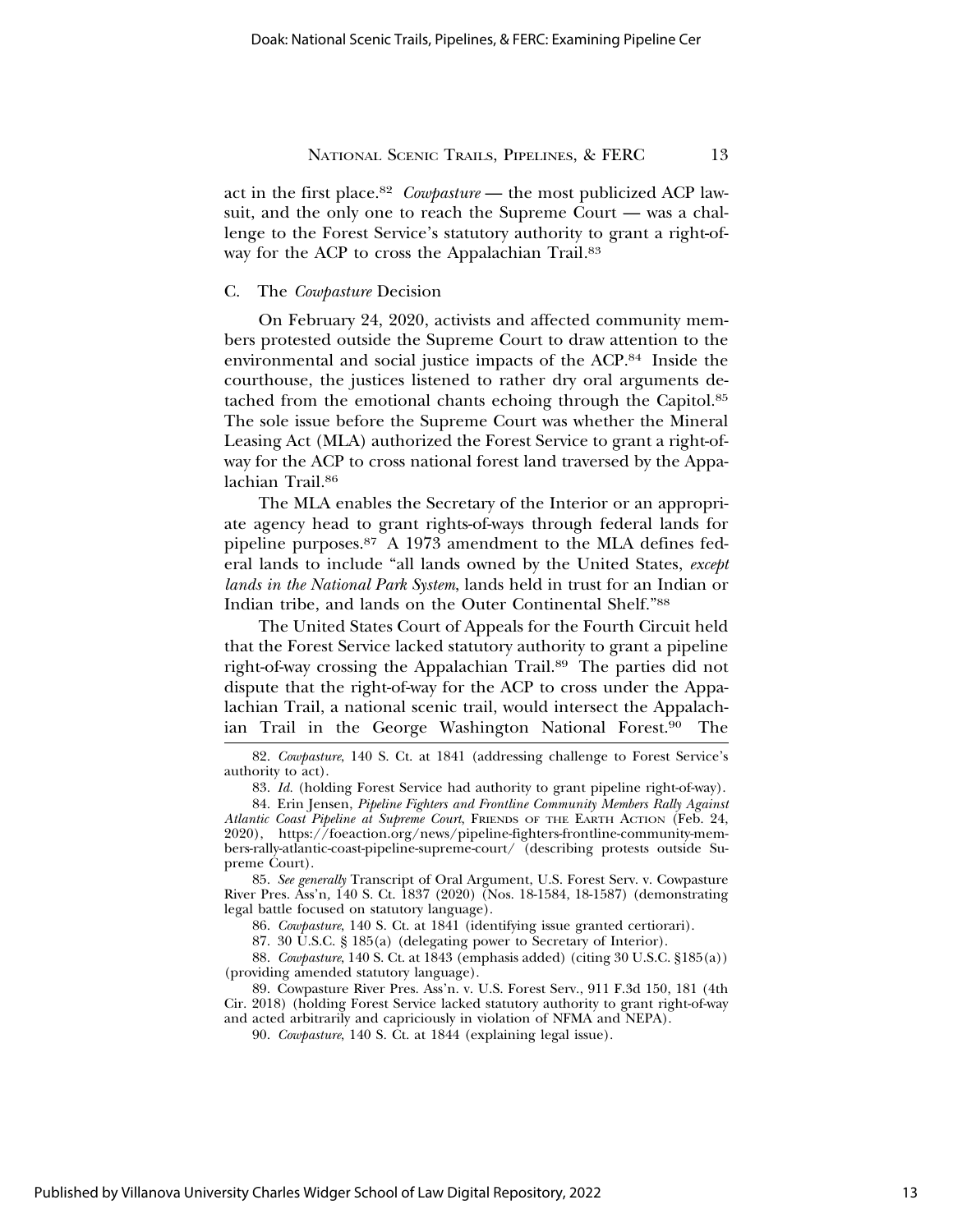decision hinged on whether the land the Appalachian Trail traverses was under the jurisdiction of the Forest Service or the NPS.91 If the land traversed by the Appalachian Trail was part of the NPS, then not only did the Forest Service not have authority to grant a right-of-way, but no agency could grant a right-of-way for a pipeline without congressional approval because the MLA exempts lands in the National Park System.92

In an opinion written by Justice Thomas, the Court reversed the Fourth Circuit's decision: the MLA authorized the Forest Service to grant a pipeline right-of-way crossing the Appalachian Trail because the Trail's establishment as a national scenic trail merely created an easement and thus did not change the ownership of the national forest land on which it traversed.93 In doing so, the majority separated the Appalachian Trail from the land underneath, stating "[a] trail is a trail, and land is land."94

As a result of the *Cowpasture* decision, national scenic trails do not present a statutory bar against pipeline development.95 *Cowpasture*, however, was not a green light for the ACP; the Supreme Court case simply put the other ongoing legal challenges to the ACP on hold.96 Though *Cowpasture* was a victory for the pipeline, the sevento-two decision could not save the ACP.97 Dominion Energy and Duke Energy publicly cancelled the ACP due to "legal uncertainties" on July 5, 2020, only three weeks after the Supreme Court announced its decision in *Cowpasture*. 98

## D. Proposed Bills: H.R. 7878 & S. 4502

As environmental and social justice advocates celebrated the ACP's demise, publicity surrounding *Cowpasture* revealed the public's desire to protect trails from the impact of pipelines.<sup>99</sup> In the

<sup>91.</sup> *Id.* (distinguishing between land and Trail).

<sup>92.</sup> *Id.* at 1843 (explaining NPS carve-out in MLA).

<sup>93.</sup> *Id.* at 1841, 1845 (holding Forest Service had statutory authority to grant pipeline right-of-way crossing Trail).

<sup>94.</sup> *Id.* at 1846 (distinguishing Trail from land it traverses).

<sup>95.</sup> *Cowpasture*, 140 S. Ct. at 1846 (stating consequence of Supreme Court's holding).

<sup>96.</sup> *See* Cowpasture River Pres. Ass'n v. U.S. Forest Serv., 911 F.3d 150, 155 (4th Cir. 2018) (remanding violations of NFMA and NEPA to Forest Service).

<sup>97.</sup> *Dominion and Duke Cancel the ACP*, *supra* note 8 (noting ACP's peril despite favorable outcome at Supreme Court).

<sup>98.</sup> *Id.* (announcing cancellation of ACP).

<sup>99.</sup> *See* Julia Widmann & Malaika Elias, *Atlantic Coast Pipeline Cancelled After Years of Activism, Waterkeepers React to the Win*, WATERKEEPER ALL. (July 16, 2020), https://waterkeeper.org/news/atlantic-coast-pipeline-cancelled-after-years-of-activism-waterkeepers-react-to-the-win/ (sharing activists' reactions). Not everyone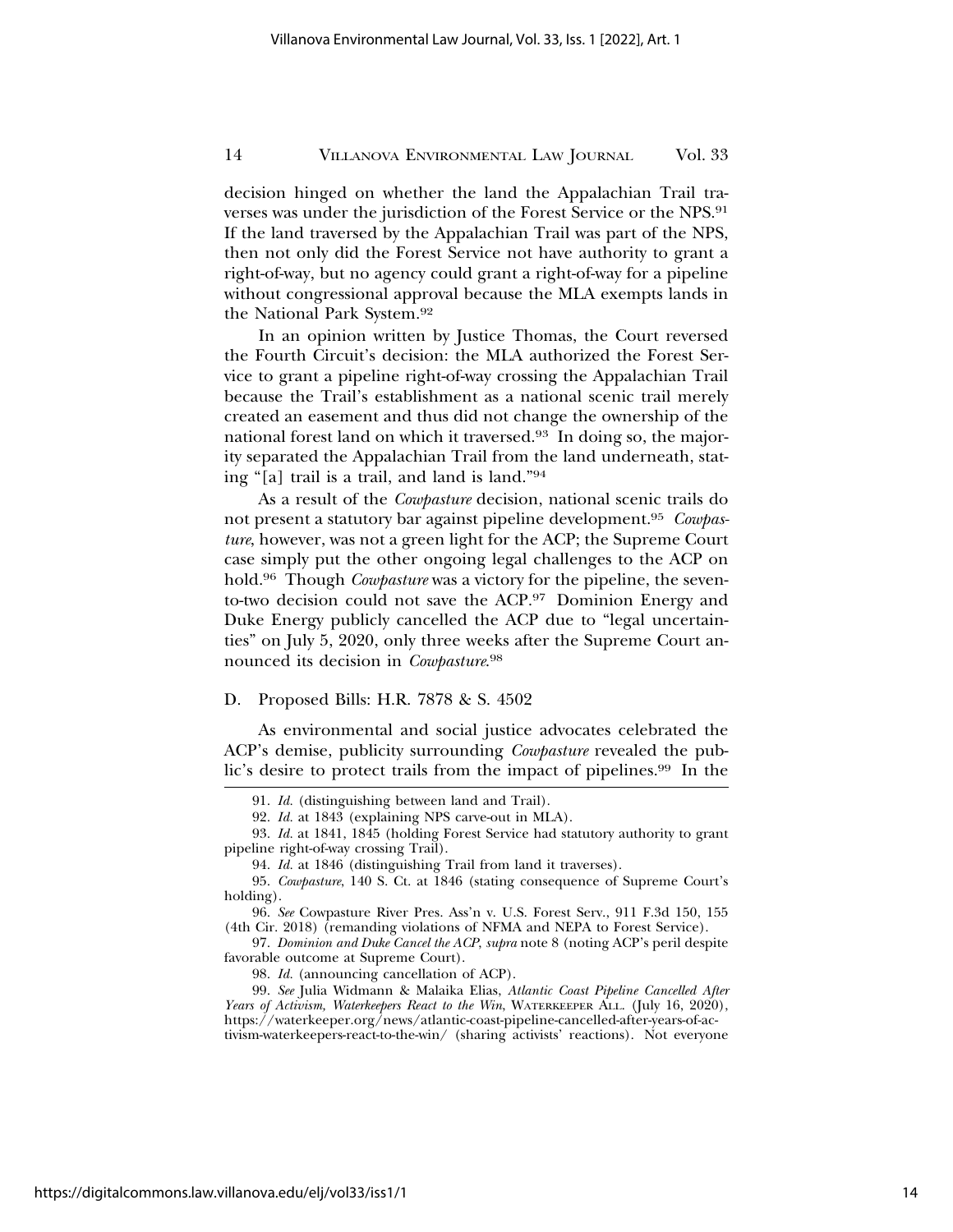wake of *Cowpasture*, the House and Senate each proposed bills addressing the certification procedures for natural gas pipelines that could interfere with the aesthetic views of national scenic trails.100 Rather than addressing agency authority to grant a pipeline rightof-way to cross a national scenic trail, H.R. 7878 and S. 4502 both focus on the very beginning of the pipeline certification process: FERC's issuance of a CPCN.101 Pipeline companies are required to obtain a CPCN certifying "need" for the proposed pipeline before any land acquisition and construction may begin.102

Democratic Representative Ann McLane Kuster of New Hampshire introduced H.R. 7878, the Scenic Trail Viewshed Protection Act, in the House.<sup>103</sup> This bill purports to protect national scenic trails from pipelines that would mar the views of hikers.104 H.R. 7878 directs FERC to "specifically consider the conservation and recreation value of the land impacted" and issue a CPCN under section 7 of the Natural Gas Act (NGA) only if FERC makes certain findings to minimize the impact on trails, including: (1) "[T]he pipeline is the only prudent and feasible alternative to meet an overriding public need;" (2) if the pipeline crosses a trail, it intersects the trail only once "at a point that is already subject to significant impact;" and (3) the pipeline will be built using special construction techniques to minimize disturbance to any trail.105 Additionally, under H.R. 7878, if FERC grants a CPCN and the

100. Scenic Trail Viewshed Protection Act, H.R. 7878, 116th Cong. (2020) (establishing procedure for evaluating pipelines); Pipeline Fairness, Transparency, and Responsible Development Act of 2020, S. 4502, 116th Cong. (2020) (stating purpose to increase transparency and public involvement in pipeline approvals).

101. H.R. 7878 (detailing pipeline certification process); S. 4502 (addressing when need is sufficient for pipeline creation).

102. SUSAN TIERNEY, ANALYSIS GRP., NATURAL GAS PIPELINE CERTIFICATION: POLICY CONSIDERATIONS FOR A CHANGING INDUSTRY 1 (2017), https://www.analysis group.com/uploadedfiles/content/insights/publishing/ag\_ferc\_natural\_gas\_pipe line\_certification.pdf (describing natural gas pipeline certification process).

103. H.R. 7878 (providing bill's sponsor).

104. *Id.* § 3 (specifying bill applies to natural gas pipelines that will impact national scenic trails).

105. *Id.* §§ 2(1), 3(b) (governing CPCN issuance).

viewed the ACP's cancellation as an environmental win; some ACP advocates argued the pipeline would have replaced coal, which produces nearly double the carbon dioxide (CO2) emissions of natural gas. Ed Hirs, *Coal Wins! Atlantic Coast Pipeline Canceled*, FORBES (July 6, 2020, 3:06 PM), https://www.forbes.com/sites/ edhirs/2020/07/06/coal-wins-atlantic-coast-pipeline-canceled/?sh=7ba05d17487f (arguing ACP would have benefitted environment). *See generally* Richard A. Epstein, *The Many Sins of NEPA*, 6 TEX. A&M L. REV. 1 (2018) [hereinafter *The Many Sins of NEPA*] (providing analysis on how environmentalist litigation strategies that block new developments may prevent cleaner technology from replacing more environmentally damaging infrastructure).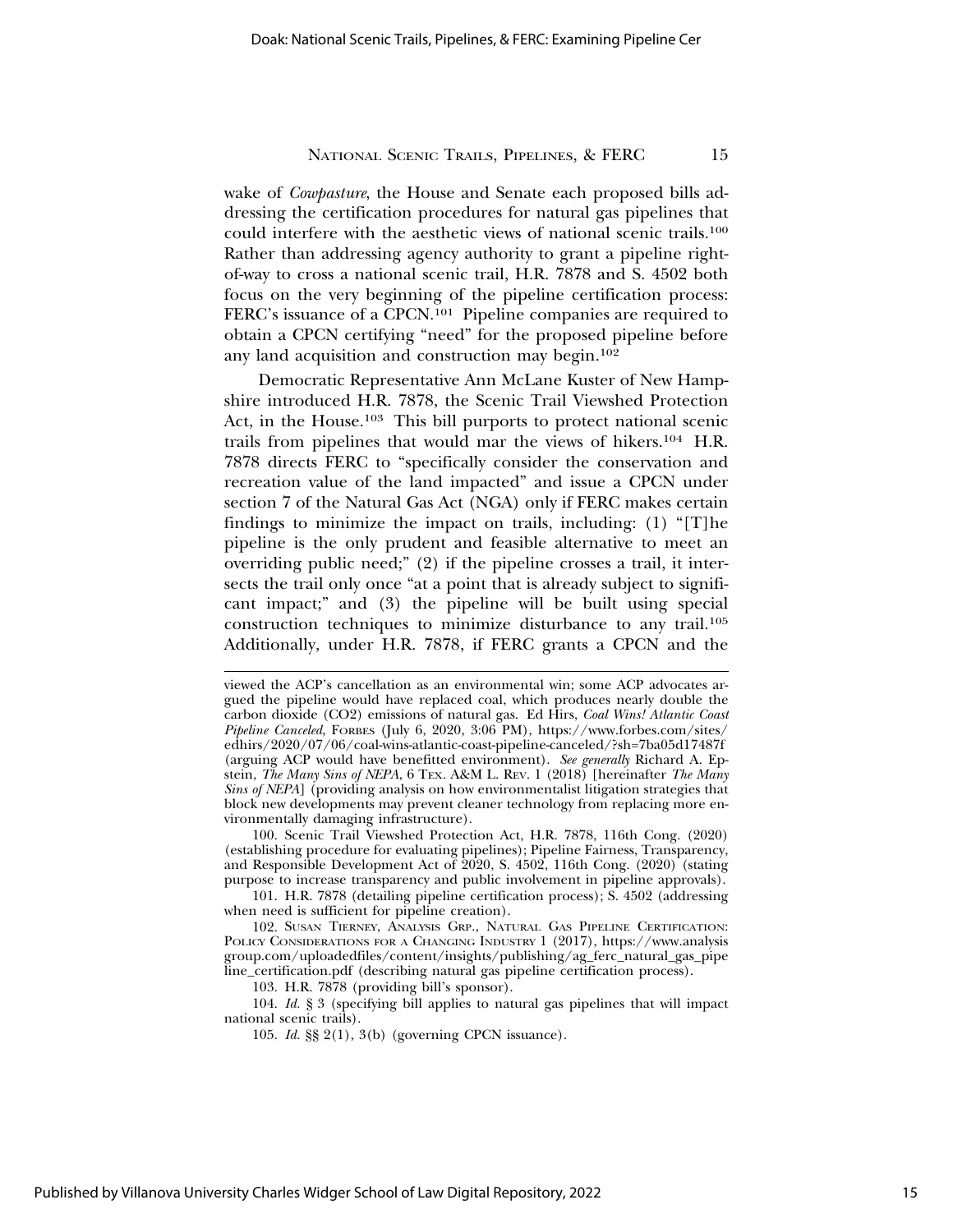$CPCN$  — or an action taken pursuant to it — is challenged in court, "The court should consider the loss of any natural, cultural, scenic, and recreational values in determining whether an overriding public need for such pipeline exists."106

Subsequently, Democratic Senator Tim Kaine of Virginia introduced S. 4502, the Pipeline Fairness, Transparency, and Responsible Development Act of 2020, in the Senate.107 As its name suggests, this bill is significantly broader than H.R. 7878.108 S. 4502's purpose is "[t]o amend the [NGA] to bolster fairness and transparency in the consideration of interstate natural gas pipeline permits, to provide for greater public input opportunities in the natural gas pipeline permitting process, and for other purposes."109 One such "other purpose" is to require federal agencies to include a project's visual impacts on national scenic trails in an environmental impact statement (EIS) prepared for federal authorization of a natural gas pipeline.110 FERC relies on the EIS when deciding whether to issue a CPCN.<sup>111</sup> S. 4502 includes some guidance on what to include in the EIS — such as "visual impact simulations" depicting leaf-on and leaf-off views" to show a pipeline's potential impact on a trail viewshed during different seasons — but unlike H.R. 7878, S. 4502 does not provide specific guidance on how FERC should make its determination to certify a pipeline after the EIS is completed.112

Neither bill legislatively overturns *Cowpasture*; under both bills, pipelines could still cross trails under certain circumstances.113 Rather, H.R. 7878 and S. 4502 protect national scenic trails by directing FERC to consider visual impacts on trails in its pipeline certification process.114 Though protecting national scenic trails from

<sup>106.</sup> *Id.* § 2(2) (identifying factors courts should consider).

<sup>107.</sup> Pipeline Fairness, Transparency, and Responsible Development Act of 2020, S. 4502, 116th Cong. (2020) (introducing Senate's companion bill).

<sup>108.</sup> *Compare id.* (including considerations beyond trails) *with* H.R. 7878 (focusing on trails).

<sup>109.</sup> S. 4502 (providing bill's purpose).

<sup>110.</sup> *See id.* § 7(5)(a) (instructing FERC to consider discernible aesthetic changes to natural landscape when issuing EIS).

<sup>111.</sup> *See, e.g.*, Atl. Coast Pipeline, LLC, 161 FERC ¶ 61,042, para. 4 (2017) (relying on EIS to authorize construction and operation of ACP in West Virginia, Virginia, and North Carolina).

<sup>112.</sup> S. 4502 § 7(5)(A)(ii) (leaving evaluation of considerations to FERC's discretion).

<sup>113.</sup> H.R. 7878 (allowing pipeline certification if pipeline is only prudent and feasible alternative to meet overriding need and minimizes impact on trails); S. 4502 (permitting FERC authorization of pipeline if FERC considers trails).

<sup>114.</sup> H.R. 7878 (instructing FERC to consider impact on trails); S. 4502 (calling for consideration of impact on trails).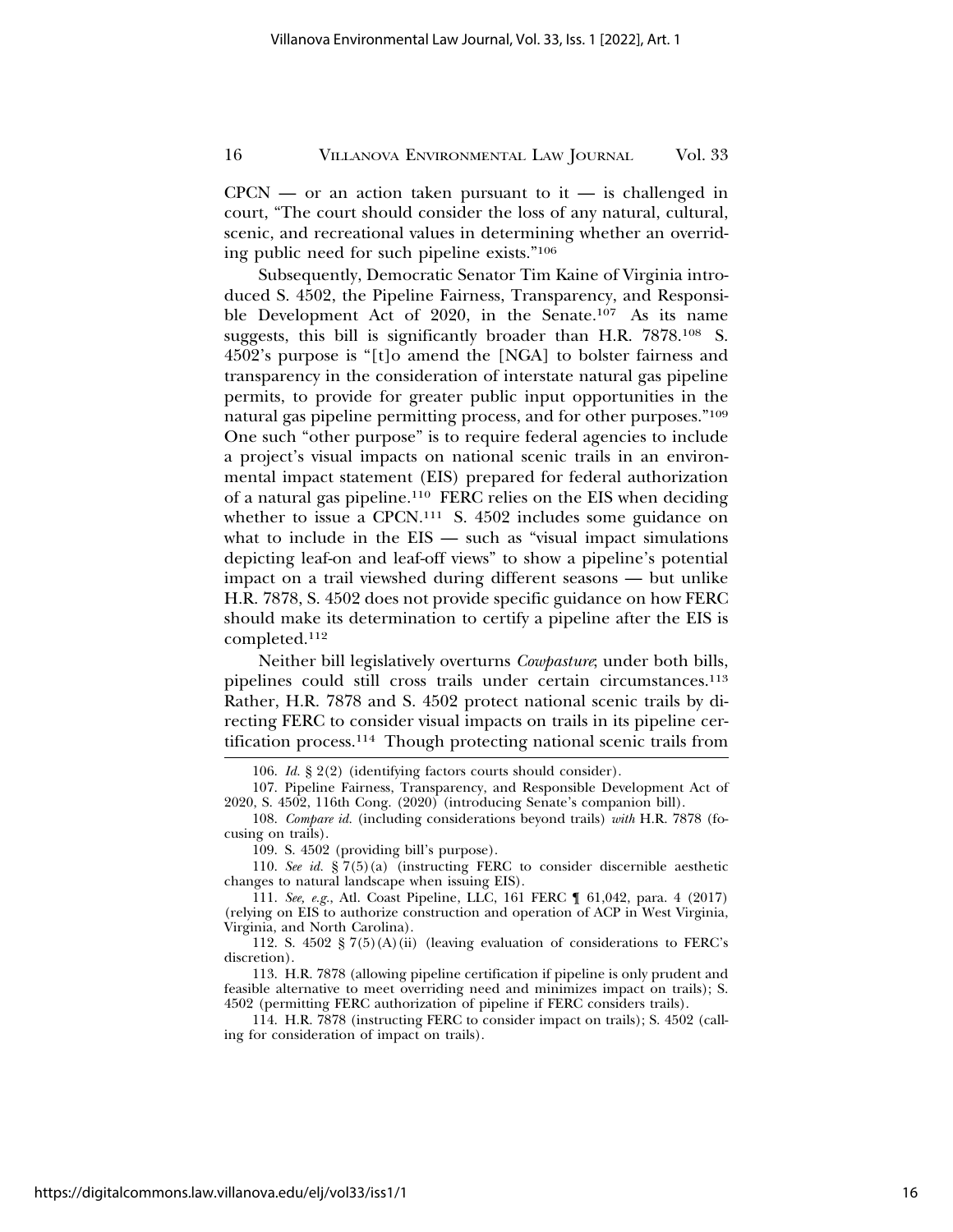pipelines is a laudable goal, requiring FERC to consider impact on trails when certifying natural gas pipelines is an ineffective and inefficient method of protecting trails under current FERC policy and practice.115

## III. THE FERC PIPELINE CERTIFICATION PROCESS

FERC is an independent agency charged with "regulat[ing] the interstate transmission of electricity, natural gas, and oil."116 Under the NGA, FERC's regulatory authority includes approving the siting of interstate natural gas pipelines such as the ACP.117 Before a company may begin construction or operation of an interstate natural gas pipeline, FERC must issue a CPCN pursuant to the NGA.118 The NGA, however, does not define "public convenience and necessity," leaving FERC to construe the language as it sees fit to identify need.<sup>119</sup>

FERC's evaluation of CPCN applications has shifted with industry changes.120 FERC set forth its current analytical framework for

117. *What FERC Does*, *supra* note 116 (explaining FERC's regulatory authority). Congress passed the NGA in 1938 to fill the regulatory gap produced as technological advancements led to interstate pipelines. Elefant & Flint, *supra* note 81 (noting congressional intent behind NGA). Because "the [NGA] preempts state and local agencies from regulating the construction and operation of interstate pipeline facilities or [their siting] . . . FERC regulation serves as the primary mechanism for ensuring that pipelines will be built in the public interest." Avi Zevin, *Regulating the Energy Transition: FERC and Cost-Benefit Analysis*, 45 COLUM. J. ENVTL. L. 419, 487 (2020) (discussing FERC's role under NGA).

118. *Industry Activities*, FED. ENERGY REGUL. COMM'N (May 4, 2021), https:// www.ferc.gov/industries-data/hydropower/industry-activities (providing overview of FERC's application review process). *See generally The Process*, FED. ENERGY REGUL. COMM'N (Aug. 31, 2020), https://www.ferc.gov/industries-data/resources/process (supplying detailed information on planning, filing, application, and construction processes).

119. Robert Christin et al., *Considering the Public Convenience and Necessity in Pipeline Certificate Cases Under the Natural Gas Act*, 38 ENERGY L.J. 115, 116 (2017) (describing 1999 Certificate Policy Statement). The NGA originally gave the Federal Power Commission, FERC's predecessor agency, regulatory jurisdiction over interstate natural gas pipelines. Frank R. Lindh, *Federal Preemption of State Regulation in the Field of Electricity and Natural Gas: A Supreme Court Chronicle, 10 ENERGY L.J.* 277, 277 (1989) (explaining division of authority between states and federal agency).

120. Zevin, *supra* note 117, at 488 (explaining evolution of FERC policy).

<sup>115.</sup> For a further discussion of H.R. 7878 and S. 4502's shortcomings, see *infra* notes 206-29 and accompanying text.

<sup>116.</sup> *What FERC Does*, FED. ENERGY REGUL. COMM'N (Nov. 19, 2020), https:// www.ferc.gov/about/what-ferc/what-ferc-does (explaining FERC's role). FERC is comprised of up to five commissioners appointed by the President with advice and consent of the Senate. *Meet the Commissioners*, FED. ENERGY REGUL. COMM'N (Dec. 30, 2021), https://ferc.gov/about/commission-members (providing FERC leadership).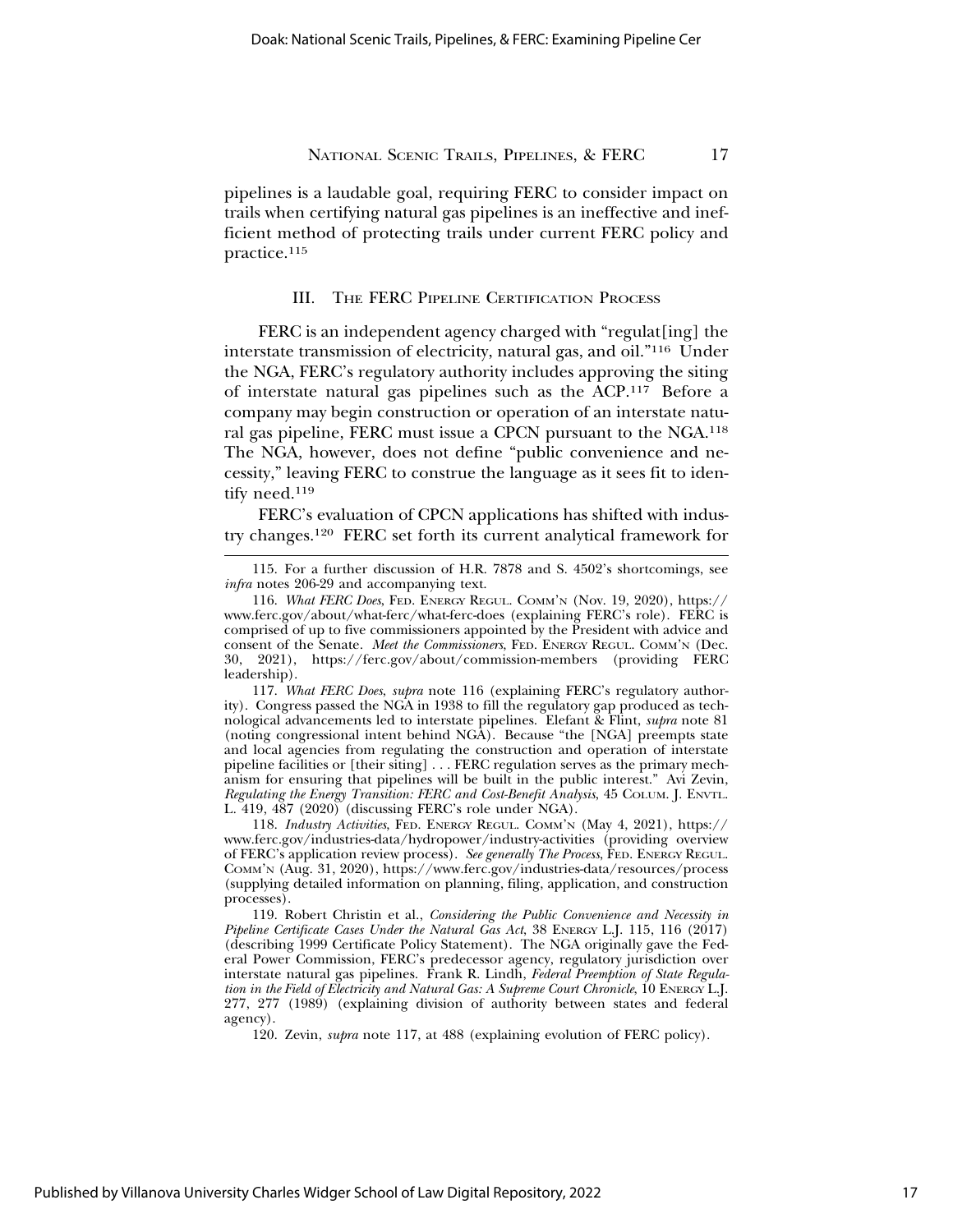reviewing pipeline certificate applications in its 1999 Certificate Policy Statement (Policy Statement), which "adopted an economic balancing test that weighs the public benefits of a project against its adverse impacts."121 FERC measures public benefits through market demand for a pipeline, the sole indicator of which is the existence of precedent agreements.122

Under current FERC policy, the existence of precedent agreements will overwhelmingly outweigh adverse impacts of a proposed pipeline.123 Yet, H.R. 7878 and S. 4502 seek to change the overall criteria against which FERC weighs precedent agreements.124 Simply adding impact on trails to the factors FERC considers would likely not tip the scales when the determinative factor of need is the existence of precedent agreements.125 Moreover, FERC already considers a proposed pipeline's adverse impacts on national scenic trails. H.R. 7878 and S. 4502, therefore, would not change FERC's decision-making in practice.126

#### A. Precedent Agreements: How FERC Determines Need

Precedent agreements are made between a pipeline company and potential companies for the purchase of gas before construc-

122. Sam Kalen, *A Bridge to Nowhere? Our Energy Transition and the Natural Gas Pipeline Wars*, 9 MICH. J. ENVTL. & ADMIN. L. 319, 358 (2020) (noting reliance on precedent agreements).

123. *See Time to Move Away*, *supra* note 20 (illustrating determinative weight given to precedent agreements).

125. *See Time to Move Away*, *supra* note 20 (illustrating determinative weight given to precedent agreements).

<sup>121.</sup> Christin et al., *supra* note 119 (summarizing Policy Statement). According to the Policy Statement, FERC must first conclude that the proposed project can proceed without subsidies from existing customers; FERC then "determine[s] whether the applicant has made efforts to eliminate or minimize any adverse effects the project might have on the existing customers of the pipeline proposing the project, existing pipelines in the market and their captive customers, or landowners and communities affected by the route of the new pipeline." Certification of New Interstate Nat. Gas Pipeline Facilities, 88 FERC ¶ 61,227, 61,745 (1999) (clarifying "[t]his is not intended to be a decisional step in the process" but rather to review applicant's mitigation measures). If, however, adverse effects are likely to occur after efforts have been made to minimize them, then FERC must balance the public benefits against any adverse effects. *Id.* ¶ 61,745-46 (explaining factors FERC considers).

<sup>124.</sup> Scenic Trail Viewshed Protection Act, H.R. 7878, 116th Cong. (2020) (including trails in FERC's balancing of need); Pipeline Fairness, Transparency, and Responsible Development Act of 2020, S. 4502, 116th Cong. (2020) (requiring evaluation of visual impacts on national scenic trails).

<sup>126.</sup> Atl. Coast Pipeline, LLC, 161 FERC ¶ 61,042, para. 246 (2017) (addressing ACP's potential impact on Appalachian Trail).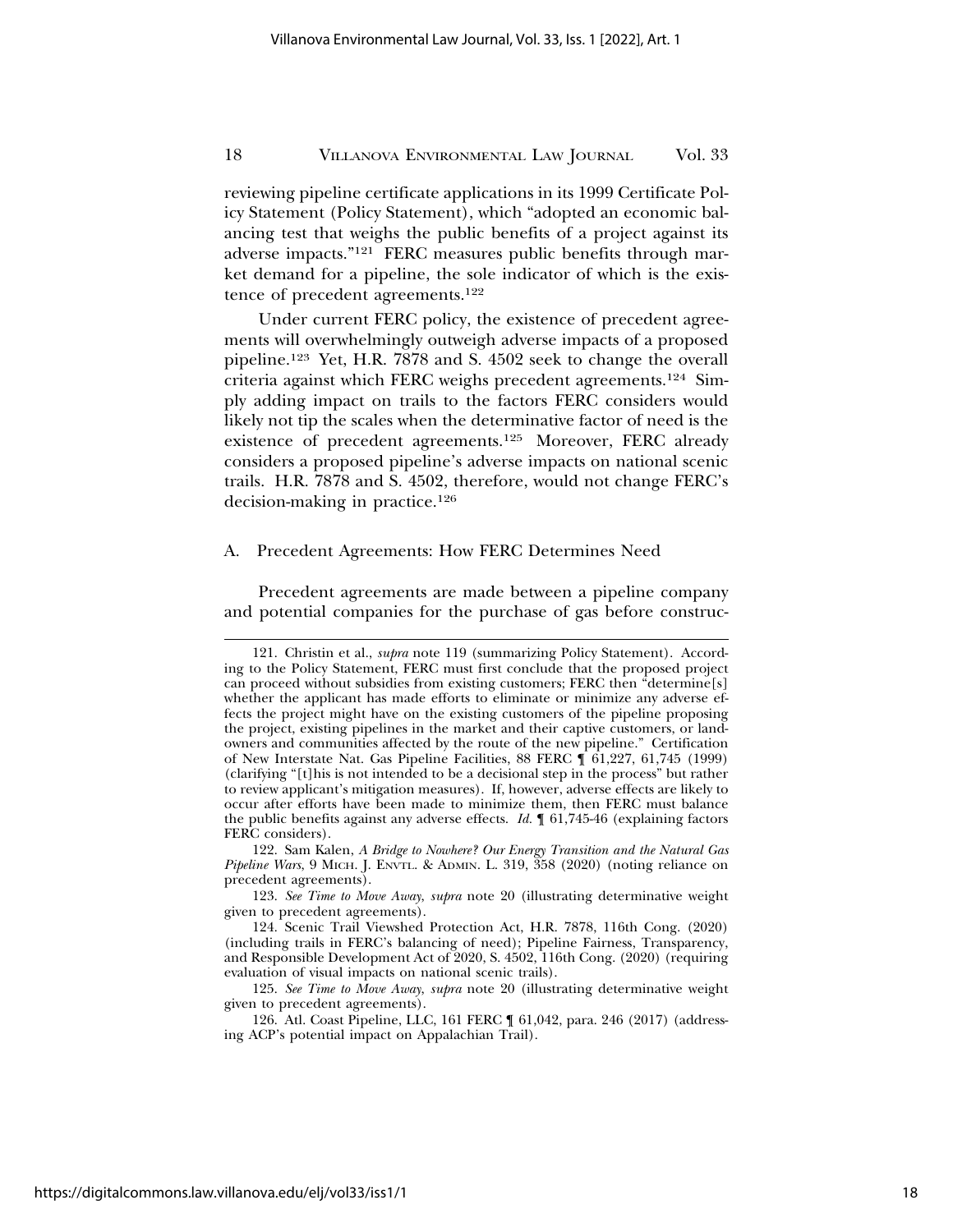tion of the proposed pipeline.127 Sue Tierney, Senior Advisor at Analysis Group and former Assistant Secretary for Policy at the U.S. Department of Energy, succinctly explains how FERC presently determines need:

When FERC reviews a pipeline project, it looks to see if the developer has an agreement with someone who wishes to purchase capacity on the pipeline (called a "shipper"). FERC treats such agreements as decisive in determining if a project is needed. The theory is that, if a shipper wants to purchase capacity along a new pipeline (instead of an existing pipeline), then there must be a market demand for the new project.128

Under the Policy Statement, FERC only rejected two of the 476 projects proposed between 1999 and 2019.129 Notably, the two rejected projects had no precedent agreements, but "since 1999 FERC has approved every proposed gas pipeline project that has had at least one precedent agreement."130 In practice, FERC relies on precedent agreements to make CPCN determinations.131

FERC's use of precedent agreements to determine need for a pipeline project is controversial.132 According to Tierney, because

129. SUSAN F. TIERNEY, ANALYSIS GRP., FERC'S CERTIFICATION OF NEW INTER-STATE NATURAL GAS FACILITIES: REVISITING THE 1999 POLICY STATEMENT FOR 21ST CENTURY CONDITIONS 8 (2019), https://www.analysisgroup.com/globalassets/con tent/insights/publishing/revising\_ferc\_1999\_pipeline\_certification.pdf (noting substantial increase in pipeline capacity as result of FERC's approval process). Although the Policy Statement eliminated a specific contract requirement, it affirmed that precedent agreements "would constitute significant evidence of demand for the project." Certification of New Interstate Nat. Gas Pipeline Facilities, 88 FERC ¶ 61,227, 61,748 (1999) (clarifying FERC policy). Other scholars have noted that FERC "continues to rely on the existence of contracts for use of the pipeline as the best evidence of market demand." Christin et al., *supra* note 119, at 115 (defending FERC's policy on precedent agreements).

130. *Time to Move Away*, *supra* note 20 (providing statistics on precedent agreements in securing approval of pipeline proposals).

131. *Id.* (demonstrating importance of precedent agreements in securing gas pipeline approval).

132. The debate surrounding precedent agreements prompted FERC to investigate whether it should change its policy. Certification of New Interstate Natural Gas Facilities, 83 Fed. Reg. 18,020, 18,020 (Apr. 25, 2018) (publishing notice of inquiry). In April of 2018, six months after issuing a CPCN for the construction of the ACP, FERC issued a Notice of Inquiry to seek comments on, among other things, whether FERC should revise its reliance on precedent agreements to demonstrate need for a proposed project. *Id.* (outlining contents of notice of inquiry).

Published by Villanova University Charles Widger School of Law Digital Repository, 2022

<sup>127.</sup> Kalen, *supra* note 122, at 328 (explaining FERC's use of precedent agreements as demonstration of market need).

<sup>128.</sup> *Time to Move Away*, *supra* note 20 (emphasizing use of precedent agreements in proposed pipeline decision-making).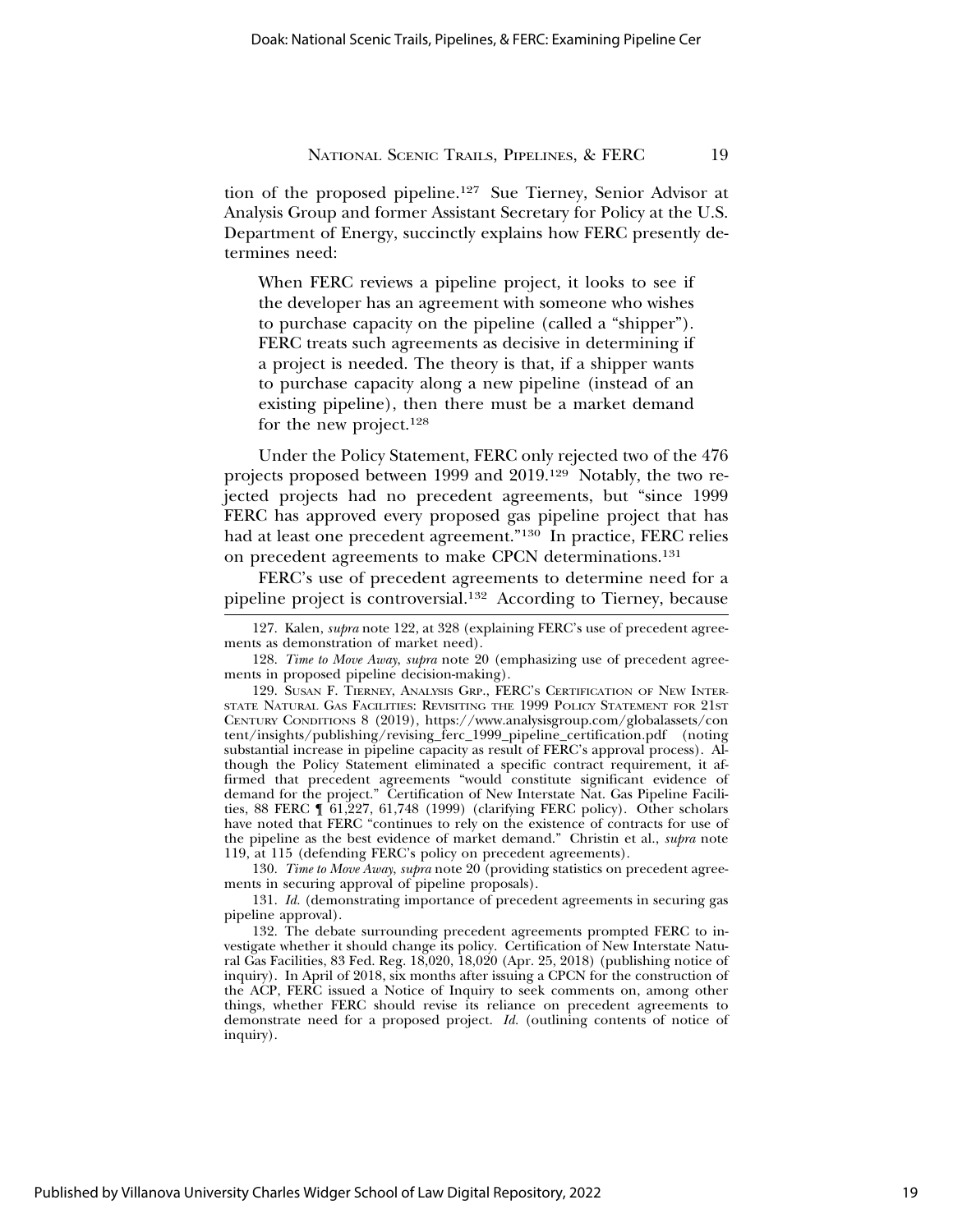precedent agreements reflect the private interests of two parties, "[A] precedent agreement alone cannot universally demonstrate that a pipeline project is needed to meet the 'public convenience and necessity' — the standard under the [NGA]."133 Tierney acknowledges that "the existence of a precedent agreement is a relevant factor, but it is not the *only* relevant factor."134 Under the current practice, FERC undervalues other relevant factors — including FERC environmental staff's own findings in an EIS — in determining a proposed project's need.135 Furthermore, Tierney argues that FERC can and should change its policy on precedent agreements to engage in more robust need determinations.136 In fact, "Doing so would return FERC's reviews to the letter of the current Policy Statement which states that the agency will consider 'all relevant factors' to determine pipeline need."137

Another contentious aspect of FERC's use of precedent agreements is its failure to distinguish between affiliate and non-affiliate agreements.138 An affiliate agreement is a precedent agreement in which both parties fall under the same corporate umbrella.<sup>139</sup> Some argue that affiliate contracts do not adequately reflect need because they are not the product of arms-length negotiations.140 More critical viewpoints perceive the use of affiliate agreements as "corporate self-dealing."141 In response, those individuals in favor of upholding current FERC policy argue that affiliate agreements are an adequate measure of market need because "[i]nvestors are highly unlikely to put capital at risk for projects that lack a genuine market . . . . "<sup>142</sup>

136. *Id.* (advocating for more holistic decision-making process).

138. *See* Certification of New Interstate Natural Gas Facilities, 83 Fed. Reg. 18,020, 18,030 (Apr. 25, 2018) (seeking comments on how FERC should assess precedent agreements with affiliates).

139. *Time to Move Away*, *supra* note 20 (noting increasing reliance on affiliate precedent agreements).

140. Elefant & Flint, *supra* note 81 (summarizing FERC policy).

141. LORNE STOCKMAN & KELLY TROUT, OIL CHANGE INT'L, ART OF THE SELF-DEAL: HOW REGULATORY FAILURE LETS GAS PIPELINE COMPANIES FABRICATE NEED AND FLEECE RATEPAYERS 5 (2017), https://www.eenews.net/assets/2017/09/19/ document\_ew\_03.pdf (criticizing reliance on affiliate agreements).

142. Christin et al., *supra* note 119, at 128 (discussing market demand as determinative factor).

<sup>133.</sup> *Time to Move Away*, *supra* note 20 (explaining precedent agreements are not only factor in demonstrating project need).

<sup>134.</sup> *Id.* (listing additional factors FERC considers).

<sup>135.</sup> *Id.* (identifying factors FERC's policy undervalues).

<sup>137.</sup> *Id.* (arguing FERC is "well situated" to consider environmental externalities because it already considers economic externalities affecting existing customers).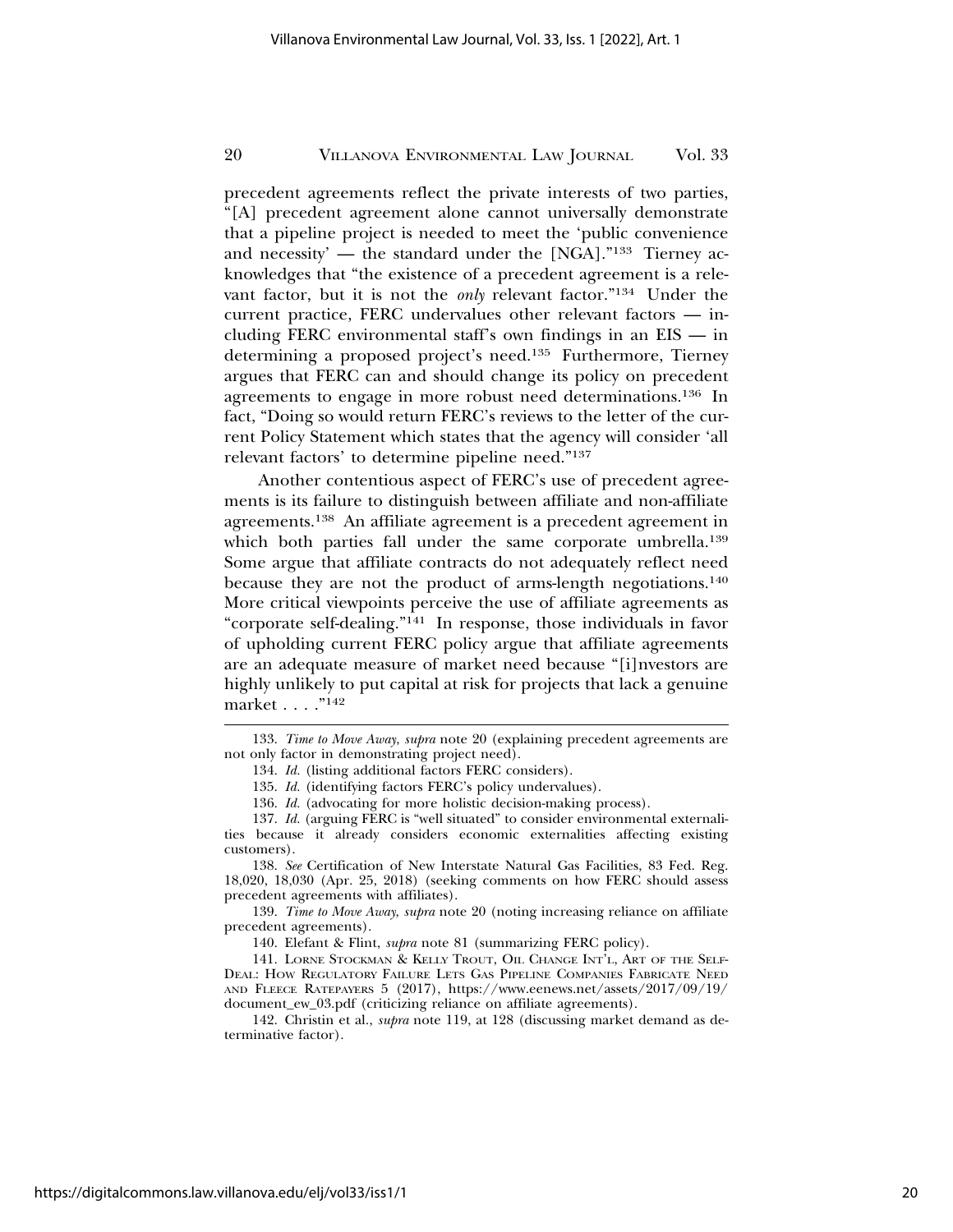Under current FERC policy, the balancing scales are heavily weighted towards granting a CPCN to any pipeline applicant with a precedent agreement.143 Adding potential negative impacts on national scenic trails to FERC's pipeline certification process is not an effective means of overcoming the controlling weight of precedent agreements.144 Moreover, as the ACP permitting process illustrates, H.R. 7878 and S. 4502 do not require FERC to consider any novel factors in its decision-making process.145

# B. Atlantic Coast Pipeline Permitting

H.R. 7878 and S. 4502 purport to protect national scenic trails by forcing FERC to consider a proposed pipeline's potential impacts on trails, but FERC did just that in its evaluation of the ACP.146 The Appalachian Trail was a focal point in both the EIS and FERC's order granting a CPCN for the ACP.147

#### *1. The Environmental Impact Statement Process*

Under NEPA, FERC must publish a detailed EIS before it may issue a CPCN for a proposed pipeline.148 Although FERC is the "lead agency" responsible for ensuring NEPA compliance and granting natural gas pipeline certificates, the Commission often cooperates with sister agencies involved in the certification process.149 In developing the ACP EIS, FERC environmental staff received input from the Forest Service, U.S. Army Corps of Engineers, U.S. Environmental Protection Agency, U.S. Fish and Wildlife Ser-

148. Aaron Flyer, *FERC Compliance Under NEPA: FERC's Obligation to Fully Evaluate Upstream and Downstream Environmental Impacts Associated with Siting Natural Gas Pipelines and Liquefied Natural Gas Terminals*, 27 GEO. INT'L ENVTL. L. REV. 301, 303 (2015) (explaining necessity, scope, and requirements of EIS); *see also* 18 C.F.R. § 380.6 (2021) (requiring preparation of EIS under NEPA for authorization of natural gas pipelines pursuant to NGA). NEPA applies to all "major Federal actions significantly affecting the quality of the human environment[.]" 42 U.S.C. § 4332(C) (describing NEPA requirements). *See generally*, *EIS Pre-Filing Environmental Review Process*, FED. ENERGY REGUL. COMM'N (June 25, 2020), https:// www.ferc.gov/resources/processes/flow/process-eis (outlining project review process for both applicants and FERC).

149. PAUL W. PARFOMAK, CONG. RSCH. SERV., R45239, INTERSTATE NATURAL GAS PIPELINE SITING: FERC POLICY AND ISSUES FOR CONGRESS 12 (May 27, 2021) (explaining interagency cooperation in pipeline certificate process).

<sup>143.</sup> *Time to Move Away*, *supra* note 20 (noting FERC's treatment of precedent agreements as decisive in need determination).

<sup>144.</sup> *Id.* (explaining how other factors are undervalued under current FERC policy).

<sup>145.</sup> Atl. Coast Pipeline, LLC, 161 FERC ¶ 61,042, para. 246 (2017) (considering national scenic trails in pipeline certification process).

<sup>146.</sup> *Id.* (addressing ACP's potential impact on Appalachian Trail).

<sup>147.</sup> *Id.* (noting EIS's discussion of Appalachian Trail).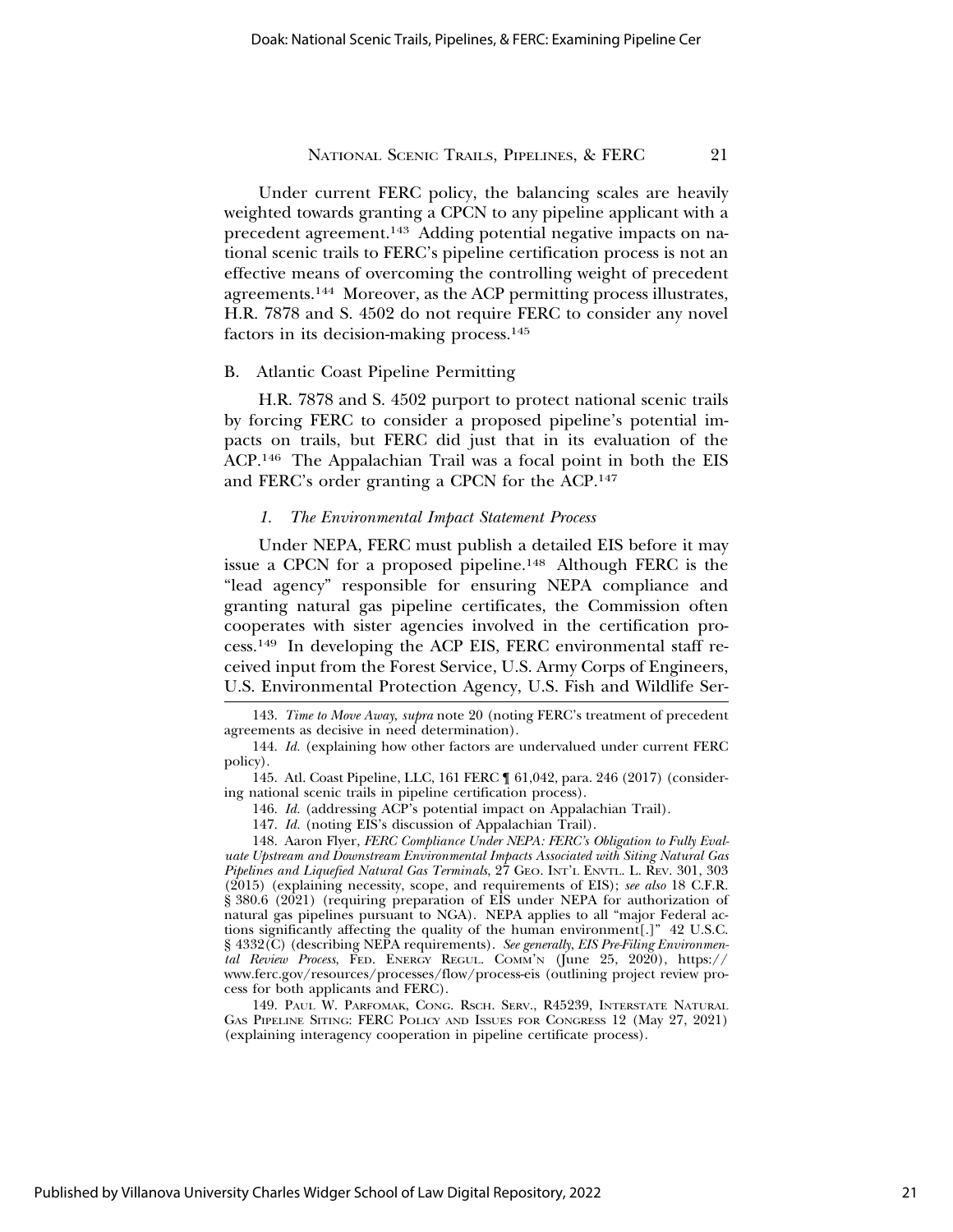vice, West Virginia Department of Environmental Protection, and West Virginia Division of Natural Resources as cooperating agencies.150

On September 18, 2015, Atlantic filed an application with FERC for authorization to build and operate the ACP.<sup>151</sup> FERC environmental staff issued a draft EIS in December 2016.152 FERC received comments during a ninety-day open comment period and produced its final EIS in July 2017.153

The 866 pages of Volume I of the ACP EIS contain a description of the proposed action, alternatives, environmental analysis, conclusions, and recommendations.154 The EIS considered the ACP's potential impacts on geology; soils; water resources; vegetation; wildlife; fisheries and aquatic resources; special status species; land use, special interest areas, and visual resources, including socioeconomic and environmental justice concerns; cultural resources; air quality and noise; and public safety.<sup>155</sup>

The EIS specifically addressed the ACP-Appalachian Trail crossing.156 It provided background information on the Trail and Trail management, noting that the NPS is the lead federal agency for the Trail's overall administration.157 Anticipating the claim in *Cowpasture*, the EIS asserted that because the ACP would cross the Trail in national forest land, the crossing was not subject to NPS

<sup>150.</sup> *Final Environmental Impact Statement – Atlantic Coast Pipeline and Supply Header Project*, FED. ENERGY REGUL. COMM'N (June 16, 2020), https://www.ferc.gov/ final-environmental-impact-statement-atlantic-coast-pipeline-and-supply-headerproject (listing agencies providing feedback on ACP).

<sup>151.</sup> Atl. Coast Pipeline, LLC, 161 FERC ¶ 61,042, para. 1 (2017) (authorizing ACP). Atlantic amended its application on March 11, 2016, to reflect several proposed route changes and additional compression. *Id.* (providing background on ACP application process). Atlantic is a "natural gas company" subject to FERC's jurisdiction under 15 U.S.C. § 717. 15 U.S.C. § 717(a)(6) (defining natural gas company).

<sup>152.</sup> FED. ENERGY REGUL. COMM'N, ATLANTIC COAST PIPELINE AND SUPPLY HEADER PROJECT: DRAFT ENVIRONMENTAL IMPACT STATEMENT 1-2 (2016), https:// www.ferc.gov/sites/default/files/2020-05/volume-I\_0.pdf (outlining draft EIS).

<sup>153. 161</sup> FERC ¶ 61,042, paras. 193-98 (explaining application review process). FERC received 1,675 written or electronically filed letters, in addition to 620 oral comments at ten public sessions held during the ninety-day comment period. *Id.* para. 197 (describing feedback received during public comment period).

<sup>154.</sup> FED. ENERGY REGUL. COMM'N, ATLANTIC COAST PIPELINE AND SUPPLY HEADER PROJECT: FINAL ENVIRONMENTAL IMPACT STATEMENT i-v (2017) [hereinafter ACP EIS], https://www.ferc.gov/sites/default/files/2020-05/volume-I\_9.pdf (providing table of contents).

<sup>155.</sup> *Id.* at iii-v (outlining factors FERC considered in comprehensive environmental analysis).

<sup>156.</sup> *Id.* at ES-6 (discussing public land and recreational impacts).

<sup>157.</sup> *Id.* at 1-9 (identifying role of NPS).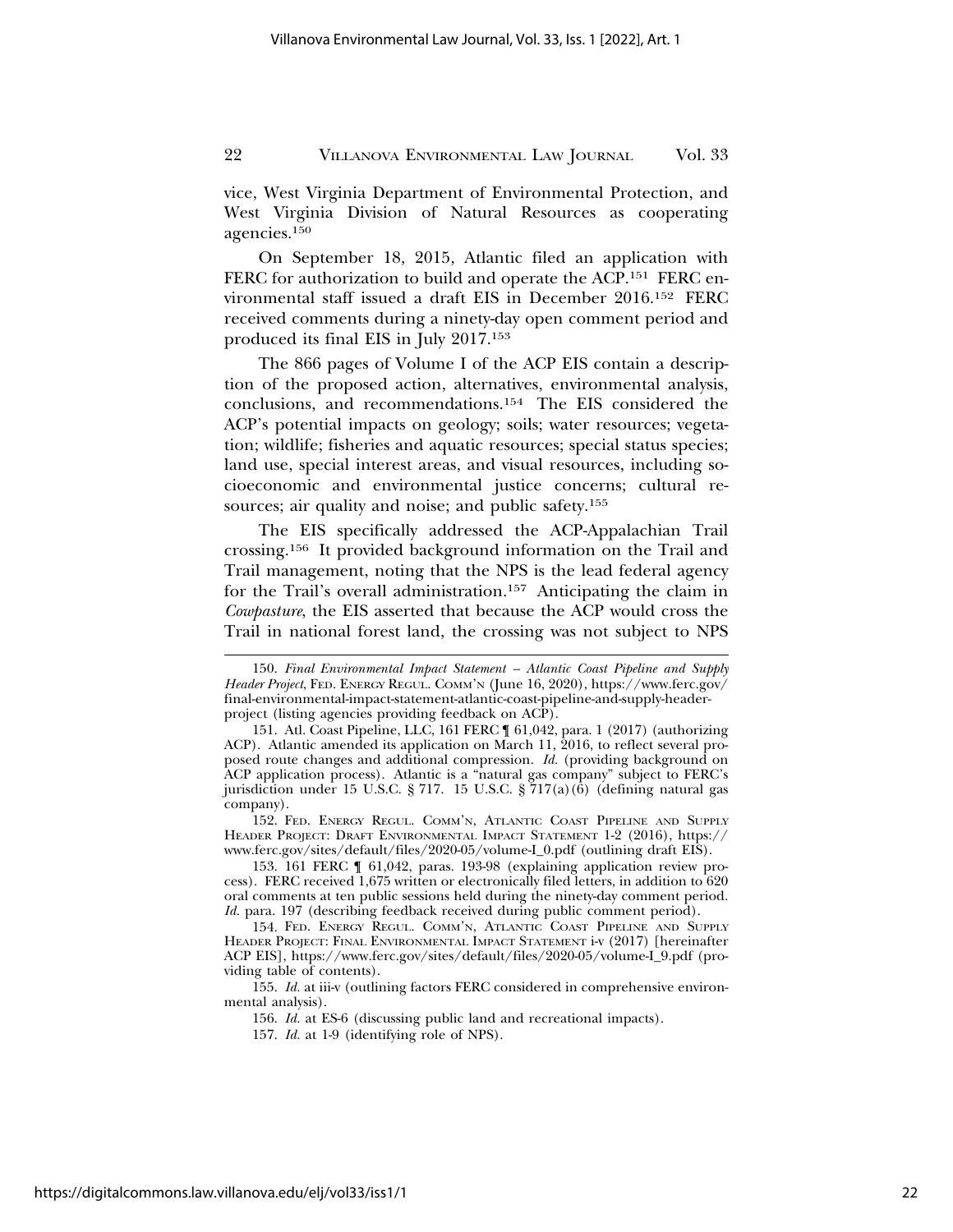approval.158 The EIS further explained how the NPS and Forest Service's differing roles in administering the Appalachian Trail was one of the reasons the proposed route crossed the Trail in a national forest.159

Additionally, the EIS provided a detailed analysis of the ACP's impact on the Appalachian Trail.<sup>160</sup> The cooperating agencies conducted full visual simulations at nine key observation points along the Trail and concluded that, at most points, "The right-of-way would be visible in the background; however, there would be little visual contrast in form, line, and color compared to the surrounding landscape."161 At other points, the right-of-way would be clearly visible but not prominent, and "visual impacts would not be noticeable as vegetation becomes reestablished."162 At two key observation points, the right-of-way would "creat[e] strong visual contrast across the landscape."163 According to the EIS, Atlantic would mitigate this contrast by planting additional shrubs and vegetation.164

The EIS also explained the Appalachian Trail's Cooperative Management System and the ATC's policy to oppose any pipeline crossing the Trail or adjacent land that could adversely impact the Trail, unless a pipeline meets certain criteria.165 The criteria set forth in the ATC's policy and restated in the EIS resemble the criteria in H.R. 7878: in order for the ATC to approve a pipeline, the proposed pipeline must be "the only prudent and feasible alternative to meet an overriding public need" and cross the Appalachian Trail "at a point already subject to significant impact . . . ."166 Additionally, the ATC requires pipeline proposals to include best practices — such as use of the horizontal directional drill (HDD) method — to minimize disturbance to the landscape.<sup>167</sup>

160. *Id.* at 4-478 to -80 (surveying visual impact of ACP).

161. *Id.* at 4-479 (summarizing visual simulations results).

162. *Id.* at 4-480 (noting role of vegetation in mitigating visibility of ACP).

163. *Id.* (describing projected appearance of right-of-way from Trail overlook).

164. *See* ACP EIS, *supra* note 154, at 4-480 (indicating mitigation measures to reduce visual impact on Trail).

165. *Id.* at 4-461 (summarizing ATC policy).

166. *Id.* (outlining ATC policy); *cf.* Scenic Trail Viewshed Protection Act, H.R. 7878, 116th Cong. (2020) (proposing similar requirements).

167. *Id.* (reviewing ATC policy). Notably, the ATC accepted \$19.5 million from the pipeline companies behind the MVP. McGowan, *supra* note 4 (noting financial contributions from supporters of proposed pipeline).

<sup>158.</sup> *Id.* (concluding Appalachian Trail was under Forest Service management authority).

<sup>159.</sup> *See* ACP EIS, *supra* note 154, at 1-9 (explaining Appalachian Trail management authority).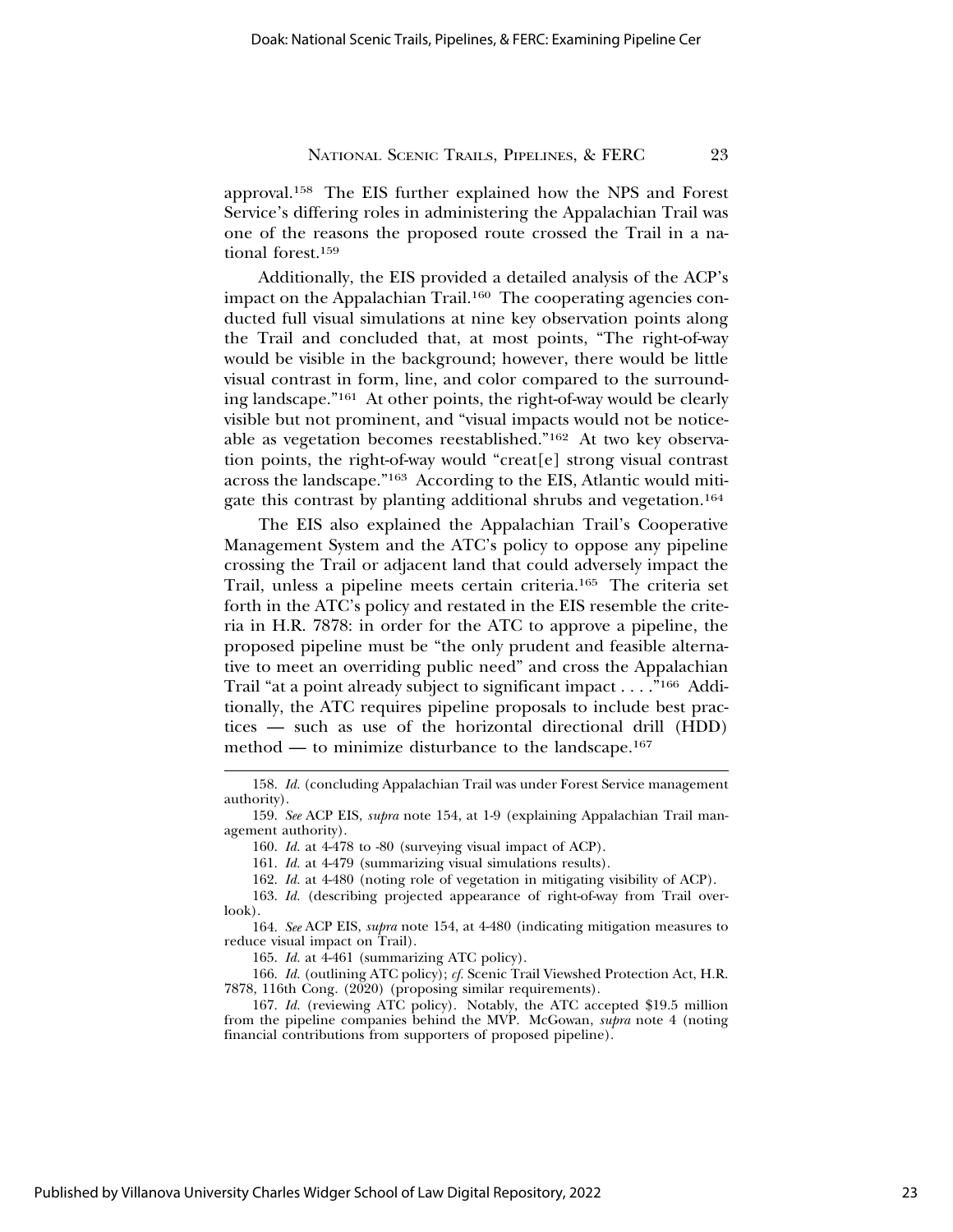Though the EIS did not expressly apply the ATC's criteria, its language suggests that FERC environmental staff considered this criteria.168 For example, the EIS explained how the ACP would use the HDD method to cross the Appalachian Trail in order to avoid directly impacting its recreational use.169 Furthermore, the EIS addressed alternative pipeline specifications and routes and their potential impacts on the Trail, noting that the proposed route was the most prudent and feasible.170

The EIS ultimately determined that although construction and operation of the ACP "would result in temporary and permanent impacts on the environment," negative impacts would be adequately "avoid[ed], minimize[d], and mitigate[d]  $\dots$ ."<sup>171</sup> Relating to the Appalachian Trail, the EIS concluded that the overall impacts on recreation and visual resources would be adequately minimized.172

#### *2. Atlantic Coast Pipeline: The FERC Order*

Relying on the EIS, FERC issued an order granting the ACP a CPCN on October 13, 2017.173 In its order, FERC applied the analytical structure set forth in the Policy Statement and noted, "[A]lthough precedent agreements are no longer required to be submitted, they are still significant evidence of project need or demand."174 Because the ACP had six long-term, firm precedent agreements for about ninety-six percent of the pipeline's capacity, demonstrating market demand, FERC found need for the ACP.175

<sup>168.</sup> *See generally id.* (addressing similar criteria).

<sup>169.</sup> ACP EIS, *supra* note 154, at ES-6 (providing plans for ACP). The ACP would cross the Appalachian Trail and the Blue Ridge Parkway "using the [HDD] method, which would not require ground disturbance or vegetation clearing between the HDD entry and exit points . . . ." *Id.* (noting Atlantic developed contingency plan to use direct pipe method to cross Appalachian Trail and Blue Ridge Parkway if HDD method failed).

<sup>170.</sup> *Id.* at 3-10 to -50 (considering alternative routes).

<sup>171.</sup> *Id.* at ES-16 (explaining EIS's major conclusions).

<sup>172.</sup> *Id.* at 5-28 (noting negative impacts to be mitigated by Atlantic and Dominion's proposed impact avoidance and minimization proposals).

<sup>173.</sup> Atl. Coast Pipeline, LLC, 161 FERC ¶ 61,042, para. 2 (2017) (issuing order); *see also* Mountain Valley Pipeline, LLC, 161 FERC ¶ 61,043, para. 3 (2017) (issuing order granting CPCN to MVP, which would also cross Appalachian Trail and provide natural gas to same region, on same day).

<sup>174. 161</sup> FERC ¶ 61,042, paras. 28, 54 (concluding ACP met threshold requirement because there was "no potential for subsidization . . . or degradation of services to existing customers").

<sup>175.</sup> *Id.* para. 63 (finding market demand).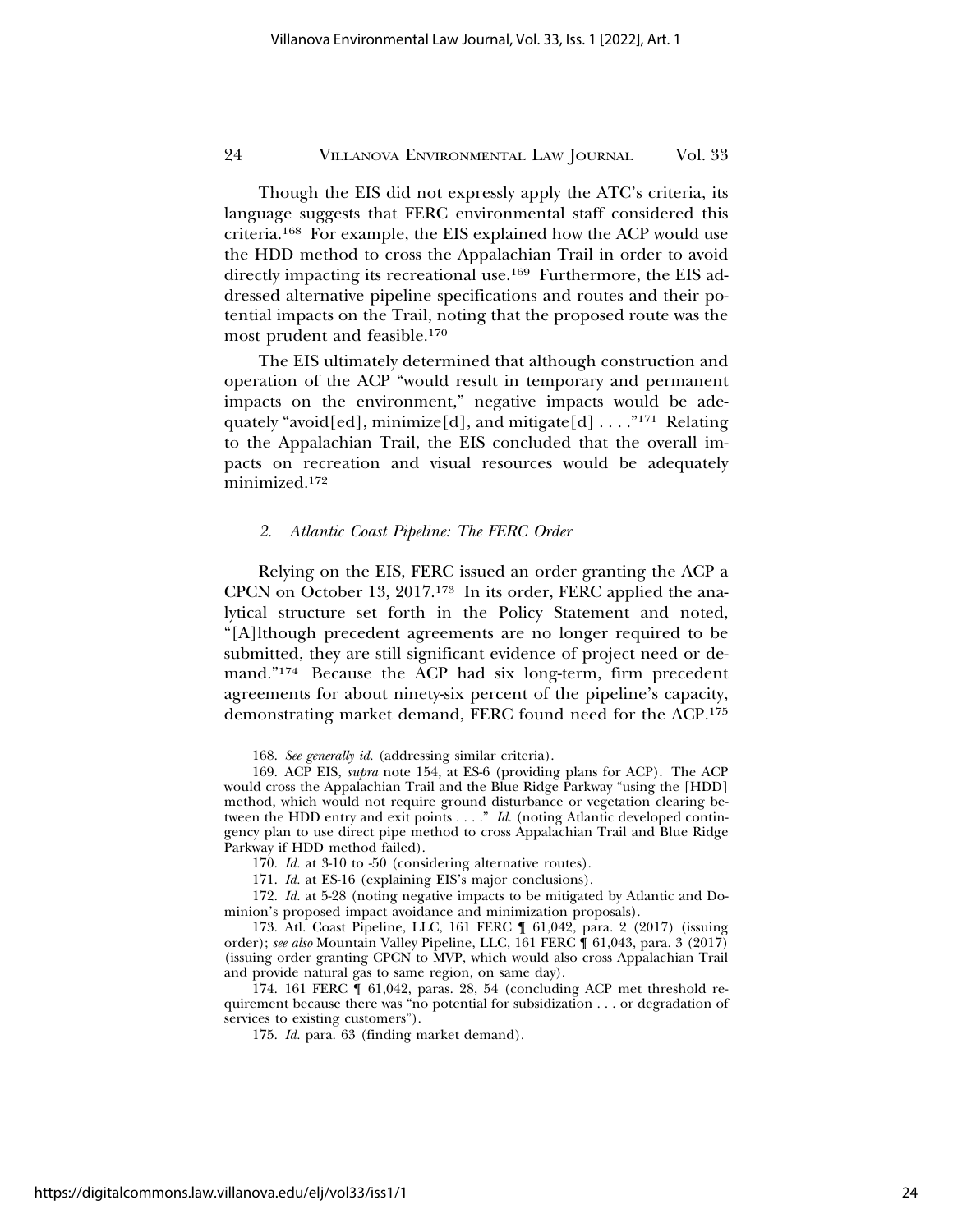Five of the six shippers with precedent agreements for ACP capacity were affiliated with the project's sponsors.176 Adhering to its policy, FERC did not examine the relationship between Atlantic and the shippers because there were no allegations of anticompetitive behavior.177 FERC argued, "[A]ny attempt . . . to look behind the precedent agreements in this proceeding might infringe upon the role of state regulators in determining the prudency of expenditures by the utilities that they regulate."178

FERC again reiterated its reliance on precedent agreements to determine need, rather than considering uncertain projections of future demand: "Where, as here, it is demonstrated that specific shippers have entered into precedent agreements for project service, [FERC] places substantial reliance on those agreements to find that the project is needed."179 FERC's finding of need for the ACP rested solely on the existence of precedent agreements.<sup>180</sup> Even when weighing the adverse impacts against public benefits, FERC offered only precedent agreements as evidence demonstrating public benefits.181

FERC also analyzed the potential environmental impacts of the ACP and specifically addressed each aspect of the EIS, including the Appalachian Trail crossing.182 FERC agreed with the EIS's con-

182. *Id.* paras. 199-325 (outlining specific environmental impacts but ultimately finding majority would be temporary or short-term).

<sup>176.</sup> *Id.* (noting overwhelming presence of affiliate precedent agreements).

<sup>177.</sup> *Id.* para. 56 (outlining typical FERC practices with precedent agreements).

<sup>178.</sup> *Id.* para. 60 (explaining purpose for minimal search beyond precedent agreements).

<sup>179.</sup> Atl. Coast Pipeline, LLC, 161 FERC ¶ 61,042, para. 60 (2017) (specifying reasoning for reliance on precedent agreements when determining need).

<sup>180.</sup> *Id.* (refusing to look beyond precedent agreements in current proceeding). FERC dismissed other arguments that there was no need for the ACP, such as claims that an existing pipeline already served the generating facilities the ACP would supply and claims that gas from the ACP may be exported. *Id.* paras. 61-62 (ignoring other arguments in finding need). FERC also declined to examine pipeline need on a region-wide basis, noting that "Commission policy is to examine the merits of individual projects . . . ." *Id.* para. 56 (emphasizing current FERC policy).

<sup>181.</sup> *Id.* paras. 64-65 (looking past adverse impacts when determining need). FERC weighed the need for the ACP against any adverse impacts on existing pipelines and their customers as well as landowners and communities. *Id.* (describing method for weighing adverse impact). FERC found that the ACP would have no adverse impact on existing pipelines or their captive customers because, as stated in the EIS, other pipelines were not practical alternatives to the ACP. *Id.* paras. 57, 64 (finding lack of practical alternatives to project). As for landowners and communities, FERC found that Atlantic mitigated impact by locating the ACP "within or parallel to existing utility corridors where feasible." *Id.* para. 65 (providing explanation for ACP's mitigated adverse impact).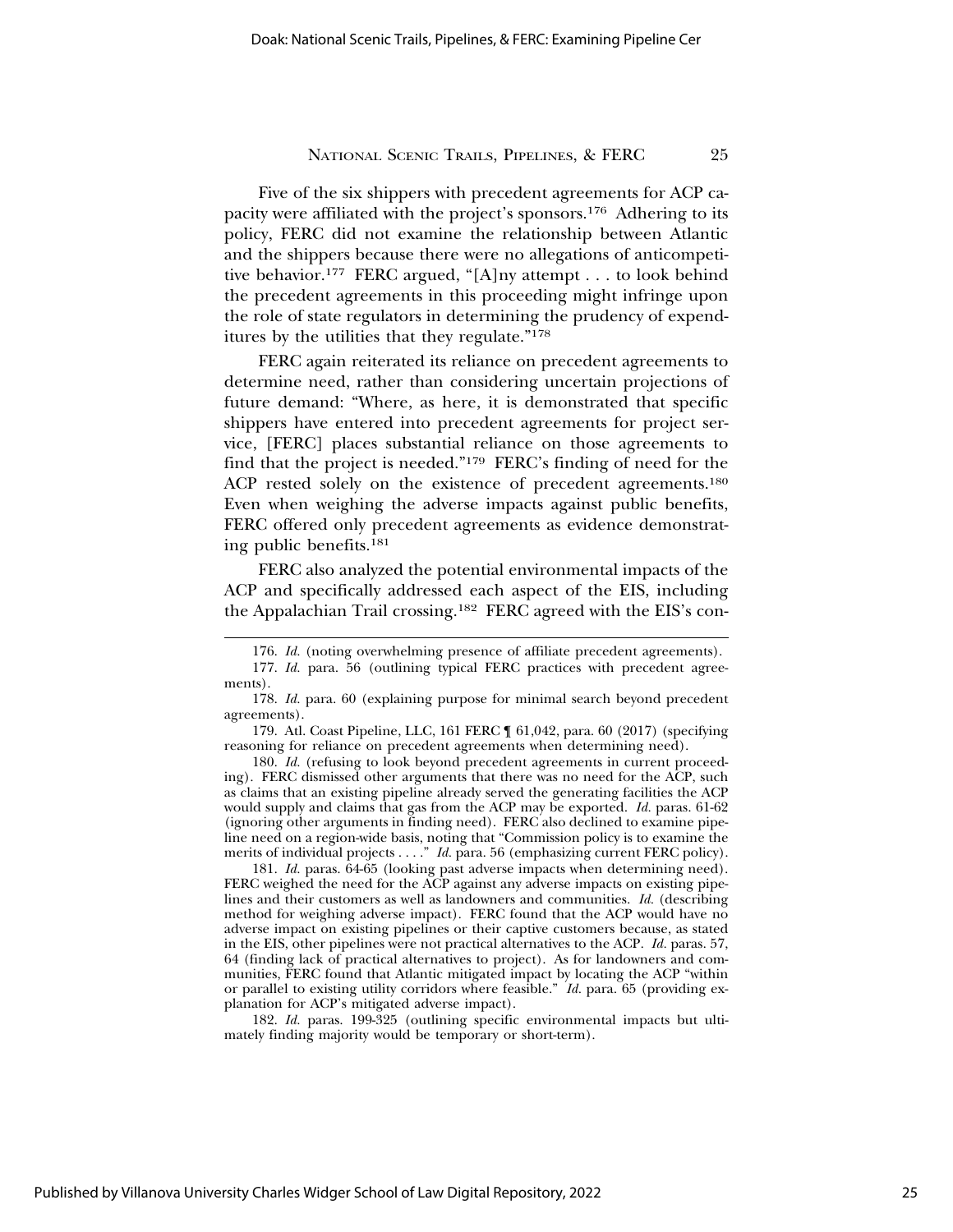clusion that the ACP is environmentally acceptable "if constructed and operated as described in the final EIS . . . ."183

Commissioner Cheryl LaFleur dissented from FERC's decision to grant the CPCN for the ACP and stated, "Deciding whether a project is in the public interest requires a careful balancing of the need for the project and its environmental impacts."184 Commissioner LaFleur noted that FERC was also issuing an order authorizing the Mountain Valley Pipeline (MVP) that same day, implying that the majority did not give the balancing the proper attention it required.185 Commissioner LaFleur's dissent rested on her "concerns regarding the aggregate environmental impacts of the [ACP and MVP] . . . ."186 She implored FERC to consider the projects' collective environmental impacts against their economic need given their similar "routes, impact, and timing."187 Additionally, Commissioner LaFleur noted "the records demonstrate that there may be alternative approaches that could provide significant environmental advantages over [the ACP and MVP's] construction as proposed."188

Though her dissent rested on the ACP and MVP's cumulative impacts and the existence of alternative approaches, Commissioner LaFleur also addressed the need determination.189 Commissioner LaFleur seemingly agreed with the majority's conclusion that market need for the ACP exists.190 Her dissent, however, took the need analysis further, also considering the ACP's "specific evidence regarding the end use of the gas to be delivered on its pipeline."191 Noting both projects produced evidence of precedent agreements, Commissioner LaFleur compared evidence of the ACP and MVP's market need:

ACP estimates that 79.2 percent of the gas will be transported to supply natural gas electric generation facilities, 9.1 percent will serve residential purposes, 8.9 percent will serve industrial purposes, and 2.8 percent will serve other

<sup>183.</sup> *Id.* para. 325 (agreeing with EIS's conclusion regarding acceptability of environmental impact).

<sup>184.</sup> Atl. Coast Pipeline, LLC, 161 FERC ¶ 61,042 (2017) (LaFleur, Comm'r, dissenting) (disagreeing with majority's conclusion that ACP is in public interest).

<sup>185.</sup> *Id.* (pointing out FERC's lack of careful consideration).

<sup>186.</sup> *Id.* (noting concern over aggregate impacts fueled dissent).

<sup>187.</sup> *Id.* (reminding of similarities between ACP and MVP).

<sup>188.</sup> *Id.* (recognizing potential for alternative approaches to ACP and MVP). 189. Atl. Coast Pipeline, LLC, 161 FERC ¶ 61,042 (2017) (LaFleur, Comm'r, dissenting) (exploring need determination issue).

<sup>190.</sup> *Id.* (agreeing with majority's conclusion regarding market need).

<sup>191.</sup> *Id.* (examining considerations beyond what FERC found necessary).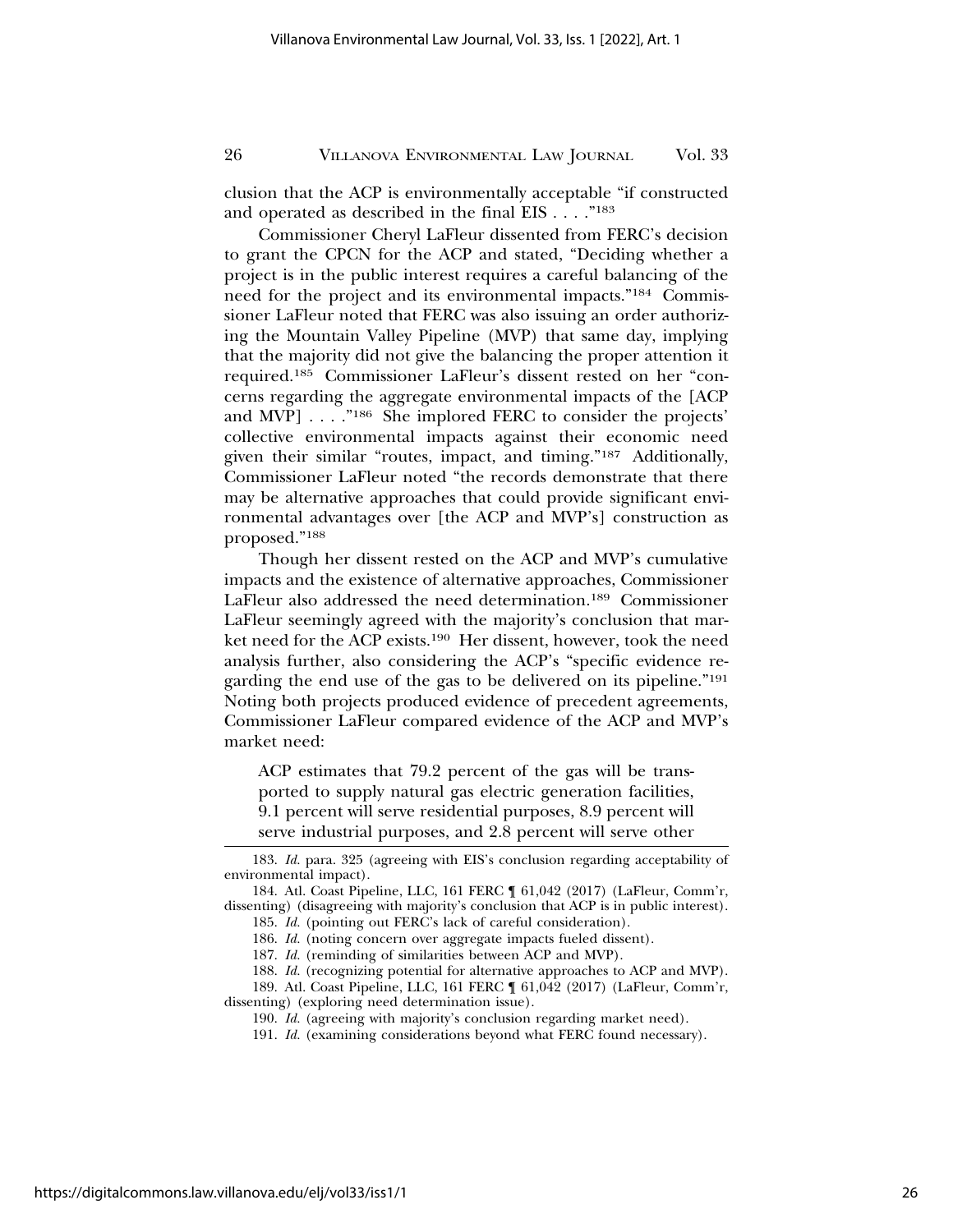purposes such as vehicle fuel. In contrast, "[w]hile Mountain Valley has entered into precedent agreements with two end users . . . for approximately 13% of the MVP project capacity, the ultimate destination for the remaining gas will be determined by price differentials in the Northeast, Mid-Atlantic, and Southeast markets, and thus, is unknown."192

If Commissioner LaFleur's concerns regarding aggregate impacts and alternative approaches were not at issue, she may have joined the majority in granting the CPCN for the ACP.193 Her finding of market need, however, would have been founded on more than precedent agreements alone, breaking from FERC's current practice.194 Commissioner LaFleur noted that although current FERC implementation of the Policy Statement "has focused more narrowly on the existence of precedent agreements[,]" the Policy Statement supports a broader need determination that allows applicants to "demonstrate need relying on a variety of factors . . . ."195

# IV. ANALYZING SOLUTIONS FOR IMPROVED PIPELINE NEED **DETERMINATION**

The timing of H.R. 7878 and S. 4502 suggests these bills are direct responses to *Cowpasture* that aim to protect trails from the detrimental effects of pipelines.196 Although local activists had been fighting the ACP for years, the pipeline did not capture national attention until the Supreme Court granted certiorari in *Cowpasture*. 197 The Appalachian Trail quickly became the centerpiece of the ACP debate and its resulting legislation due to the narrow legal issue raised in the Supreme Court and the Trail's popularity in the U.S.198 The nation became so fixated on onetenth-of-a-mile of pipeline that the other six hundred miles' egregious environmental damages faded into the background.199

<sup>192.</sup> *Id.* (alterations and omission in original) (quoting Mountain Valley Pipeline, LLC, 161 FERC ¶ 61,043, para. 292 n.286 (2017)) (comparing market needs).

<sup>193.</sup> *See generally id.* (noting ACP's demonstrated market need).

<sup>194.</sup> *Id.* (noting LaFleur could have reached same conclusion in different manner).

<sup>195.</sup> *Id.* (explaining potential for broader reach of current FERC policy).

<sup>196.</sup> *See* U.S. Forest Serv. v. Cowpasture River Pres. Ass'n, 140 S. Ct. 1837, 1841 (2020) (permitting pipelines to cross national scenic trails).

<sup>197.</sup> For a discussion of the *Cowpasture* decision, see *supra* notes 84-98 and accompanying text.

<sup>198.</sup> *See, e.g.*, Friedman, *supra* note 12 (identifying Appalachian Trail crossing as distinguishing feature of ACP).

<sup>199.</sup> *See id.* (illustrating absence of other newsworthy features).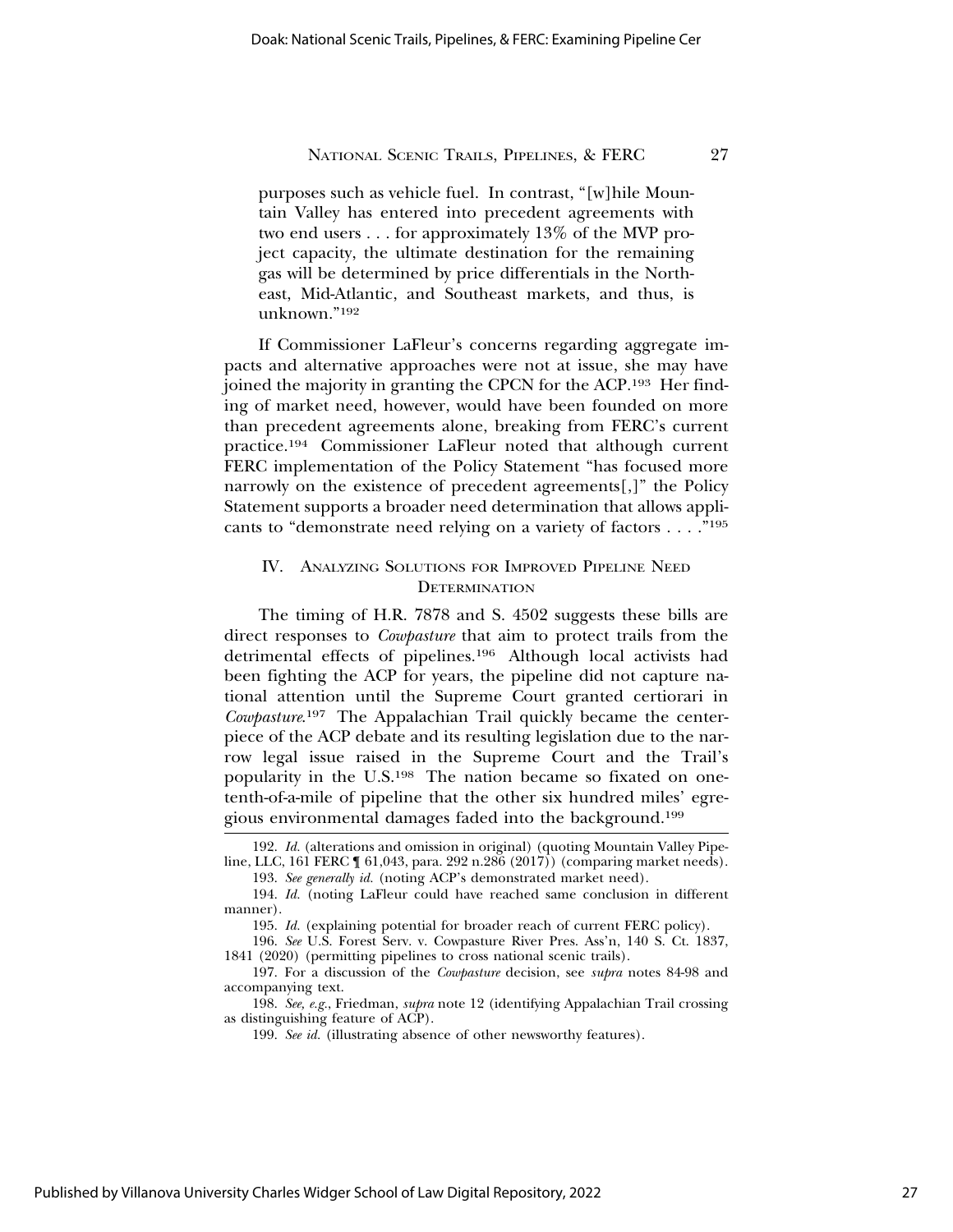Regardless of whether the focus on the Appalachian Trail was misplaced, the EIS and FERC order granting a CPCN for the ACP demonstrate that FERC's analysis already includes consideration of a project's impact on national scenic trails.200 Congressional action that officially adds impact on trails to the factors FERC evaluates will not affect certification outcomes unless FERC modifies its need determination.201 The current policy's focus on precedent agreements skews FERC's balancing of need against environmental and other impacts in favor of pipelines with precedent agreements, even those with affiliates.<sup>202</sup> H.R. 7878 and S. 4502 would give pipeline opponents another tool to chip away at a pipeline's authorization in court.203 Using litigation to render a project more costly and delayed, however, is an inefficient strategy to prevent hazardous pipelines, even if it was effective in halting the ACP.204 A better strategy is to reform FERC policy surrounding how the Commission determines need, specifically when precedent agreements are involved.205

# A. H.R. 7878 and S. 4502 Would Be Ineffective

Without reforming FERC's mechanisms of weighing pipeline need, requiring the Commission to consider a project's impact on trails is unlikely to alter the outcome of pipeline certification proceedings.206 The ACP EIS illustrates that had Congress enacted either H.R. 7878 or S. 4502 before Atlantic applied for a CPCN, the bills would not likely have prevented FERC from certifying the project.207

NEPA already requires FERC to conduct an environmental review that includes analyzing a pipeline's potential impact on trails.208 H.R. 7878, therefore, fails to significantly change FERC's

205. *Time to Move Away*, *supra* note 20 (suggesting FERC reforms).

206. *See, e.g.*, Atl. Coast Pipeline, LLC, 161 FERC ¶ 61,042, para. 4 (2017) (finding need for ACP despite considering impact on Appalachian Trail).

207. *See, e.g.*, ACP EIS, *supra* note 154, at 4-480 (assessing ACP's impact on Appalachian Trail).

208. For a further discussion of FERC's pipeline certification process, see *supra* notes 116-95 and accompanying text.

<sup>200.</sup> Atl. Coast Pipeline, LLC, 161 FERC ¶ 61,042, para. 249 (2017) (addressing ACP's potential impact on Appalachian Trail).

<sup>201.</sup> *See id.* para. 4 (authorizing ACP after detailed analysis of impact on Trail).

<sup>202.</sup> *Time to Move Away*, *supra* note 20 (critiquing FERC policy).

<sup>203.</sup> For a further discussion of the content of H.R. 7878 and S. 4502, see *supra* notes 99-115 and accompanying text.

<sup>204.</sup> *See generally The Many Sins of NEPA*, *supra* note 99 (providing critical commentary on environmental litigation).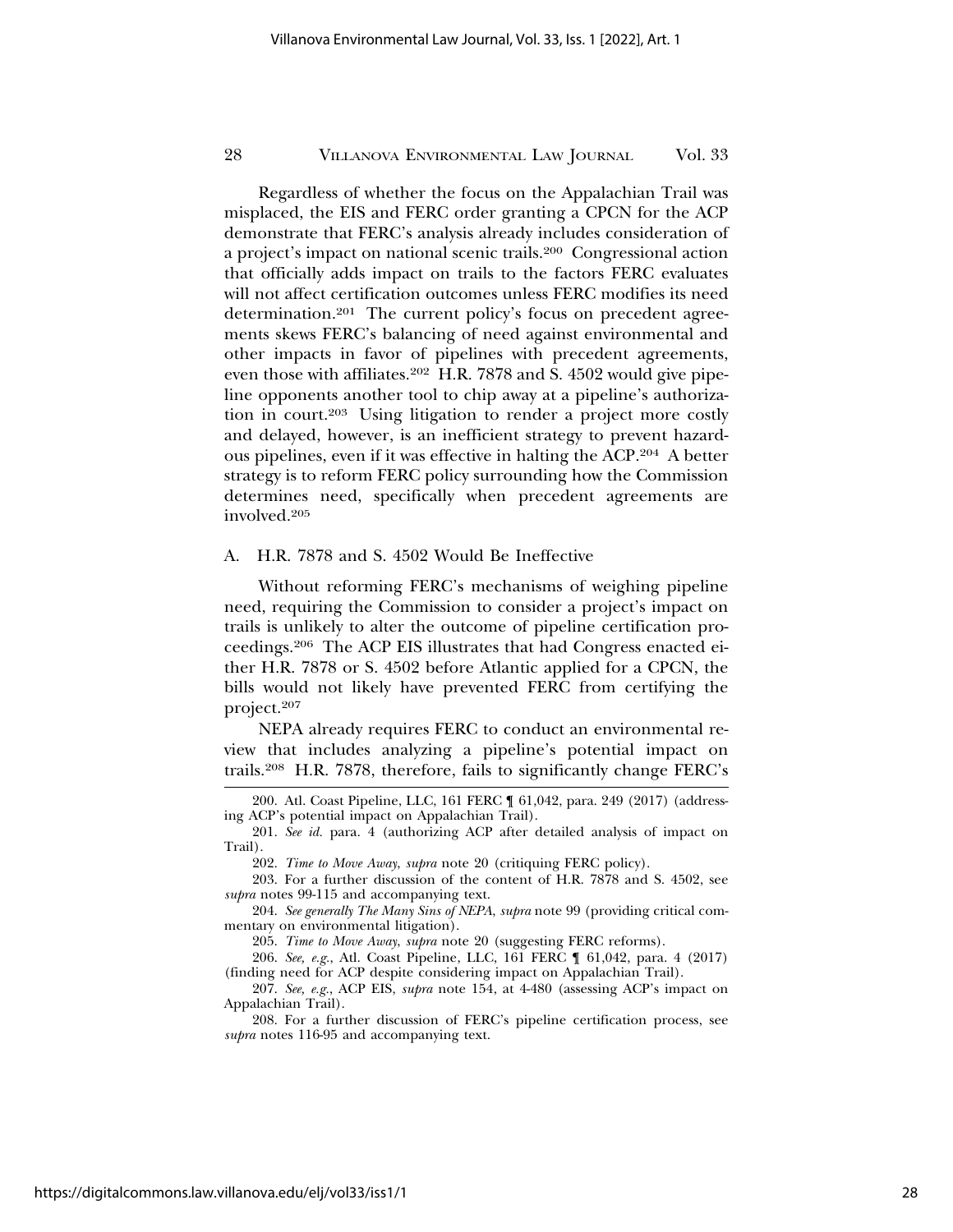current evaluation process.209 To certify a pipeline under H.R. 7878, the project must be "the only prudent and feasible alternative to meet an overriding public need."210 But, as illustrated in the order issuing the CPCN for the ACP, current FERC policy presumes a strong public need for a pipeline based on the existence of precedent agreements.211 Moreover, the ACP EIS concluded that the proposed route was the most prudent and feasible alternative pursuant to NEPA.<sup>212</sup>

The ACP EIS further incorporated the other requirements H.R. 7878 purports to impose on FERC.213 For example, H.R. 7878 section  $3(b)(7)$  requires the use of construction techniques that limit disturbance to protected trails or surrounding land.214 The ACP EIS described at length how the HDD method would minimize recreational impacts to the Trail, which was further reiterated in the ACP FERC order.215

S. 4502 is even weaker than H.R. 7878 in its attempt to protect national scenic trails from disturbance by pipelines.216 S. 4502 merely requires a pipeline's EIS to "include visual impact simulations depicting leaf-on and leaf-off views at each location where major visual impacts occur" and "consider the cumulative visual impacts of any similar proposed project . . . that impacts the same national scenic trail within 100 miles of the first project[.]"217 The ACP EIS included visual impact simulations and considered the MVP, a similar proposed project routed to cross the Appalachian

213. For a further discussion of the similarities between the ACP EIS and H.R. 7878, see *supra* notes 166-67 and accompanying text.

214. Scenic Trail Viewshed Protection Act, H.R. 7878, 116th Cong. (2020) (requiring minimal disturbance to trails and land during construction).

215. ACP EIS, *supra* note 154, at 2-1 (noting use of HDD to cross Appalachian Trail); 161 FERC ¶ 61,042, para. 249 (noting HDD crossing method eliminates surface impact on Trail).

216. *Compare* H.R. 7878 (advancing strict requirements) *with* Pipeline Fairness, Transparency, and Responsible Development Act of 2020, S. 4502, 116th Cong. (2020) (requiring only consideration of trails).

217. S. 4502 § 7(5)(A) (describing visual impact analysis of proposed projects).

<sup>209.</sup> Scenic Trail Viewshed Protection Act, H.R. 7878, 116th Cong. (2020) (recommending factors for consideration when pipelines cross national scenic trails).

<sup>210.</sup> *Id.* § 3(b)(1) (designating standard to approve new pipelines).

<sup>211.</sup> Atl. Coast Pipeline, LLC, 161 FERC ¶ 61,042, para. 55 (2017) (finding market need based on existence of precedent agreements).

<sup>212.</sup> Catherine E. Kanatas & Maxwell C. Smith, *The Heart of the Matter: Alternatives, Mitigation Measures, and the Clouded Heart of NEPA*, 31 J. LAND USE & ENVTL. L. 197, 198 (2016) (explaining how NEPA requires agencies to consider alternatives); ACP EIS, *supra* note 154, at ES-15 (noting alternatives considered).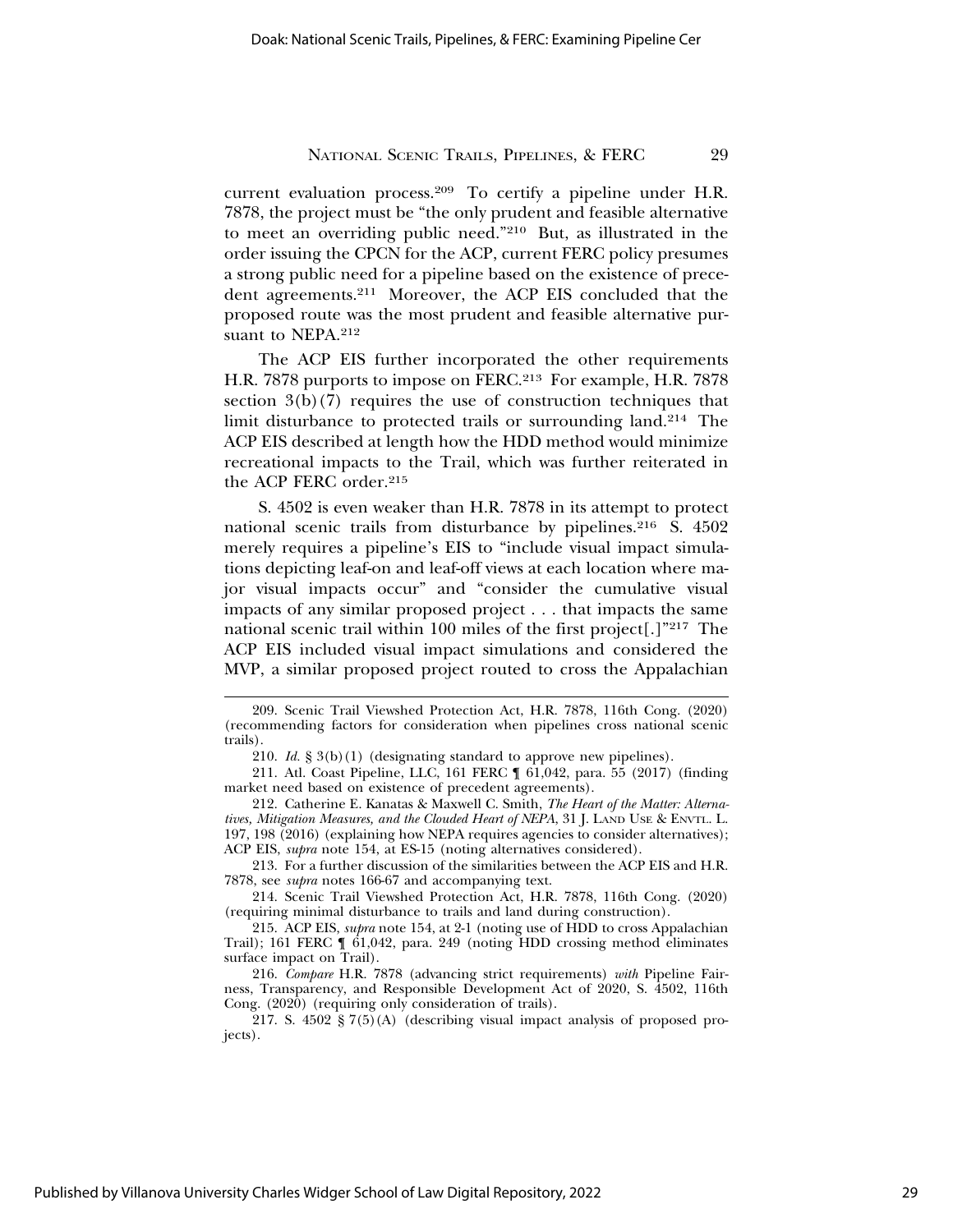Trail in the same region as the ACP.218 Unlike H.R. 7878, which uses strong language purportedly limiting FERC's authority to certify pipelines, S. 4502 does not direct FERC's action as long as the environmental staff includes trails in the EIS, as was done in the ACP EIS.219 H.R. 7878 and S. 4502 would probably not have protected the Appalachian Trail from the ACP, and they are not sufficiently effective to protect trails from future pipelines under current FERC policy.220

### B. H.R. 7878 and S. 4502 Would Be Inefficient

Perhaps the most effective aspect of these bills is their potential use in litigation to stall pipeline projects.<sup>221</sup> Pipeline opponents defeated the ACP by bringing numerous lawsuits that delayed the project and made it prohibitively expensive.<sup>222</sup> Whether these bills would impact the outcome of a case by providing additional fuel for litigation is undetermined; the ACP is nevertheless an example of how the litigation strategy of death by a thousand cuts — or lawsuits — works, even in the face of a Supreme Court win for the pipeline.223

H.R. 7878 anticipates its use in litigation by stating that if FERC grants a CPCN that is challenged in court, "[T]he court should consider the loss of any natural, cultural, scenic, and recreational values in determining whether an overriding public need for such pipeline exists."224 Had Congress enacted these bills prior to the ACP saga, they certainly would have appeared in court briefings.<sup>225</sup> Although this legislation might make post-certificate anti-pipeline

<sup>218.</sup> ACP EIS, *supra* note 154 (evaluating potential environmental impacts of ACP).

<sup>219.</sup> *Id.* (including Appalachian Trail impact).

<sup>220.</sup> *See, e.g.*, Atl. Coast Pipeline, LLC, 161 FERC ¶ 61,042, para. 4 (finding need for ACP despite considering Appalachian Trail impact).

<sup>221.</sup> *Cf. The Many Sins of NEPA*, *supra* note 99, at 10 (critiquing similar litigation tactic in NEPA context).

<sup>222.</sup> *Dominion and Duke Cancel the ACP*, *supra* note 8 (announcing cancellation of ACP).

<sup>223.</sup> *Id.* (describing cost increases and time delays leading to cancellation).

<sup>224.</sup> Scenic Trail Viewshed Protection Act, H.R. 7878, 116th Cong. § 2(2) (2020) (outlining bill's potential use in litigation and factors courts should consider).

<sup>225.</sup> *Cf.* Carl Segerstrom, *Feds Eye Changes to a Bedrock Environmental Law*, HIGHCOUNTRY NEWS (July 6, 2018), https://www.hcn.org/articles/public-landsfeds-eye-changes-to-bedrock-environmental-law (noting some lawmakers view NEPA as "weapon for litigants to force delays and denials on all sorts of activities").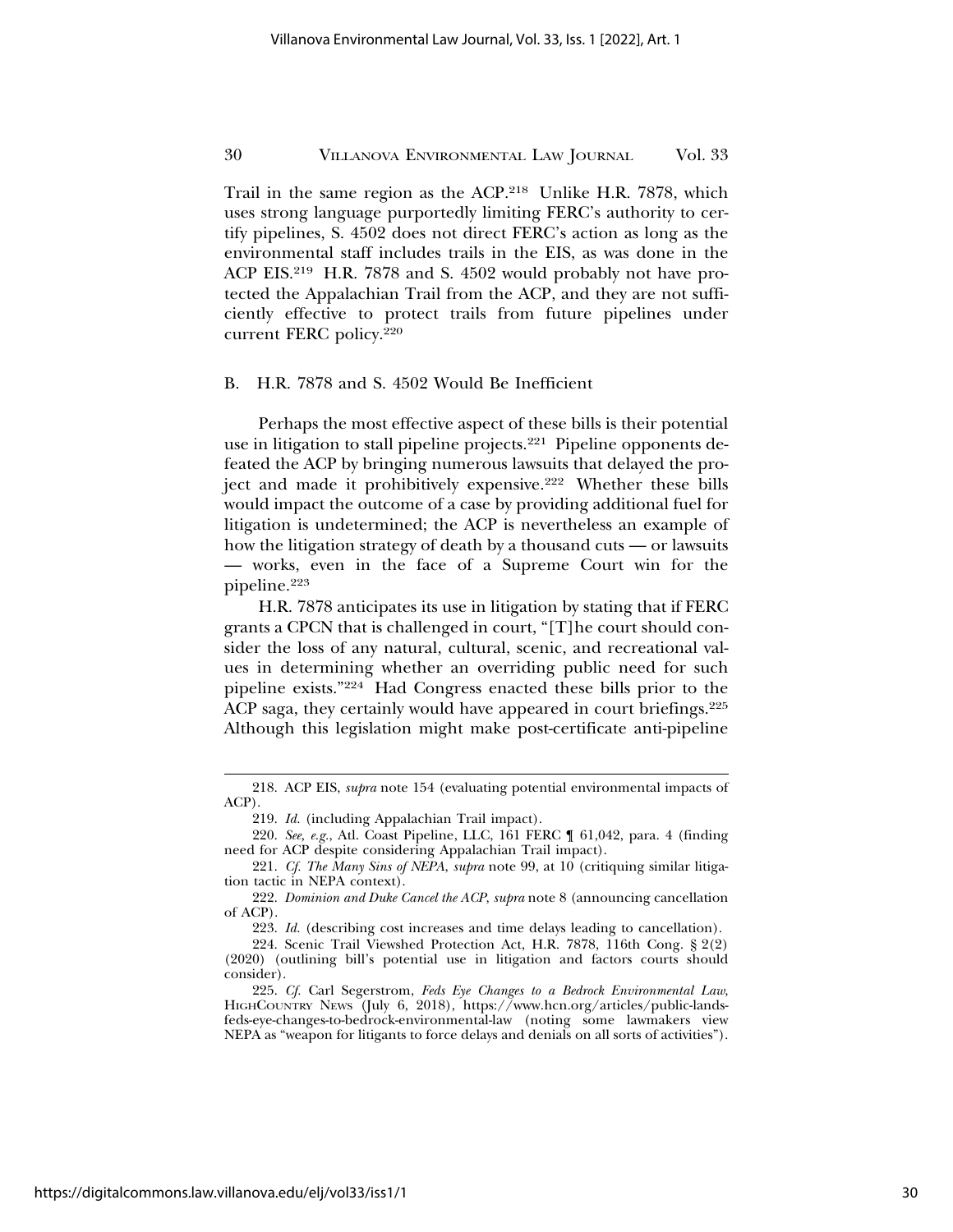litigation more successful by further delaying projects and increasing their costs, it perpetuates an inefficient litigation strategy.226

Scholars have critiqued the use of litigation tactics that delay projects and increase costs, particularly regarding NEPA, as a waste of resources.227 Before Dominion and Duke cancelled the ACP, some of the pipe was already in the ground and had to be "retire[d] in place . . . ."228 Given the waste of time, money, and resources resulting from drawn-out litigation and cancelled projects, stakeholders would benefit from an ex-ante strategy impacting FERC's decisions before any ground is broken.<sup>229</sup>

# C. FERC Reform is a Better Solution

Changing FERC's policies on precedent agreements can effectively and efficiently protect trails, as well as communities, species, and landscapes, from unnecessary natural gas infrastructure.<sup>230</sup> Precedent agreements should not predetermine FERC's decisions.231 FERC can and should employ a more rigorous need analysis to ensure only pipelines truly in the public benefit may obtain a CPCN.232

Allowing precedent agreements to determine public need puts the very companies FERC regulates in charge of making that determination.233 This is especially true when FERC relies on precedent

228. *Frequently Asked Questions*, ATL. COAST PIPELINE, https://atlanticcoastpipeline.com/about/default.aspx (last visited Nov. 11, 2021) (informing consumers about aftermath of abruptly ended projects).

229. *See, e.g.*, ATL. COAST PIPELINE, ATLANTIC COAST PIPELINE: DISPOSITION AND RESTORATION PLAN 1-2 (2020), https://atlanticcoastpipeline.com/resources/docs/ public\_acp%20disposition%20and%20restoration%20plan.pdf (detailing environmental and economic waste in need of restoration post-ACP cancellation).

230. *See* Gillian Giannetti, *Reform Is Long Overdue for FERC's Gas Pipeline Reviews*, NRDC (Nov. 19, 2019), https://www.nrdc.org/experts/gillian-giannetti/reform-long-overdue-how-ferc-approves-pipelines (advocating for FERC reform).

231. *Time to Move Away*, *supra* note 20 (explaining problems with FERC's reliance on precedent agreements).

232. *Id.* (noting "consideration of such other factors is entirely within FERC's technical abilities and the confines of the law").

233. Stockman & Trout, *supra* note 141 (explaining reliance on affiliate agreements and its impact on ratepayers).

<sup>226.</sup> Julia S. Thrower, *Is the National Environmental Policy Act in Need of Change?*, 62 THE ADVOCATE 35, 35-36 (2019) (noting inefficiency of similar litigation strategy in NEPA context).

<sup>227.</sup> *Id.* (providing how litigation methods used may not be ideal). Although NEPA has been successful in some cases in leading to "better decision-making that prevented unnecessary adverse environmental impacts and saved taxpayers millions of dollars $[$ ,]" NEPA has been "criticized as a law that creates inefficiencies, causes project delays, and costs taxpayers money." *Id.* (explaining why such litigation strategy faces criticism).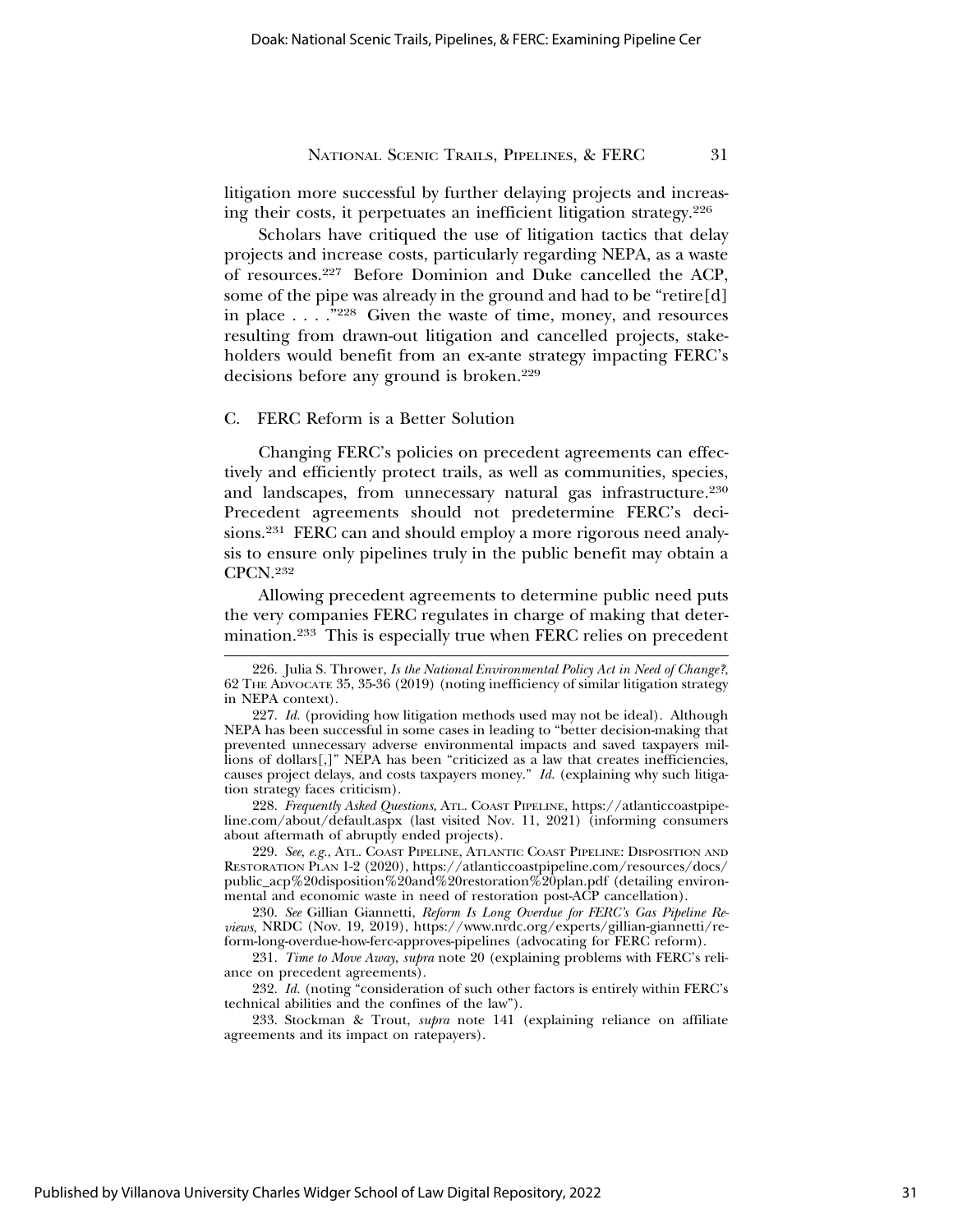agreements with affiliates, as was the case with the ACP.234 Under current FERC policy and practice, a pipeline project only needs one precedent agreement to obtain a CPCN.235 If a pipeline company can manufacture an agreement with an affiliate, the company can all but guarantee FERC will defer to the agreement and find need for the project.236 To maintain the integrity of the pipeline certification process, the entities FERC is charged with regulating should not be able to determine project need.237

Precedent agreements should, nonetheless, be a factor in the need analysis.238 FERC must ensure the energy produced will be bought on the market.239 FERC should therefore take a broader approach to ensure that pipelines will not become stranded assets.240 Commissioner LaFleur's dissent suggests that even under a broader approach, FERC would have found need for the ACP, despite analysts' findings to the contrary.<sup>241</sup>

The ACP's cancellation, however, demonstrates that the economic need for the pipeline was not great enough to survive what have become routine anti-pipeline litigation attacks.<sup>242</sup> By relying solely on precedent agreements, the true test of economic need plays out in the courtroom.243 Pipeline companies anticipate lawsuits; if a pipeline is "necessary" or has economic backing, that need will overcome litigation setbacks.<sup>244</sup> A more robust need analysis may abdicate the necessity of trail-specific FERC legislation because

<sup>234.</sup> For a discussion of ACP affiliate agreements, see *supra* notes 176-78 and accompanying text.

<sup>235.</sup> *Time to Move Away*, *supra* note 20 (explaining decisive weight of precedent agreements).

<sup>236.</sup> *Id.* (noting FERC does not look behind precedent agreements).

<sup>237.</sup> *See generally* Stockman & Trout, *supra* note 141, at 7 (advocating for FERC reform).

<sup>238.</sup> *Time to Move Away*, *supra* note 20 (stating precedent agreements are relevant factor but not only one).

<sup>239.</sup> Christin et al., *supra* note 119, at 132 (explaining importance of market signals).

<sup>240.</sup> *See* Kalen, *supra* note 122 (providing detailed analysis of FERC's role in stranded asset problem).

<sup>241.</sup> *See* Kunkel & Stockman, *supra* note 11 (finding "vanishing need" for ACP).

<sup>242.</sup> *Dominion and Duke Cancel the ACP*, *supra* note 8 (announcing cancellation of ACP).

<sup>243.</sup> *Id.* (noting legal uncertainty).

<sup>244.</sup> *See* Christin et al., *supra* note 119, at 128 (explaining how market forces show evidence of need).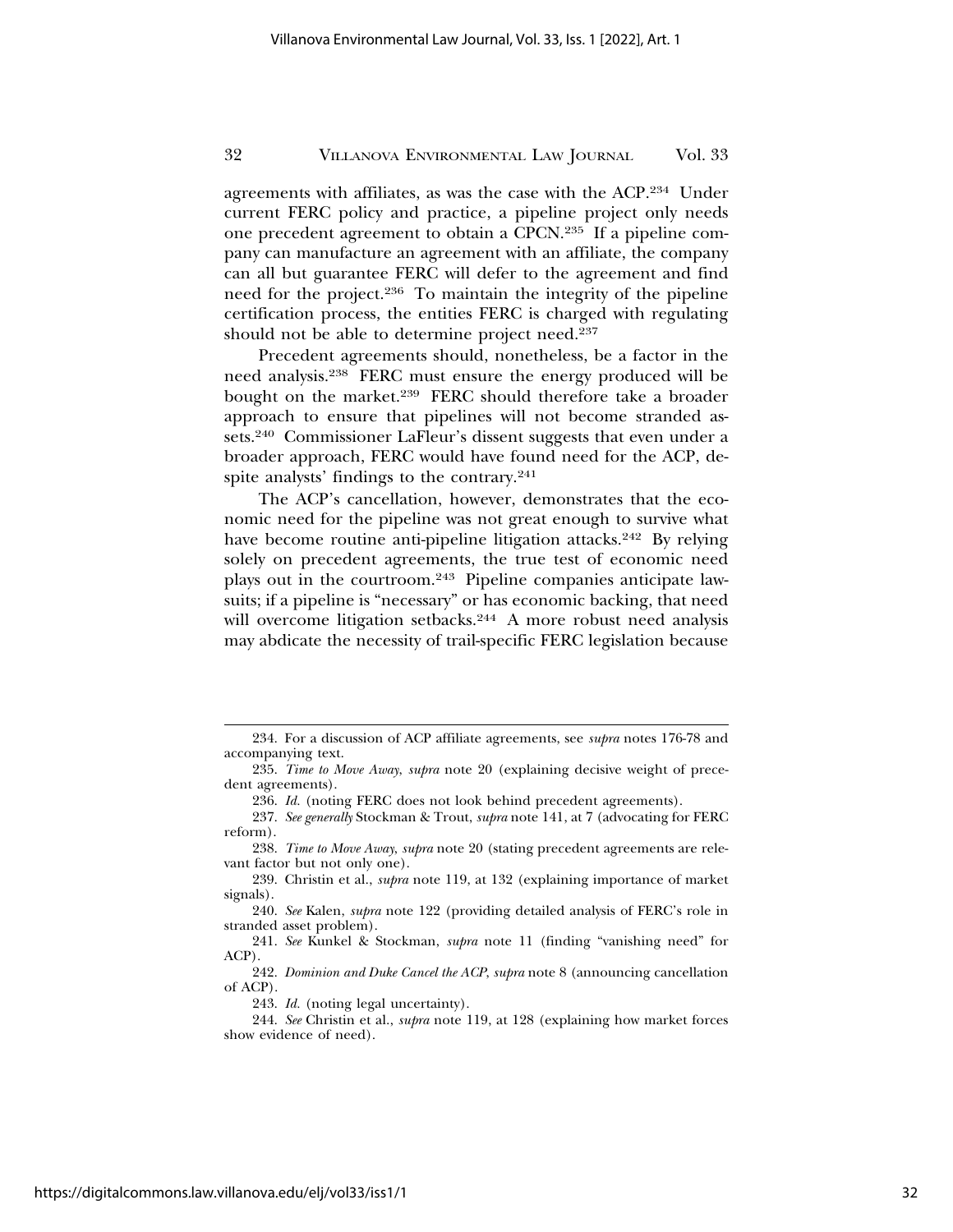the FERC process on its own could weed out unnecessary pipelines that may impact trails.<sup>245</sup>

D. Beyond Trails: Environmental & Social Justice Considerations

In focusing on a pipeline's interference with national scenic trails, H.R. 7878 and S. 4502 fail to consider other important issues.246 Although the Appalachian Trail crossing received the most publicity, the ACP would have had more serious impacts on communities and the environment as a whole than disturbing a short segment of trail.247 Broader FERC reform could also address the environmental and social justice concerns absent from H.R. 7878 and S. 4502.248

Beyond the Appalachian Trail crossing and legal questions regarding statutory interpretation, the debate over the ACP can be simplified to two diverging viewpoints: promoting economic development and energy independence on the pro-ACP side, and preventing environmental and climate harm and social inequity on the anti-ACP side.<sup>249</sup> The proposed pipeline route traveled heavily through minority and low-income communities; although the ACP project may have brought jobs and economic development to the region, the pipeline's route raised environmental justice concerns in the event of a leak or explosion.250

248. *See* Certification of New Interstate Nat. Gas Pipeline Facilities, 174 FERC ¶ 61,125, para. 6 (2021) (seeking comments on pipeline review policy, including environmental and social justice issues).

<sup>245.</sup> *See generally Time to Move Away*, *supra* note 20 (advocating for more rigorous review of pipeline proposals).

<sup>246.</sup> *See id.* (listing other important factors FERC undervalues).

<sup>247.</sup> *See* Sara Wraight et al., *Environmental Justice Concerns and the Proposed Atlantic Coast Pipeline Route in North Carolina*, RTI PRESS (2018), https://www.rti.org/ rti-press-publication/environmental-justice-ACP/fulltext.pdf (providing empirical study of ACP's potential environmental justice impacts on communities and their land).

<sup>249.</sup> *See generally* Brief of Amici Curiae State of West Virginia and 15 Other States in Support of Petitioner, U.S. Forest Serv. v. Cowpasture River Pres. Ass'n, 140 S. Ct. 1837 (2020) (No. 18-1587) (arguing Fourth Circuit decision halting ACP construction harmed economic development); Brief of the City of Staunton, Virginia and Nelson County, Virginia, as Amici Curiae in Support of Respondents, U.S. Forest Serv. v. Cowpasture River Pres. Ass'n, 140 S. Ct. 1837 (2020) (Nos. 18- 1584, 18-1587) (noting environmental risks of ACP).

<sup>250.</sup> Lynsey Gilpin, *A Pipeline Runs Through It*, GRIST (Dec. 3, 2019), https:// grist.org/Array/tracing-the-path-of-dominion-energys-atlantic-coast-natural-gaspipeline/ (providing varying viewpoints from people residing near ACP's proposed route).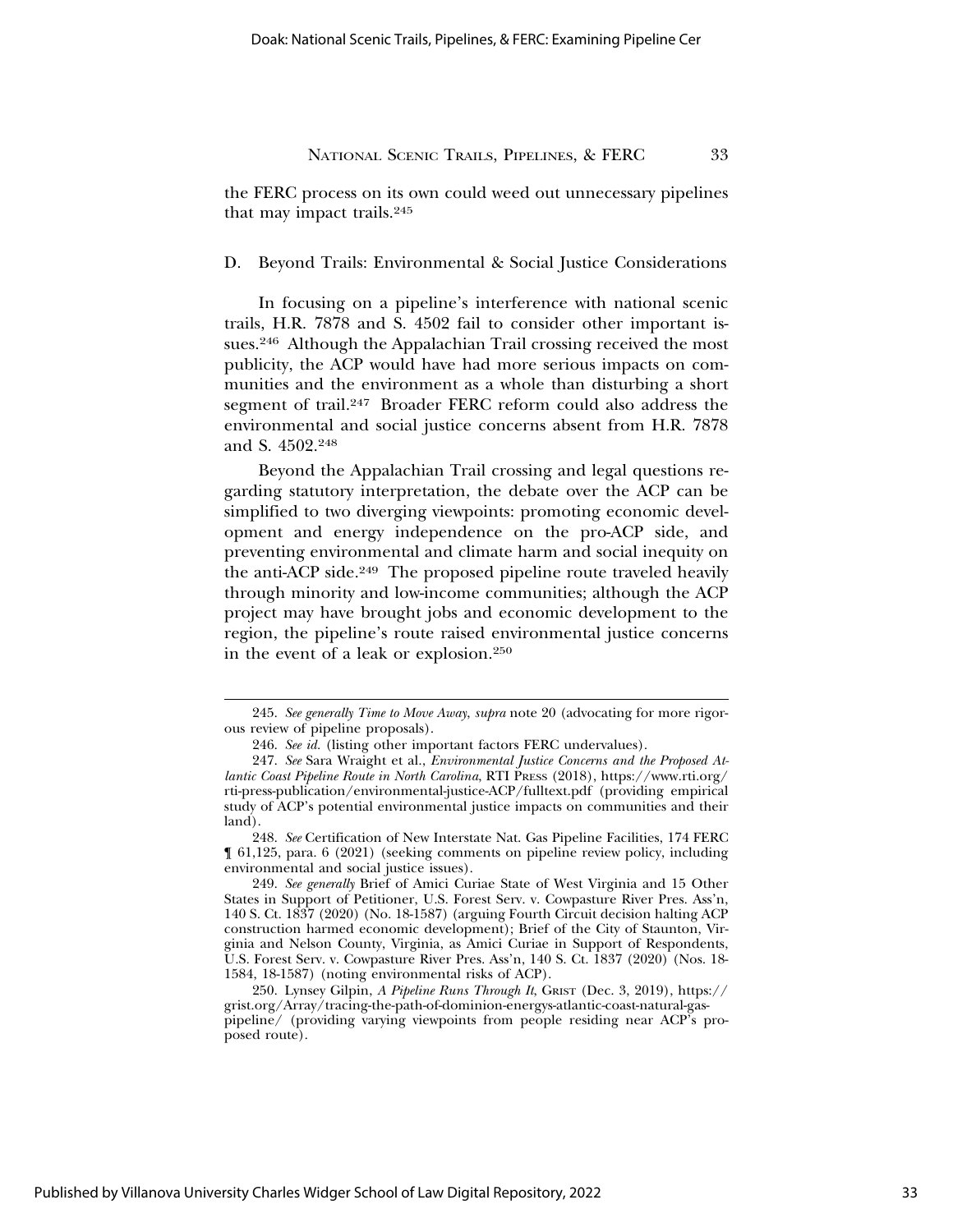The potential harm of natural gas pipelines extends beyond the aesthetic scarring of land and possible leaks and spills.251 Many commentators viewed the placement of a compressor station for the ACP in Union Hill, North Carolina, a predominantly and historically Black neighborhood, as an example of environmental racism.252 Natural gas pipelines require compressor stations to maintain the pressure and flow of gas.253 Compressor stations can have several damaging impacts on communities, especially from air, noise, and light pollution.254 Operating a compressor station, even without incident, is a toxic industrial activity that damages the public health of nearby communities.255 When environmentally damaging activities disproportionately impact communities of color, environmental racism needs to be considered and addressed.256 Environmental justice concerns should play a role at the FERC certification stage before overburdened groups need to fight against disparate environmental harms resulting from pipelines.<sup>257</sup>

257. Miranda Willson, *Gas Projects Reveal FERC's Environmental Justice Conundrum*, E&E NEWS: ENERGYWIRE (Aug. 3, 2021, 6:17 AM), https://www.eenews.net/

<sup>251.</sup> *See, e.g.*, Robert Rapier, *Deadly Dangers Lurk in Natural Gas Distribution Lines*, FORBES (Sept. 17, 2018), https://www.forbes.com/sites/rrapier/2018/09/ 17/deadly-dangers-lurk-in-natural-gas-distribution-lines/?sh=4b5f06e54890 (identifying risks of natural gas pipelines, including explosions).

<sup>252.</sup> Ben Paviour, *A Historically Black Town Stood in the Way of a Pipeline – So Developers Claimed It Was Mostly White*, THE GUARDIAN, (Sept. 16, 2021), https:// www.theguardian.com/us-news/2021/sep/16/virginia-atlantic-coast-pipelineunion-hill-historically-black-town (reporting on pressing impacts of environmental racism).

<sup>253.</sup> *Understanding Natural Gas Compressor Stations*, PENNSTATE EXTENSION (Mar. 26, 2015), https://extension.psu.edu/understanding-natural-gas-compressor-stations (explaining how natural gas compressor stations work).

<sup>254.</sup> *Id.* (noting potential negative impacts of compressor stations).

<sup>255.</sup> *See generally* Kaitlin A. Vollet Martin et al., *Survey of Airborne Organic Compounds in Residential Communities Near a Natural Gas Compressor Station: Response to Community Concern*, 5 ENV'T ADVANCES 1 (June 13, 2021), https://reader.elsevier. com/reader/sd/pii/S2666765721000478?token=CD4BAFFC6B4C952FD6021EB E0D7D860AACE47684F0451AD2F6014C6959156B5EF1435738401B95DCE276625 FDEA0DD84&originRegion=us-east-1&originCreation=20211121193632 (investigating impact of compressor station on public health). Compressor stations are short and squat properties, as opposed to the long and skinny shape of pipelines and trails. *Property Rights*, *supra* note 29, at 567 (categorizing property types by shape). According to Professor Epstein, short and squat properties are more prone to environmental justice issues than skinny properties. *Id.* at 580 (arguing environmental justice concerns play out differently for pipelines than waste dumps or other facilities).

<sup>256.</sup> Rachel D. Godsil, *Remedying Environmental Racism*, 90 MICH. L. REV. 394, 395 (1991) (recognizing need for potential environmental racism to be considered). Reverend Benjamin Chavis, Jr. coined the term "environmental racism" in response to a study finding that race is the most significant factor related to the presence of hazardous waste sites in residential communities in the U.S. *Id.* (recognizing importance of studying intersection of race and environment).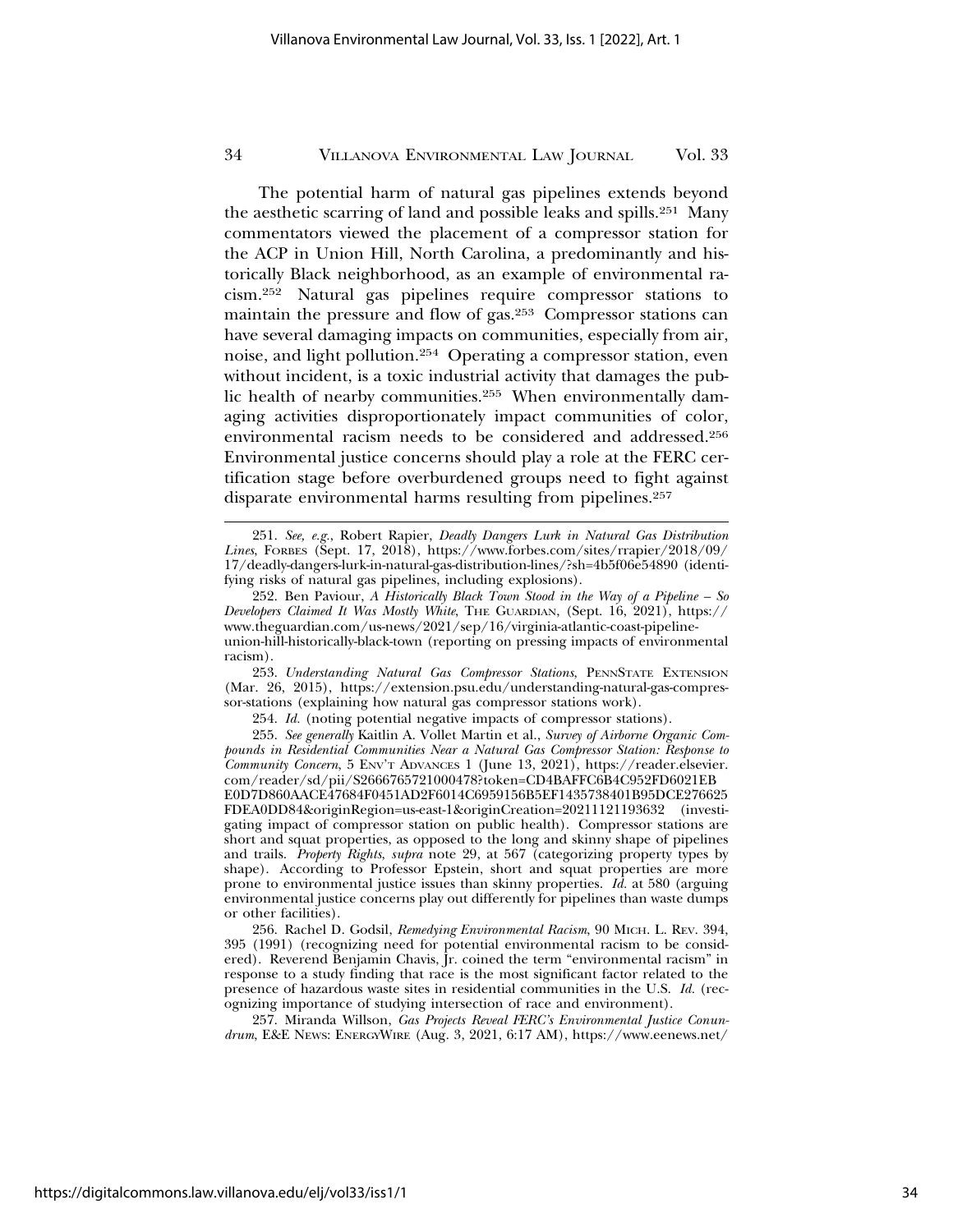The ACP also implicated tribal sovereignty questions.258 In North Carolina, the ACP's route would have cut through traditional and contemporary areas of the Lumbee, Coharie, and Haliwa-Saponi tribes.259 According to the Lumbee Tribe, the ACP "poses a serious risk to the environmental and cultural resources of the Lumbee Tribe and its ability to provide a safe, livable homeland for its members and residents[.]"260 Tribes are supposed to be included in the development planning of any project that could impact tribal lands, a process known as "consultation," but tribes have struggled to obtain "full and meaningful government-to-government consultation."261

Moving away from precedent agreements as the sole indicator of pipeline need allows for these important environmental justice issues to hold more weight in the pipeline certification process.<sup>262</sup> Already, FERC is listening: in 2018, and again in 2021, FERC issued a Notice of Inquiry (NOI) seeking input on the pipeline certification process.263 Both NOIs asked for comments on how FERC determines need for a proposed pipeline.264 Questions proposed covered FERC's reliance on precedent agreements and use of affiliate agreements, and what, if any, other evidence beyond precedent

articles/how-fercs-environmental-justice-push-might-backfire/ (quoting Montina Cole, senior counsel for environmental justice and equity at FERC, about need to address environmental justice issues before making final decision on project).

<sup>258.</sup> *See* Naveena Sadasivam, *Federal Agencies Are Required to Consult with Tribes About Pipelines. They Often Don't.*, GRIST (Jan. 2, 2020), https://grist.org/energy/ federal-agencies-are-required-to-consult-with-tribes-about-pipelines-they-oftendont/ (addressing tribal involvement and lack thereof in FERC process).

<sup>259.</sup> Laura Oleniacz, *N.C. Tribes Faced Obstacles to Atlantic Coast Pipeline Water Planning, Study Shows*, N.C. STATE UNIV.: NEWS (Aug. 11, 2020), https:// news.ncsu.edu/2020/08/n-c-tribes-faced-obstacles-to-pipeline-water-planning/ (interviewing author of case study evaluating potential impacts of ACP on water quality and Indigenous people).

<sup>260.</sup> LUMBEE TRIBE OF N.C., TRIBAL CONSULTATION AND THE ATLANTIC COAST PIPELINE 2 (2018), https://s3.documentcloud.org/documents/4417276/Lumbee-Tribe-of-N-C-Resolution-on-Atlantic-Coast.pdf (adopting tribal council resolution). During the battle against the ACP, the Lumbee Tribe was also engaged in an ongoing struggle to gain federal recognition. Ouzts, *supra* note 72 (noting Lumbee Tribe lacks federal recognition).

<sup>261.</sup> Ouzts, *supra* note 72 (describing ACP's impact on tribes).

<sup>262.</sup> *See generally Time to Move Away*, *supra* note 20 (advocating for more rigorous need analysis).

<sup>263.</sup> *FERC Revisits Review of Policy Statement on Interstate Natural Gas Pipeline Proposals*, FED. ENERGY REGUL. COMM'N (Feb. 18, 2021), https://www.ferc.gov/newsevents/news/ferc-revisits-review-policy-statement-interstate-natural-gas-pipelineproposals (reopening review of Policy Statement to build its record established in response to 2018 NOI).

<sup>264.</sup> *Id.* (outlining areas of interest in which FERC requested feedback).